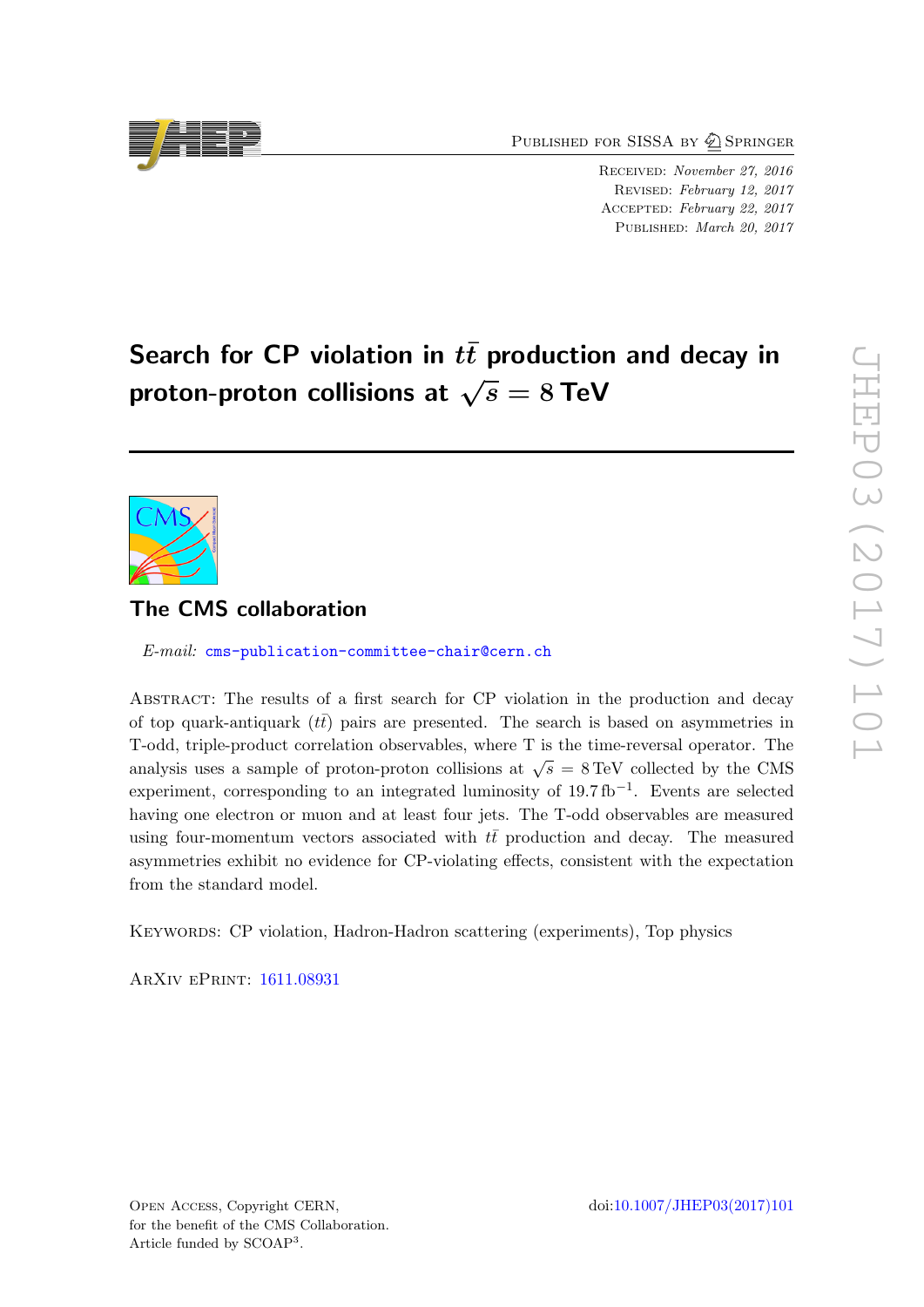## Contents

|   | 1 Introduction                                           | $\mathbf{1}$            |  |  |  |
|---|----------------------------------------------------------|-------------------------|--|--|--|
|   | 2 The CMS detector                                       | 3                       |  |  |  |
|   | 3 Data and simulated samples                             | 3                       |  |  |  |
|   | 4 Object definition and event selection                  | $\overline{\mathbf{4}}$ |  |  |  |
|   | 5 Background control sample and check for asymmetry bias | $\mathbf{5}$            |  |  |  |
|   | 6 Fit procedure and $A'_{\text{CP}}$ determination       | $\boldsymbol{6}$        |  |  |  |
|   | 7 Systematic uncertainties                               | 8                       |  |  |  |
| 8 | Results                                                  | $\boldsymbol{9}$        |  |  |  |
|   | 8.1 Experimental sensitivity study                       | 9                       |  |  |  |
|   | 8.2 Asymmetry measurements                               | 10                      |  |  |  |
|   | 9 Summary                                                | 11                      |  |  |  |
|   | The CMS collaboration                                    |                         |  |  |  |

## <span id="page-1-0"></span>1 Introduction

Violation of the combined operation of charge conjugation and parity (CP) is introduced in the standard model (SM) via an irreducible phase in the Cabibbo-Kobayashi-Maskawa quark-mixing matrix [\[1\]](#page-13-0). Detailed experimental investigation of CP violation (CPV) in the strange and bottom quark sectors has been conducted over the past few decades [\[2\]](#page-13-1). The measured asymmetries are well described by the SM, but are too small to explain the observed matter-antimatter asymmetry of the universe [\[3\]](#page-13-2). In contrast to the strange and bottom quark sectors, CPV in the top quark sector is relatively unexplored. In the SM, CPV in the production and decay of top quark-antiquark  $(t\bar{t})$  pairs is predicted to be very small [\[4\]](#page-13-3). However, in many theories of physics beyond the SM (see, for example, refs. [\[5,](#page-13-4) [6\]](#page-14-0) and references therein) sizable CP-violating effects could be observed, which have the potential to shed light on the matter-antimatter asymmetry of the universe.

In this paper, the first measurements of CP-violating asymmetries in  $t\bar{t}$  production and decay are presented. One of the top quarks is presumed to decay to a bottom (b) quark and a hadronically decaying W boson. The other top quark is required to decay to a b quark and a W boson that decays leptonically to an electron or muon and its associated neutrino. The analysis exploits T-odd, triple-product correlations, where T is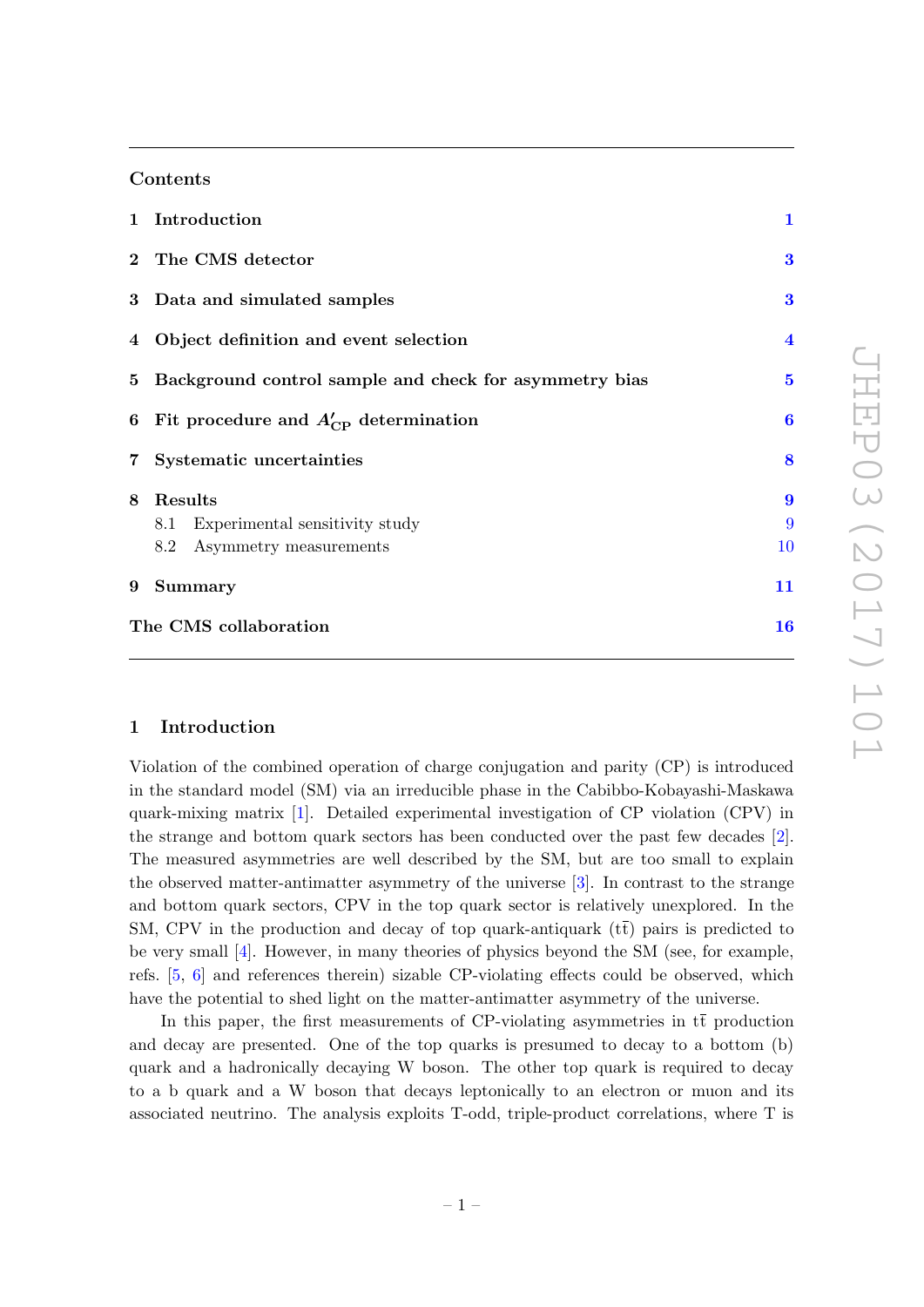the time-reversal operator. Several observables are measured, as proposed in refs. [\[5](#page-13-4)[–7\]](#page-14-1), that take the form  $\vec{v}_1 \cdot (\vec{v}_2 \times \vec{v}_3)$ , where  $\vec{v}_i$   $(i = 1, 2, 3)$  are spin or momentum vectors. These triple-product observables are odd under the T transformation, and are thus also odd under the CP transformation if CPT conservation is valid, i.e.  $CP(O_i) = -O_i$ , where  $O_i$  are the proposed observables. The presence of CPV would be manifested by a nonzero value of the asymmetry

<span id="page-2-0"></span>
$$
A_{\rm CP}(O_i) = \frac{N_{\rm events}(O_i > 0) - N_{\rm events}(O_i < 0)}{N_{\rm events}(O_i > 0) + N_{\rm events}(O_i < 0)}.
$$
\n(1.1)

The measurements of the asymmetry corrected for the effects of the detector  $(A_{\text{CP}})$  and also without these corrections  $(A'_{\text{CP}})$  are presented. The reason to present both  $A_{\text{CP}}$  and  $A'_{\rm CP}$  values is that the corrections, called dilution factors (section [8.1\)](#page-9-1), could themselves be affected by physics beyond the SM [\[7\]](#page-14-1); no particular such new-physics process is considered in this paper.

Four observables that can be measured in the single-lepton  $+$  jets final state of  $t\bar{t}$ production and decay in proton-proton (pp) collisions are defined as:

$$
O_2 = \epsilon(P, p_b + p_{\overline{b}}, p_{\ell}, p_{j_1}) \xrightarrow{\text{lab}} \propto (\vec{p}_b + \vec{p}_{\overline{b}}) \cdot (\vec{p}_{\ell} \times \vec{p}_{j_1}),
$$
  
\n
$$
O_3 = Q_{\ell} \epsilon(p_b, p_{\overline{b}}, p_{\ell}, p_{j_1}) \xrightarrow{\text{bb CM}} \propto Q_{\ell} \vec{p}_b \cdot (\vec{p}_{\ell} \times \vec{p}_{j_1}),
$$
  
\n
$$
O_4 = Q_{\ell} \epsilon(P, p_b - p_{\overline{b}}, p_{\ell}, p_{j_1}) \xrightarrow{\text{lab}} \propto Q_{\ell} (\vec{p}_b - \vec{p}_{\overline{b}}) \cdot (\vec{p}_{\ell} \times \vec{p}_{j_1}),
$$
  
\n
$$
O_7 = q \cdot (p_b - p_{\overline{b}}) \epsilon(P, q, p_b, p_{\overline{b}}) \xrightarrow{\text{lab}} \propto (\vec{p}_b - \vec{p}_{\overline{b}})_{z} (\vec{p}_b \times \vec{p}_{\overline{b}})_{z}.
$$
\n(1.2)

<span id="page-2-1"></span>The symbol  $\rightarrow$  indicates the spatial frame chosen to simplify the triple product. The observables  $O_2$ ,  $O_4$ , and  $O_7$  are calculated in the laboratory (lab) frame, and  $O_3$  in the bb centre-of-mass frame ( $b\overline{b}$  CM), where b and  $\overline{b}$  indicate the bottom quark and antiquark jets from the t and  $\bar{t}$  decays, respectively. The symbol  $\alpha$  indicates proportionality. The symbol  $\epsilon$  denotes the Levi-Civita symbol with  $\epsilon_{0123} = 1$ , which is contracted with four-vectors a, b, c, and d, i.e.  $\epsilon(a, b, c, d) \equiv \epsilon_{\mu\nu\alpha\beta} a^{\mu} b^{\nu} c^{\alpha} d^{\beta}$ . In these expressions, P is the sum of, and q the difference between, the four-momenta of the two initial-state protons; p and  $\vec{p}$  are the four- and three-momenta, respectively, of the final-state particles; the subscript  $z$  indicates a projection along the direction of the counterclockwise rotating proton beam, defined to be the  $+z$  direction in the CMS coordinate system;  $\ell$  refers to the electron or muon from the leptonically decaying W boson;  $j_1$  refers to the non-b quark jet originating from the hadronically decaying W boson with the highest transverse momentum  $(p_T)$ ; and  $Q_\ell$  is the electric charge of  $\ell$ . Note that the sign of the observable is the only information needed to measure  $A_{\rm CP}$ .

The asymmetries  $A_{\rm CP}$  computed from the above observables are predicted to be zero in the SM [\[5,](#page-13-4) [6\]](#page-14-0). However, in some new-physics scenarios [\[7\]](#page-14-1), the effects of CPV can be sizable:  $A_{\text{CP}}(O_3)$  and  $A_{\text{CP}}(O_4)$  could be as large as 8%, while  $A_{\text{CP}}(O_2)$  and  $A_{\text{CP}}(O_7)$  are less sensitive to new physics and can reach 0.4% [\[7\]](#page-14-1). The sensitivity of the observables to CPV depends on whether distinguishable final-state objects are involved in their definition. For instance, the b quark jet charges need to be distinguished for  $O_3$  and  $O_4$ , but not for  $O_2$  and  $O_7$ .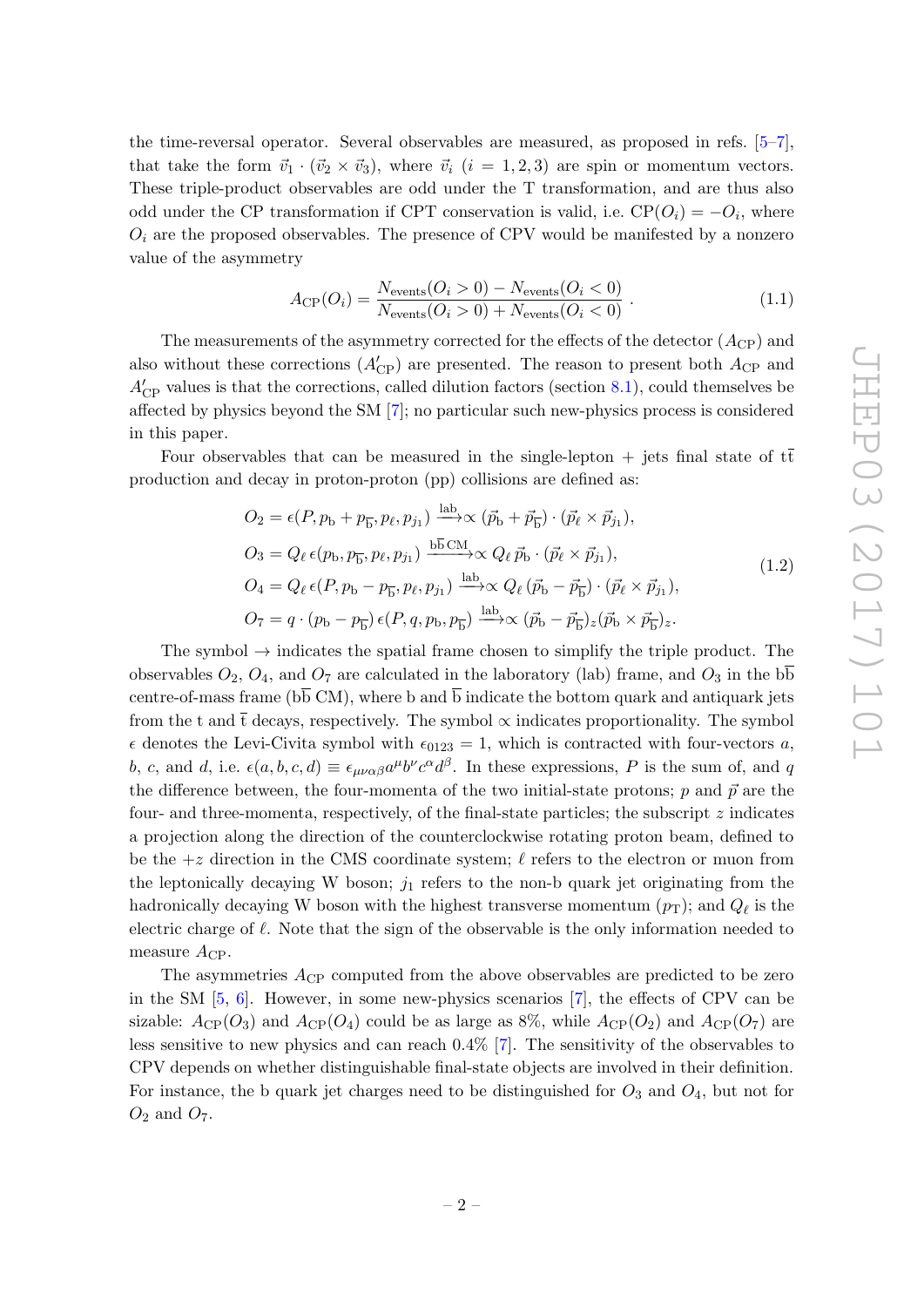#### <span id="page-3-0"></span>2 The CMS detector

The central feature of the CMS apparatus is a superconducting solenoid of 6 m internal diameter, providing a magnetic field of 3.8 T. Within the solenoid volume are a silicon pixel and strip tracker, a lead tungstate crystal electromagnetic calorimeter (ECAL), and a brass and scintillator hadron calorimeter, each composed of a barrel and two endcap sections. Forward calorimeters extend the pseudorapidity  $(n)$  coverage provided by the barrel and endcap detectors. Muons are measured in gas-ionization detectors embedded in the steel flux-return yoke outside the solenoid. A more detailed description of the CMS detector, together with a definition of the coordinate system and relevant kinematic variables, is given in ref. [\[8\]](#page-14-2).

### <span id="page-3-1"></span>3 Data and simulated samples

This analysis uses data from  $\sqrt{s} = 8 \,\text{TeV}$  pp collisions collected with the CMS detector in 2012, corresponding to an integrated luminosity of  $19.7 \text{ fb}^{-1}$ .

Monte Carlo (MC) simulations are used to model the SM processes of relevance for this analysis. Top quark-antiquark events are generated at leading order using the MAD-GRAPH (v5.1.3.30) program [\[9\]](#page-14-3) with the CT10 [\[10\]](#page-14-4) parton distribution functions (PDFs). The MadGraph generator accounts for the spin correlations between the top quark and antiquark. The mass of the top quark in the simulation is set to  $m_t = 172.5 \,\text{GeV}$ . The MADGRAPH generator is interfaced with the PYTHIA  $(v6.426)$  generator [\[11\]](#page-14-5) with Tune  $Z2^*$  [\[12\]](#page-14-6) to simulate parton showering and hadronization. The  $t\bar{t}$  production cross section is calculated with the  $Top++ 2.0$  package [\[13\]](#page-14-7) and estimated up to next-to-next-to-leading order (NNLO). It has been observed in CMS measurements [\[14,](#page-14-8) [15\]](#page-14-9) that MadGraph exhibits a mismodelling of the top quark  $p<sub>T</sub>$  in  $t\bar{t}$  events. To rectify this deficiency, an additional top quark  $p<sub>T</sub>$  reweighting is applied at generator level to obtain agreement in the  $p_T$  spectra between data and simulation. The weighting factors are derived from the results of ref. [\[14\]](#page-14-8).

Several background processes are considered in the analysis. Single top quark production is the main background, and is simulated with the POWHEG  $(v1.0)$  program  $[16–21]$  $[16–21]$ . The cross section is calculated with the HATHOR  $(v2.1)$  program [\[22,](#page-14-12) [23\]](#page-14-13) at next-to-leading order (NLO). Drell-Yan (DY) and  $W +$  jets processes are generated with MADGRAPH, and diboson events (WW, WZ, and ZZ) with PYTHIA. The cross sections of  $W + jet$  and DY production are calculated with the FEWZ (v3.1) [\[24,](#page-15-0) [25\]](#page-15-1) program at NNLO, while the MCFM  $(v6.6)$  [\[26\]](#page-15-2) program is used for the cross sections of diboson productions at NLO. The quantum chromodynamic (QCD) background is suppressed by the selection requirements (section [4\)](#page-4-0) and is negligible in the signal region.

All generated events are subjected to a Geant4-based [\[27\]](#page-15-3) simulation of the detector response. Additional pp interactions occurring in the same or nearby bunch crossing (pileup) are included in the simulation. The number of pileup events in simulation is corrected to agree with data. The average number of interactions per event in data is 21.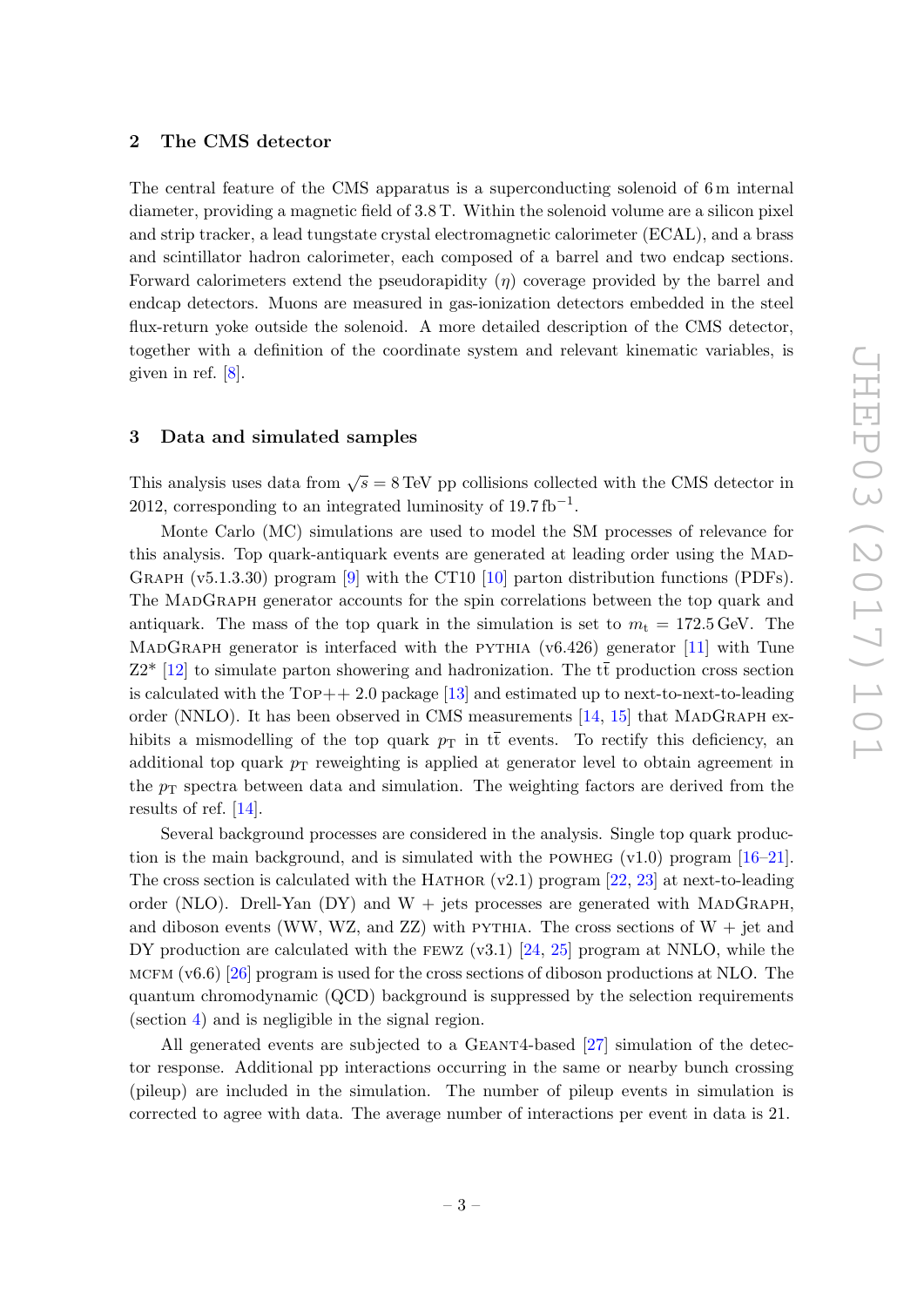### <span id="page-4-0"></span>4 Object definition and event selection

The event selection is based on the signature of the single-lepton  $+$  jets decay channel of the tt process. Events containing one isolated electron or muon and at least four jets, including exactly two jets identified as originating from the hadronization of b quarks (b quark jets), are selected. Events with electrons and muons coming from the decay of  $\tau$ leptons are included in the sample. Electrons, muons, photons, and neutral and charged hadrons are reconstructed and identified with the CMS particle-flow (PF) algorithm [\[28,](#page-15-4) [29\]](#page-15-5). The energy of electrons is determined from a combination of the track momentum at the primary collision vertex, the corresponding cluster of energy deposits in the ECAL, and the energy sum of all bremsstrahlung photons associated with the track [\[30\]](#page-15-6). The momentum of muons is obtained from a global fit to signals registered by the silicon tracker and muon detectors [\[31\]](#page-15-7). The trigger requires at least one electron candidate with  $p_T$  > 27 GeV and  $|\eta| < 2.5$ , or at least one muon candidate with  $p_T > 24$  GeV and  $|\eta| < 2.1$ . The primary event vertex is the reconstructed vertex with the largest  $p_T^2$  sum of associated tracks.

In the subsequent offline selection, electrons are identified using a combination of the ECAL shower shape information, and the geometric matching between the track and the ECAL energy cluster [\[30\]](#page-15-6). The electron candidates are required to have  $p_T > 30$  GeV and  $|\eta| < 2.1$ , excluding the transition region  $(1.44 < |\eta| < 1.56)$  between the barrel and endcap sections of the ECAL, where the acceptance is difficult to accurately model. Electrons from identified photon conversions are rejected. Muon candidates must be associated with a good-quality track [\[31\]](#page-15-7) with  $p_T > 26$  GeV and  $|\eta| < 2.1$ . The trigger and lepton identification efficiencies are determined from data and simulation [\[32\]](#page-15-8) as functions of the lepton  $p_{\rm T}$  and  $\eta$ . The electron (muon) identification efficiency ranges from 55 to 85% (93 to 97%).

The lepton from the W boson decay is expected to be isolated from other activity in the event. A relative isolation parameter [\[30,](#page-15-6) [31\]](#page-15-7) is defined as the scalar  $p_T$  sum of the particles reconstructed by the PF algorithm within a cone of angular radius  $\Delta R =$  $(\Delta \eta)^2 + (\Delta \phi)^2 = 0.3$  (0.4) for electrons (muons) around the lepton candidate direction, divided by the  $p_T$  of the lepton candidate, where  $\Delta \eta$  and  $\Delta \phi$  are the relative differences in pseudorapidity and azimuthal angle (in radians), respectively, between the directions of the lepton and other particle. The sum includes pileup corrections and excludes the lepton candidate under consideration. The relative isolation parameter is required to be less than 0.10 for electrons and 0.12 for muons. Events with additional loosely defined leptons (satisfying a lower- $p_T$  threshold and a less stringent isolation requirement) are rejected in order to reduce the contributions from Z boson or  $t\bar{t}$  decays into dileptons.

Jets are reconstructed by clustering charged and neutral PF particles, using the anti- $k_T$ jet algorithm  $[33]$  with a distance parameter of 0.5, implemented in the FASTJET package [\[34\]](#page-15-10). Jet energies are corrected for the nonlinear response of the calorimeters and for the differences between the measured and simulated responses [\[35\]](#page-15-11). Charged hadrons that are not associated with the primary vertex are removed, and the jet energy is corrected to account for the expected contributions of neutral particles from pileup interactions [\[28,](#page-15-4) [36\]](#page-15-12). An event is discarded if the lepton candidate lies within  $\Delta R = 0.5$  of any selected jet.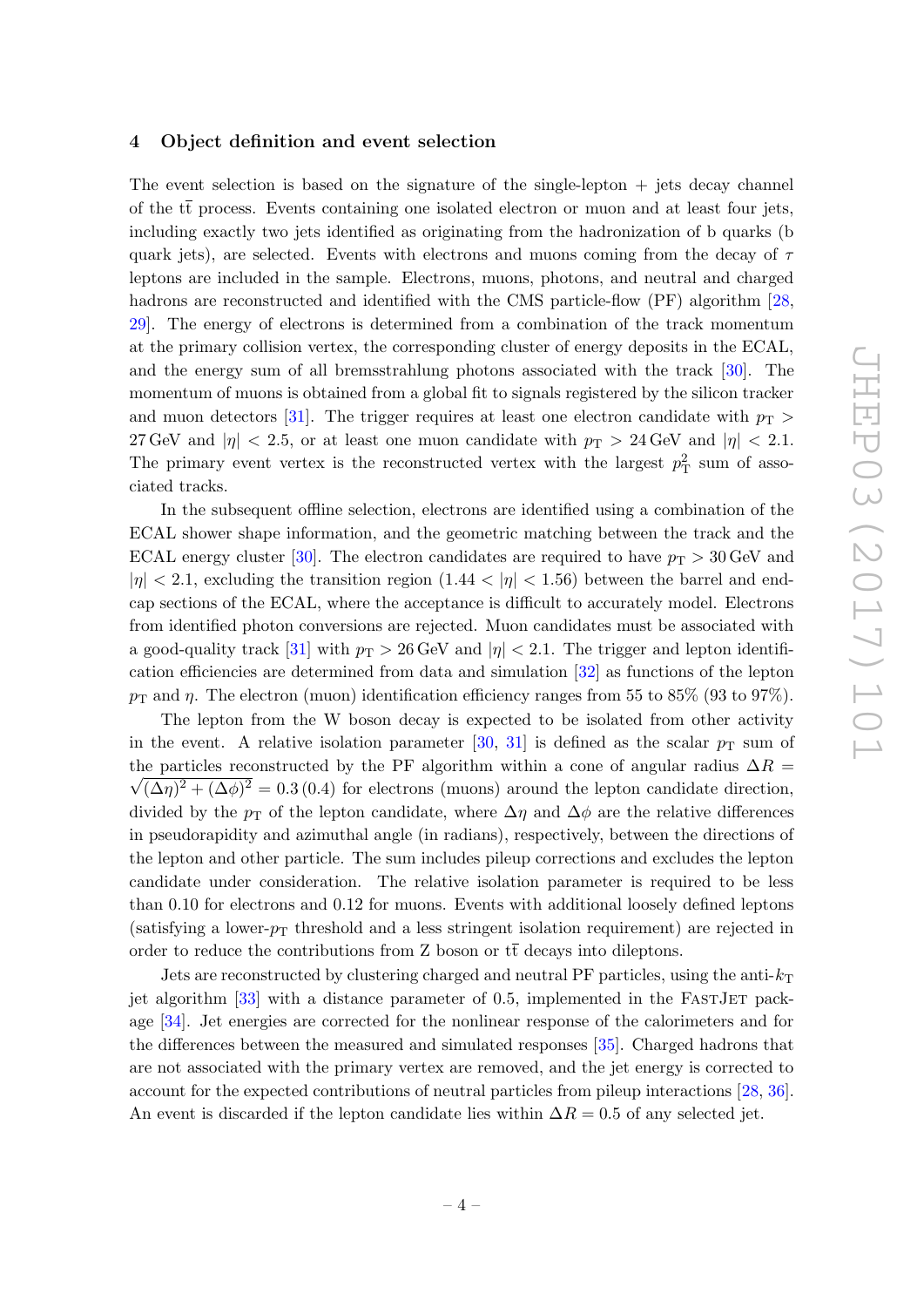At least four jets with  $p_T > 30$  GeV and  $|\eta| < 2.4$  are required, two of which must be identified as b quark jets. The b tagging is performed with the combined secondary vertex (CSV) algorithm at the medium working point [\[37\]](#page-15-13), corresponding to an efficiency of about 1% for light-quark and gluon jets (mistag rate) and 60–70% for b quark jets, depending on the jet  $p_T$  and  $\eta$ . The MC simulation is corrected with scale factors to account for differences with respect to the data for the b tagging efficiency [\[38\]](#page-15-14).

One of the b quark jets is combined with two non-b quark jets in the event through a  $\chi^2$ -sorting algorithm [\[37,](#page-15-13) [39\]](#page-15-15) that makes use of top quark and W boson mass constraints to define the hadronically decaying top quark candidate. The other b quark jet is then associated with the semileptonically decaying top quark candidate. The purity of the selected tt candidates is  $\approx 92\%$  after the  $\chi^2$  selection, while single top quark production contributes with only  $\approx 3\%$  of the total number of events. The charge of the isolated lepton is used to distinguish between the b and  $\overline{b}$  quark jets. The b quark jet charges are correctly assigned in  $\approx 60\%$  of the tte events. For the semileptonically decaying top quark, the analysis uses the mass variable  $M_{\ell_{\rm b}}$ , which is the invariant mass of the isolated lepton and the associated b quark jet. For the hadronically decaying top quark, the mass variable  $M_{jib}$  is used, which is the invariant mass of the two non-b quark jets and the associated b quark jet. As shown in figure [1,](#page-6-1) although the analysis does not depend on the simulated background events, there is reasonable agreement in the two mass-variable distributions between the data and the simulation. The distributions of the two mass variables for data events with positive and negative  $O_i$  values are consistent with each other in both the electron and muon channels.

### <span id="page-5-0"></span>5 Background control sample and check for asymmetry bias

Detector and reconstruction effects may induce spurious results for the asymmetries. A data-control sample (CS) enriched in random combinations of leptons and jets (combinatorial background) from non-tt events is used to check for these spurious effects and to evaluate possible bias, i.e. a nonzero measured value for  $A'_{\text{CP}}$ . The combinatorial background is assumed to possess no intrinsic CPV because of its random nature.

To enhance the fraction of background events and minimize the contribution from  $t\bar{t}$ signal events, the CS is selected by requiring no b-tagged jets defined according to the loose working point of CSV [\[37\]](#page-15-13), which is 80% efficient in identifying b jets with a mistag rate for lighter jets of 10%. The event is rejected if there are additional nonisolated electron or muon candidates. All other event selection requirements are equivalent to the signal region. The CS is expected to be dominated by non-tt processes  $\approx 90\%$ , with the major contribution from the  $W +$  jets process. The CS contains a sufficiently large number of events to perform statistically significant cross-checks. The kinematic distributions from data in the CS are in agreement with those of the background simulation in the signal region, and thus the CS can be used to represent the signal-region background.

Since the CS does not contain any events with a tagged b quark jet, the two jets with the highest CSV discriminator values are used to play the role of the b quark jets. Using the same procedure as for the signal region, i.e. the  $\chi^2$ -sorting algorithm, the required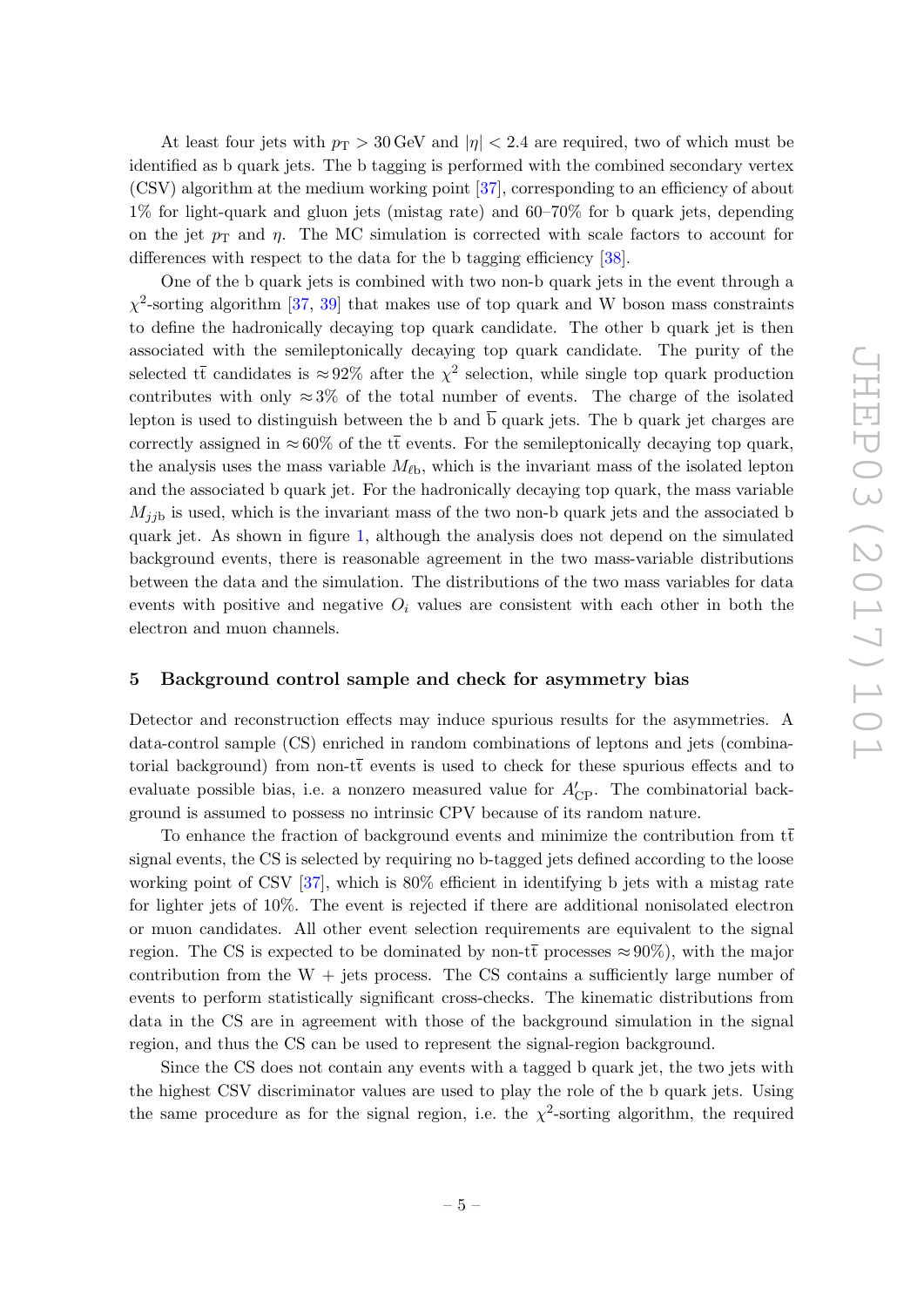

<span id="page-6-1"></span>Figure 1. The measured invariant mass distributions from data (points) of (upper) hadronically and (lower) semileptonically decaying top quark candidates in the (left) electron and (right) muon channels, compared to the predictions for the signal and various backgrounds from simulation (filled histograms). The QCD background is found to be negligible. The overflow events are collected in the last bins. The vertical bars on the data points and the hatched bands indicate the statistical uncertainties in the data and simulation, respectively.

objects are found and the  $A'_{\rm CP}$  values are determined. The CS asymmetry measurements are consistent with zero within about two standard deviations of the statistical uncertainty in both the electron and muon channels, as shown in table [1.](#page-7-0) The combined electron and muon  $A'_{\rm CP}$  results are determined by summing the distributions in the electron and muon channels after applying the background normalization from the fit described in section [6.](#page-6-0) The systematic uncertainties given in table [1](#page-7-0) are derived from the fit results described in section [7.](#page-8-0) The distributions of the observables of interest measured in the CS are used for background subtraction in the signal region.

## <span id="page-6-0"></span>6 Fit procedure and  $A_{\rm CP}'$  determination

The yields of signal and background events are extracted by maximizing an extended likelihood function from the data, using the  $M_{\ell b}$  distribution. The expected signal distribution is obtained from simulation, while the background distribution is obtained from the CS.

Figure [2](#page-7-1) shows the measured  $M_{\ell b}$  distributions compared to the results of the fit. The fit is seen to provide a good representation of the data for both the electron and muon channels. For the final measurement, only events with  $M_{\ell b} < 200 \,\text{GeV}$  are considered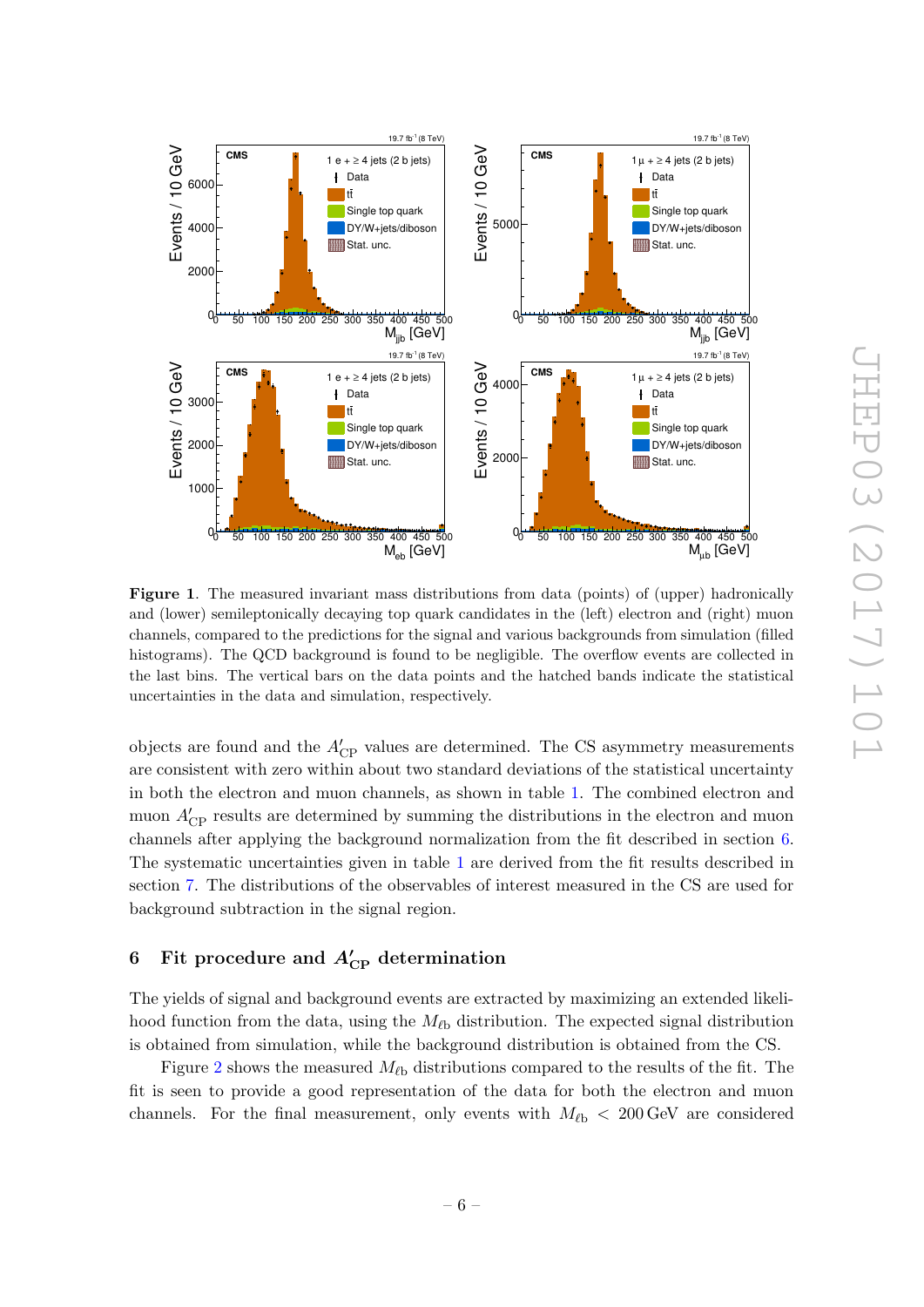| $A'_{\rm CP}({\rm CS})$ (%)                                          |            |              |                                                                     |  |  |  |  |
|----------------------------------------------------------------------|------------|--------------|---------------------------------------------------------------------|--|--|--|--|
|                                                                      | $e + jets$ | $\mu$ + jets | $\ell$ + jets                                                       |  |  |  |  |
|                                                                      |            |              | $O_2$ +0.30 ± 0.59 -0.67 ± 0.65 -0.23 ± 0.44 ± 0.02                 |  |  |  |  |
|                                                                      |            |              | $O_3$ +0.85 ± 0.59 -0.57 ± 0.65 +0.08 ± 0.44 ± 0.03                 |  |  |  |  |
|                                                                      |            |              | $O_4$ +1.19 ± 0.59 -0.42 ± 0.65 +0.32 ± 0.44 ± 0.04                 |  |  |  |  |
|                                                                      |            |              | $O_7$ -0.10 $\pm$ 0.59 +0.60 $\pm$ 0.65 +0.28 $\pm$ 0.44 $\pm$ 0.02 |  |  |  |  |
| corrected CP asymmetry $A_{CD}$ , measured in percent, obtained from |            |              |                                                                     |  |  |  |  |

<span id="page-7-0"></span>**Table 1.** The uncorrected CP asymmetry  $A'_{\text{CI}}$ om the control sample as described in the text for each of the four observables. Results are given for the electron and muon channels separately and for their combination. For the separate electron and muon channels, the uncertainties are statistical. For the combined results, the first uncertainty is statistical and the second systematic.



<span id="page-7-1"></span>**Figure 2.** Distribution of the invariant mass  $M_{\ell_{\rm b}}$  of the semileptonically decaying top quark candidates for the (left) electron and (right) muon channels, in comparison to the results of the fit described in the text. Overflow events are collected in the last bins. The vertical bars on the data points indicate the statistical uncertainties. The hatched bands shows the combined statistical and systematic uncertainties in the fit results added in quadrature. The difference between the observed and fitted events, divided by the total statistical and systematic uncertainty (pull), is shown for each bin in the lower panels.

because events with large  $M_{\ell b}$  suffer from a high rate of incorrect lepton and b quark jet assignments, as determined from simulation. Imposing this requirement increases the sensitivity of final measurements to CPV. The final results for the number of events in the electron and muon channels, and the corresponding  $t\bar{t}$  event purities, are presented in table [2.](#page-8-1) The systematic uncertainties are obtained from the differences between the yields under the variations described in section [7.](#page-8-0)

The shape of the background distribution is obtained from the CS, while its yield is estimated from the fit to the  $M_{\ell b}$  distribution. The  $A'_{\rm CP}$  results are then computed using an analogous equation to eq. [\(1.1\)](#page-2-0), after subtracting the estimated background contribution from the measured observables.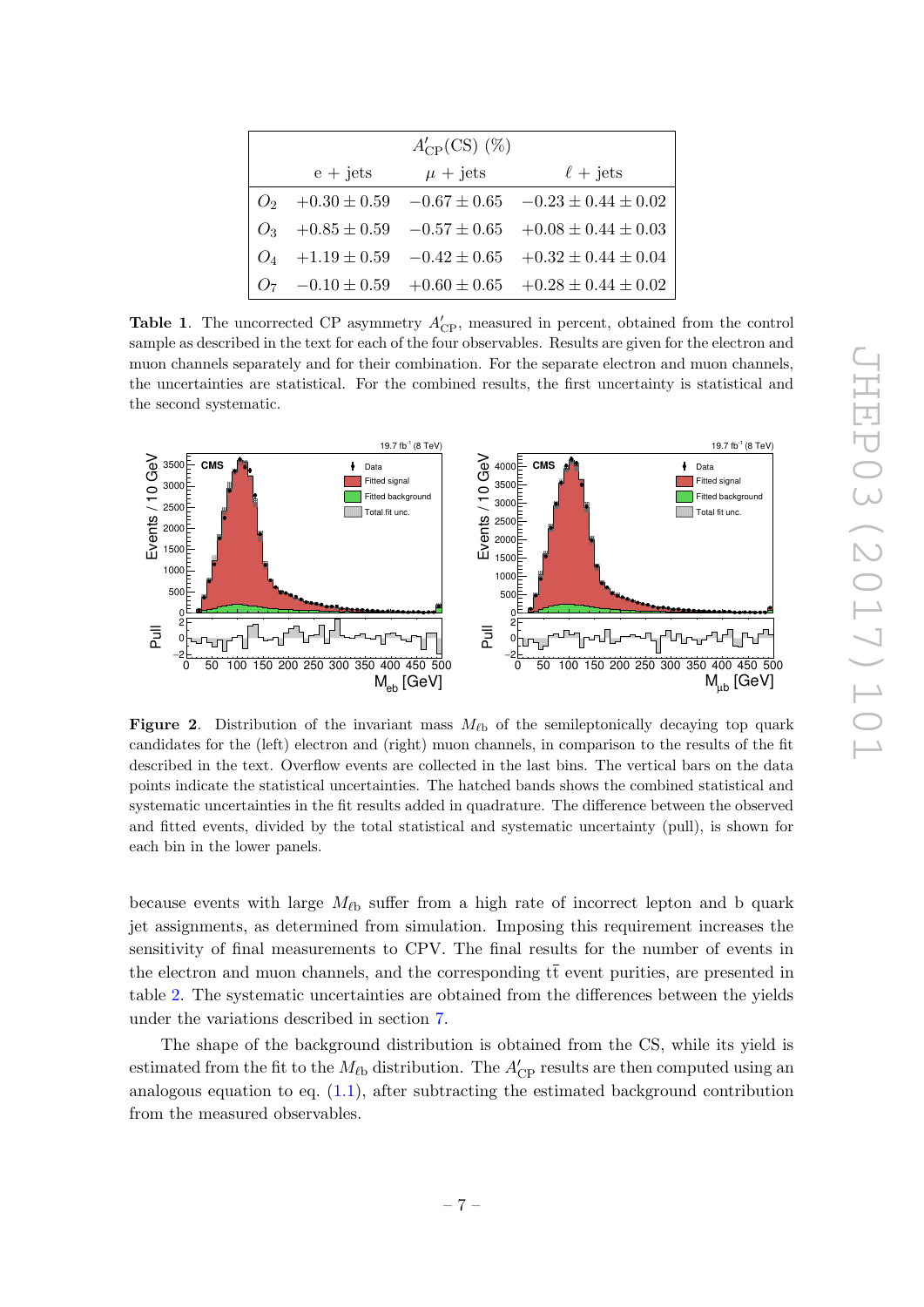|                                   | $e + jets$                                        | $\mu$ + jets           |
|-----------------------------------|---------------------------------------------------|------------------------|
| Data.                             | 31 1 29                                           | 36 467                 |
| Fitted events                     | $31\,280 \pm 170 \pm 40$ $36\,510 \pm 190 \pm 50$ |                        |
| Fitted $t\bar{t}$ fraction $(\%)$ | $92.5 \pm 0.5 \pm 2.3$                            | $92.4 \pm 0.6 \pm 2.8$ |

<span id="page-8-1"></span>Table 2. The observed and fitted number of events in the electron and muon channels as well as the fitted  $t\bar{t}$  fraction (purity) in percent. While the fit is performed over the full mass range, the fitted and observed results are for  $M_{\ell_{\rm b}} < 200 \,\text{GeV}$ . The first uncertainty is statistical and the second systematic.

## <span id="page-8-0"></span>7 Systematic uncertainties

Several sources of systematic uncertainty can affect the measurement of  $A'_{\rm CP}$ . The largest uncertainty comes from possible intrinsic detector bias. As shown in section [5,](#page-5-0) the CS results are compatible with no asymmetry. The statistical uncertainties in the asymmetries measured from the CS are 0.59%, 0.65%, and 0.44% for the electron, muon, and combined channels, respectively, as indicated in table [1.](#page-7-0) These uncertainties are taken as the systematic uncertainty from possible detector bias.

Other systematic uncertainties, described below, associated with the signal and background yields are evaluated by repeating the  $M_{\ell b}$  fit described in section 6 under different conditions in correction and modelling. The uncertainty related to pileup modelling is estimated by varying the inelastic pp cross section in the simulation by  $\pm 5\%$  [\[40\]](#page-15-16). The uncertainties from the lepton identification and isolation efficiencies are determined by varying the data-to-simulation scale factors according to their uncertainties. The jet energy scale and resolution are varied according to their  $\eta$ - and  $p_T$ -dependent uncertainties [\[28,](#page-15-4) [36\]](#page-15-12). The scale factors used to correct the b tagging identification probabilities are varied according to their uncertainties [\[37\]](#page-15-13). Effects related to the modelling of the PDFs of the initial-state protons are estimated by varying the CT10 nominal prediction by its eigen-uncertainty sources. Each source is used to derive event-by-event weights, which are then applied to obtain a variation of the signal shape. The envelope of the variations is normalized to reflect a 68% confidence level [\[41\]](#page-15-17). The uncertainties related to the  $t\bar{t}$  simulation are evaluated by varying the matrix-element-to-parton-shower matching thresholds and the factorization and renormalization scales by factors of 2.0 and 0.5 with respect to their nominal values in the simulation. A modelling uncertainty is determined through comparison to a  $t\bar{t}$  sample generated with POWHEG. The uncertainty related to the modelling of the top quark  $p_T$ spectrum in MadGraph is assessed by varying the weight applied by a factor of two. The uncertainty associated with the top quark mass is estimated by repeating the  $M_{\ell_{\rm D}}$  fit using different top quark masses. The observed difference is scaled to reflect an uncertainty of  $\pm 1$  GeV in the mass [\[42\]](#page-15-18). These systematic uncertainties contribute to the intermediate stages of the analysis but are observed to largely cancel in the measurements of the CP asymmetry. Thus, the dominant systematic uncertainty arises from the statistical uncertainty in the measurements of possible detector bias (table [1\)](#page-7-0).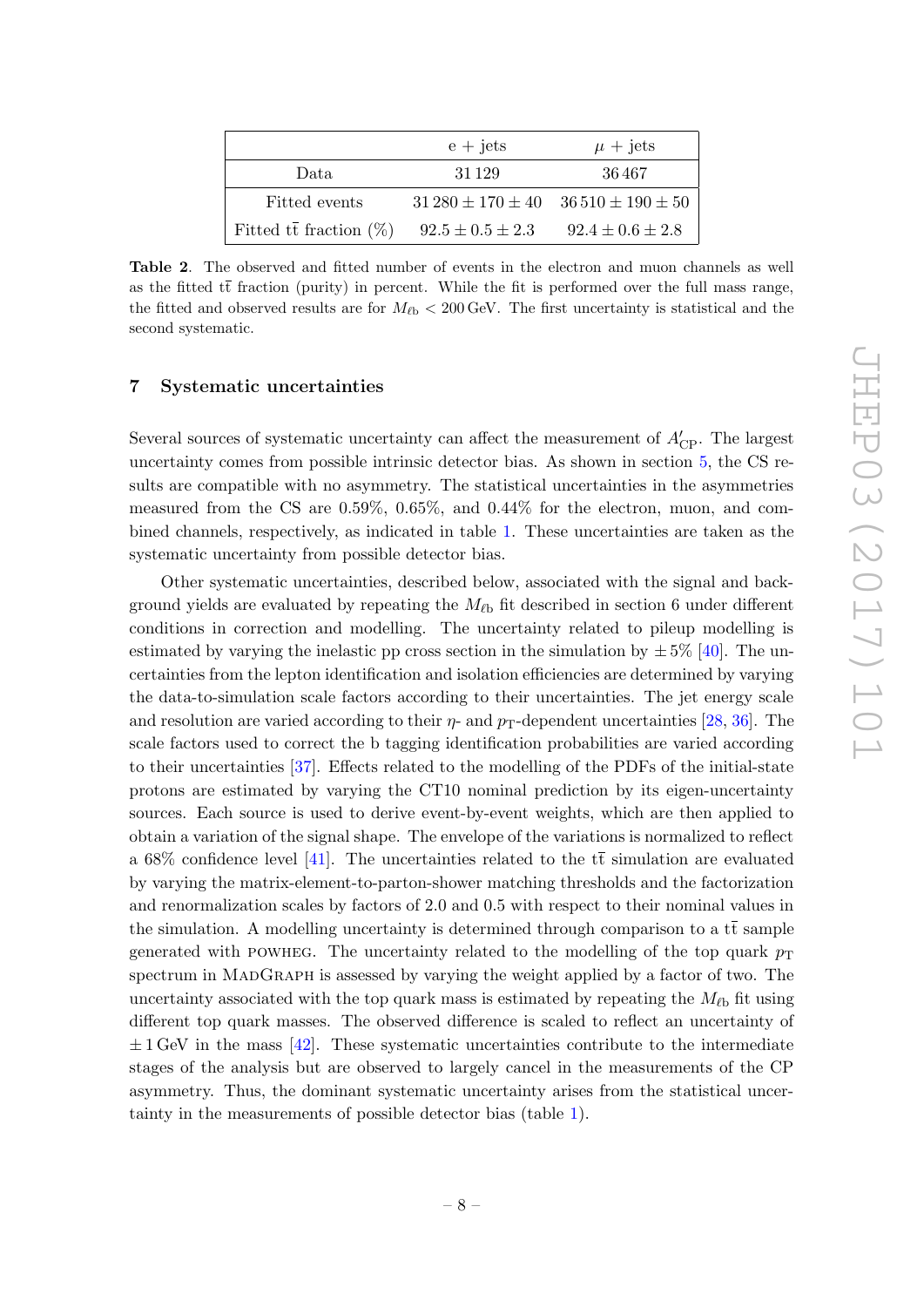

<span id="page-9-2"></span>Figure 3. The results from simulation of the asymmetry correction procedure using a dilution factor for the four different CPV observables. The circular markers show the output  $A'_{\rm CP}$  measurements for each generated  $A_{\rm CP}$  value. The dashed lines are the result of linear fits to the  $A'_{\rm CP}$  points. The triangular markers give the corrected  $A_{\text{CP}}$  values, obtained after applying the dilution factor. The solid lines are the result of linear fits to the corrected  $A_{\rm CP}$  points. The statistical uncertainties in both sets of asymmetries are smaller than the markers.

## <span id="page-9-0"></span>8 Results

### <span id="page-9-1"></span>8.1 Experimental sensitivity study

To evaluate the sensitivity of the analysis to CPV, simulated events are reweighted at the generator level to produce hypothetical  $A_{\text{CP}}$  asymmetries in the observables. As shown in figure [3,](#page-9-2) the resulting values of  $A_{\rm CP}'$  (circular points), extracted by treating the simulated events as data, exhibit a linear dependence on the generated  $A_{\rm CP}$  values (dashed line). The  $A'_{\rm CP}$  values are related to the generated  $A_{\rm CP}$  values through dilution factors  $\mathcal{D}$ , applied as a multiplicative correction  $A'_{\rm CP} = {\mathcal D} A_{\rm CP}$ . The corrected asymmetries with the dilution factors applied (triangular points) are in agreement with the generator-level asymmetries, as shown by solid lines in figure [3,](#page-9-2) which are the results of fits to the corrected asymmetry values. The slopes of the lines are consistent with  $1.0$  and their  $y$  intercepts consistent with 0.0.

As mentioned in the introduction, the dilution factors can be affected by new-physics processes. The reason for this is that the processes can alter the kinematic distributions of  $t\bar{t}$  events. For this reason, we consider the measurements of the uncorrected asymmetries  $A'_{\rm CP}$  to be our primary result. It is nonetheless of interest to examine the overall size of the dilution factors, using the  $t\bar{t}$  simulation, for the cases when no new physics is present or when it is present to only a small degree.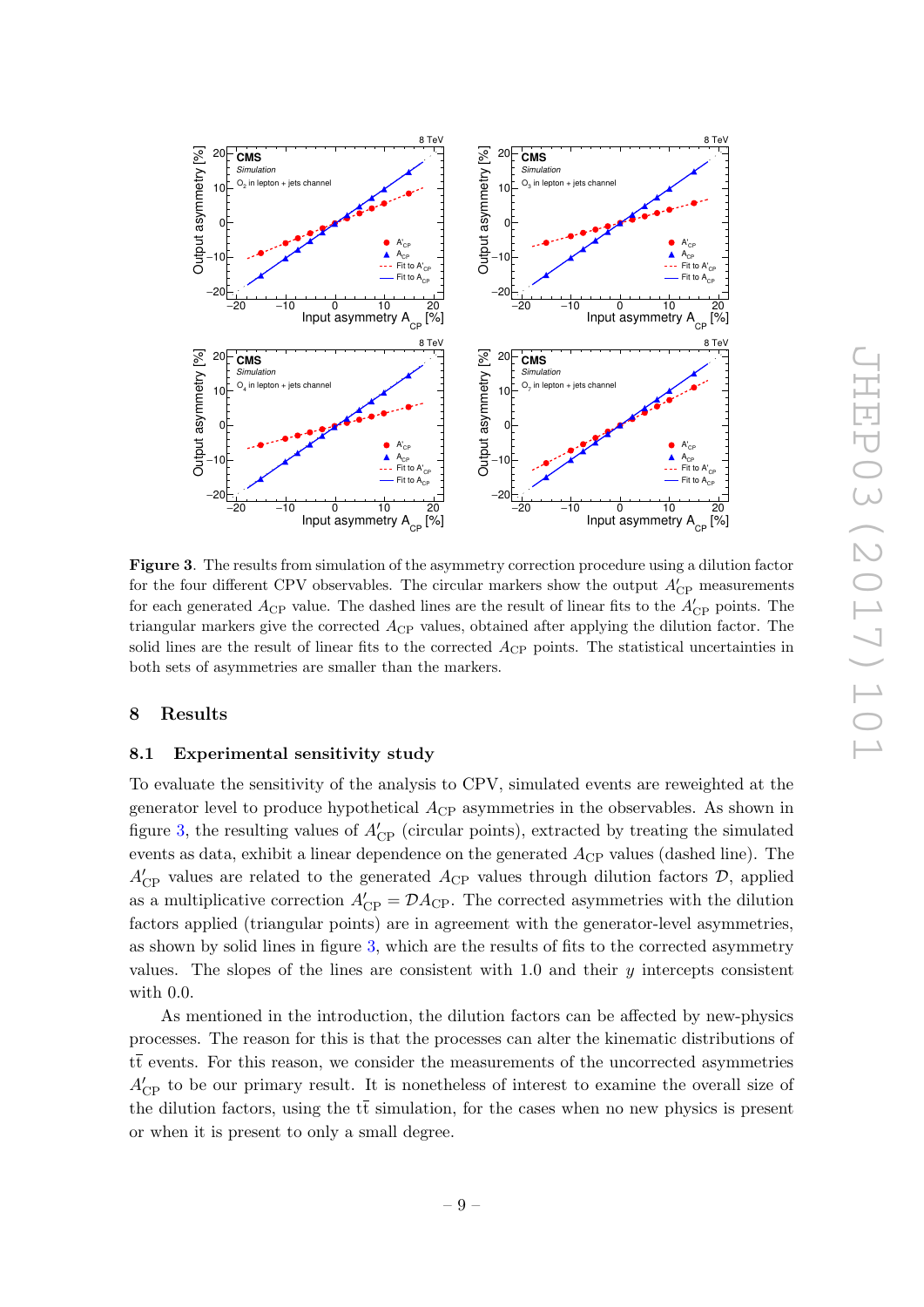<span id="page-10-1"></span>**Table 3.** For each of the four CPV observables, the fraction  $k$  of wrong-sign events and the associated dilution factor  $\mathcal D$  computed from k, determined from simulated  $t\bar{t}$  events. The first uncertainty is statistical and the second is systematic.

|                                                                                                    | $A'_{CP}$ (%) |               | $A_{\rm CP}$ (%) |
|----------------------------------------------------------------------------------------------------|---------------|---------------|------------------|
| $e + jets$                                                                                         | $\mu$ + jets  | $\ell$ + jets | $\ell$ + jets    |
| $O_2$ $-0.19 \pm 0.61 \pm 0.59$ $+0.46 \pm 0.57 \pm 0.65$ $+0.16 \pm 0.42 \pm 0.44$                |               |               | $+0.3 \pm 1.1$   |
| $O_3$ +0.02 ± 0.61 ± 0.59 -0.59 ± 0.57 ± 0.65 -0.31 ± 0.42 ± 0.44                                  |               |               | $-0.8 \pm 1.6$   |
| $O_4$ $-0.17 \pm 0.61 \pm 0.59$ $-0.10 \pm 0.57 \pm 0.65$ $-0.13 \pm 0.42 \pm 0.44$ $-0.4 \pm 1.7$ |               |               |                  |
| $O_7$ $-0.38 \pm 0.61 \pm 0.59$ $+0.43 \pm 0.57 \pm 0.65$ $+0.06 \pm 0.42 \pm 0.44$ $+0.1 \pm 0.8$ |               |               |                  |

<span id="page-10-2"></span>**Table 4.** The uncorrected (corrected) CP asymmetry  $A'_{\text{CP}}$  ( $A_{\text{CP}}$ ), measured in percent, for each of the four CPV observables. Results for  $A'_{\rm CP}$  are given for the electron and muon channels separately and for their combination. For the  $A_{\rm CP}'$  results, the first uncertainty is statistical and the second systematic. The  $A_{\rm CP}$  values assume the dilution factors found from the SM simulation. The uncertainties in the ACP results are the combined statistical and systematic terms added in quadrature.

The results for the dilution factors of the four observables are summarized in table [3.](#page-10-1) If the sign of an observable at the generator level is the same as (different from) its sign in the reconstructed event, the event is classified as having the correct (wrong) sign. The fraction k of wrong-sign events is related to the dilution factor that is defined by  $\mathcal{D} =$  $1-2k$ . The value of k for the four CPV observables are given in table [3,](#page-10-1) along with their statistical and systematic uncertainties. The systematic uncertainties are estimated from the different conditions of correction and modeling, as mentioned in section [7.](#page-8-0) Studies reveal the following sources contribute to the value of  $k$ : misidentification of the b quark jet charge, 10.5%; mistagging of b quark jets, 7.5%; misassignment of the highest- $p_T$  jet from W boson decay, 6.5%; jet energy resolution, 2.5% per jet. The effect of lepton charge misidentification is negligible. The observables  $O_3$  and  $O_4$  depend on similar quantities, including the charges of the b quark jets, and exhibit similar values of  $k$ . The observables  $O_2$  and  $O_7$  have lower k values since fewer objects are used in their calculation.

### <span id="page-10-0"></span>8.2 Asymmetry measurements

The measured distributions of the four observables are presented in figure [4.](#page-11-1) The corresponding  $A'_{\text{CP}}$  values, determined after subtraction of the background contributions, are shown in table [4](#page-10-2) and displayed in figure [5.](#page-12-0) No significant nonzero asymmetry is observed in any of the separate electron or muon channels. Assuming that any new-physics process has at most a small effect on the  $t\bar{t}$  kinematic distributions, the dilution factors given in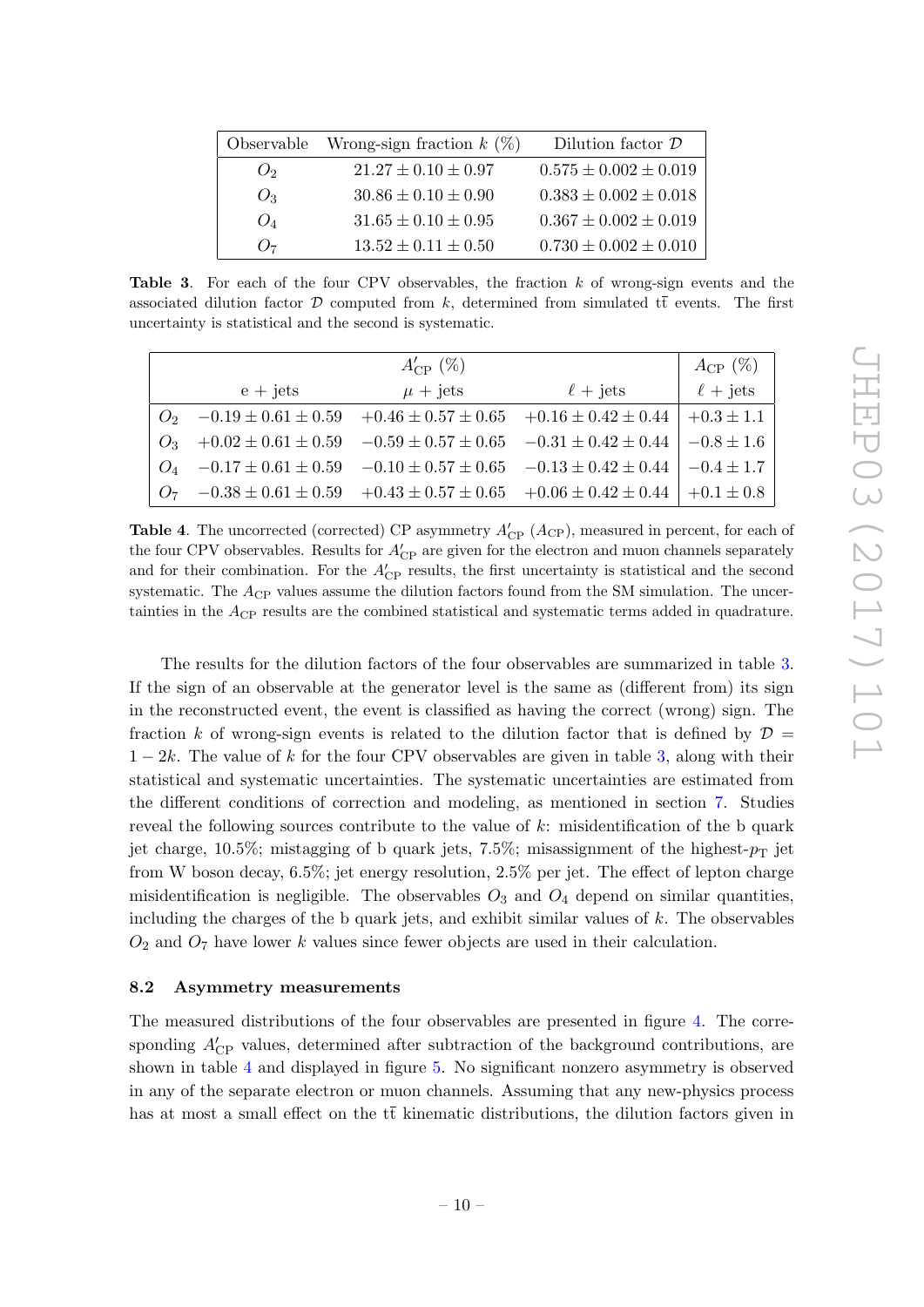

<span id="page-11-1"></span>Figure 4. Distributions of the four CPV observables given in eq. [\(1.2\)](#page-2-1), determined from the combined electron and muon channels from data (points) and simulated signal and background (filled histograms). The simulated  $t\bar{t}$  and background samples are normalized to the fitted yields. The overflow events are collected in the first and last bins. Each observable is given in units of  $m_t^3$ , where  $m_t = 172.5 \text{ GeV}$ . The vertical bars represent the statistical uncertainties in the data. The hatched bands give the combined statistical and systematic uncertainties added in quadrature. The difference between the observed and expected events, divided by the total statistical and systematic uncertainty (pull), is shown for each bin in the lower panels.

table [3](#page-10-1) are applied to the combined sample to obtain the corrected  $A_{\rm CP}$  values presented in table [4](#page-10-2) and shown in figure [5.](#page-12-0)

## <span id="page-11-0"></span>9 Summary

The first search for CP-violating effects in top quark-antiquark events has been presented. The search is performed in the electron  $+$  jets and muon  $+$  jets final states, with one top quark assumed to decay hadronically and the other semileptonically. The search is based on a sample of proton-proton collision data collected at  $\sqrt{s} = 8$  TeV with the CMS detector in 2012, corresponding to an integrated luminosity of 19.7 fb<sup>-1</sup>. The CP-violating asymmetries are measured using four T-odd, triple-product observables, where T is the time-reversal operator. A data control sample is used to verify that no significant spurious CP asymmetry is introduced by background processes, and to model the shape of the background in the asymmetry observables. The normalization of the background contribution in the signal region is determined from a fit to the mass distribution  $M_{\ell_{\rm b}}$  associated with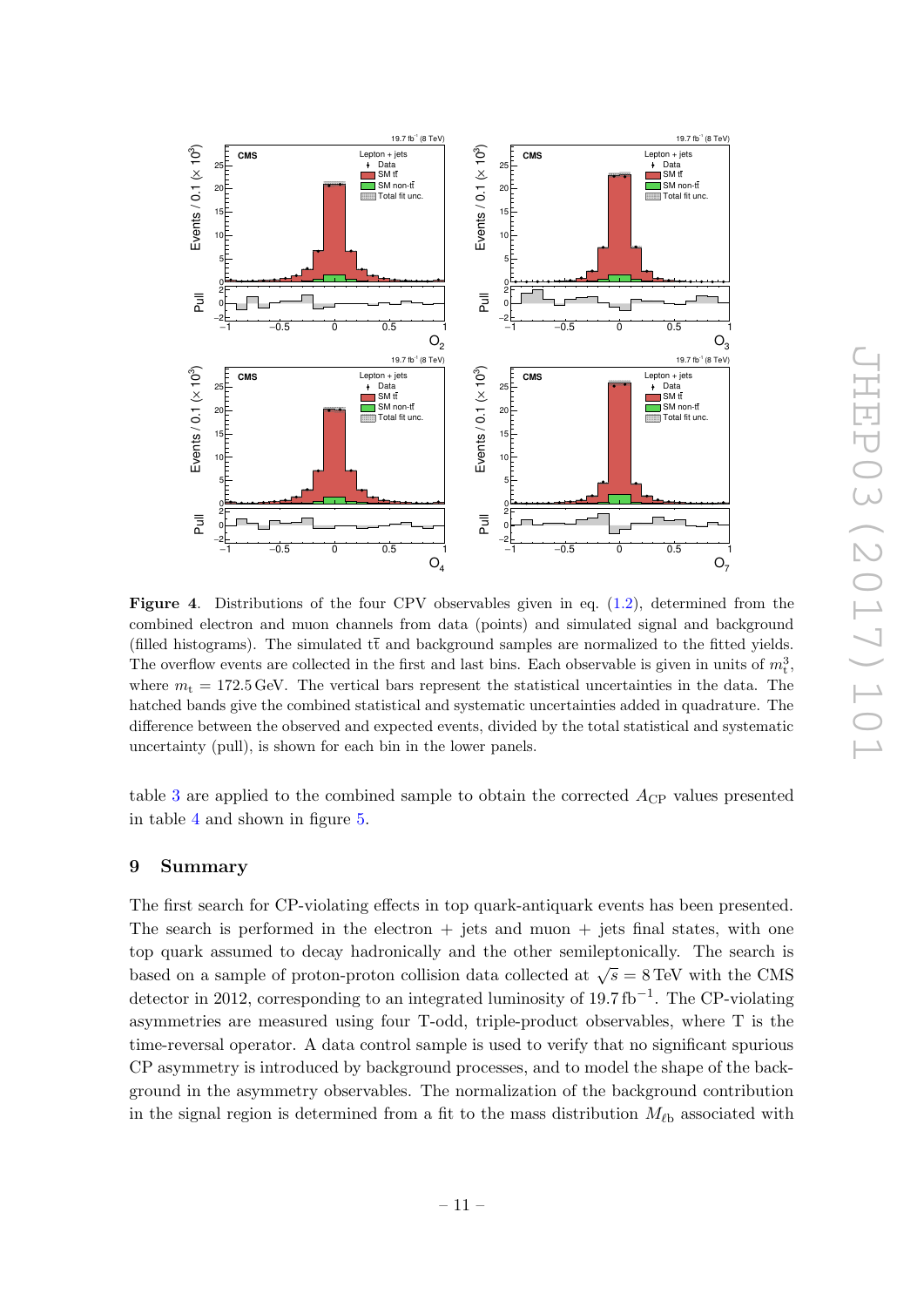

<span id="page-12-0"></span>**Figure 5.** Summary of the uncorrected (corrected) CP asymmetries  $A'_{\text{CP}}(A_{\text{CP}})$  for the observables defined in eq. [\(1.2\)](#page-2-1). The results for  $A_{\rm CP}^{\prime}$  are shown for the electron and muon channels separately and for their combination. The results for  $A_{\text{CP}}$  are shown for the combined electron and muon channels, using the dilution factors from SM simulation of  $t\bar{t}$  production. The inner bars represent the statistical uncertainties, and the outer bars the combined statistical and systematic uncertainties added in quadrature.

the semileptonically decaying top quarks. The background-subtracted distributions of the observables are used to compute the uncorrected asymmetries. The corrected asymmetries are obtained by using a multiplicative dilution factor derived from simulation. Both the uncorrected and corrected asymmetries are consistent with zero, in agreement with the expectation from the standard model.

## Acknowledgments

We congratulate our colleagues in the CERN accelerator departments for the excellent performance of the LHC and thank the technical and administrative staffs at CERN and at other CMS institutes for their contributions to the success of the CMS effort. In addition, we gratefully acknowledge the computing centers and personnel of the Worldwide LHC Computing Grid for delivering so effectively the computing infrastructure essential to our analyses. Finally, we acknowledge the enduring support for the construction and operation of the LHC and the CMS detector provided by the following funding agencies: BMWFW and FWF (Austria); FNRS and FWO (Belgium); CNPq, CAPES, FAPERJ, and FAPESP (Brazil); MES (Bulgaria); CERN; CAS, MoST, and NSFC (China); COL-CIENCIAS (Colombia); MSES and CSF (Croatia); RPF (Cyprus); SENESCYT (Ecuador); MoER, ERC IUT, and ERDF (Estonia); Academy of Finland, MEC, and HIP (Finland);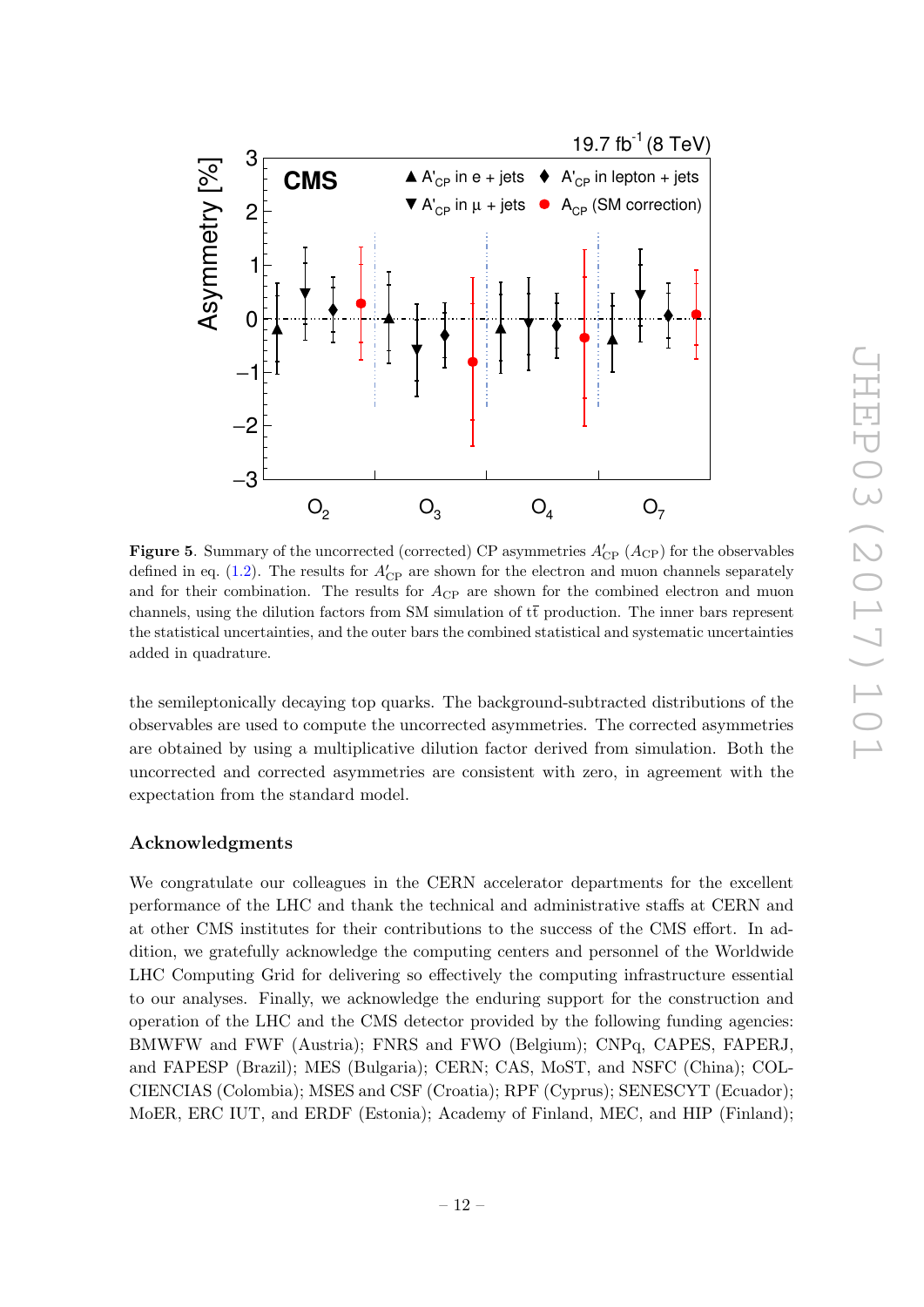CEA and CNRS/IN2P3 (France); BMBF, DFG, and HGF (Germany); GSRT (Greece); OTKA and NIH (Hungary); DAE and DST (India); IPM (Iran); SFI (Ireland); INFN (Italy); MSIP and NRF (Republic of Korea); LAS (Lithuania); MOE and UM (Malaysia); BUAP, CINVESTAV, CONACYT, LNS, SEP, and UASLP-FAI (Mexico); MBIE (New Zealand); PAEC (Pakistan); MSHE and NSC (Poland); FCT (Portugal); JINR (Dubna); MON, RosAtom, RAS, and RFBR (Russia); MESTD (Serbia); SEIDI and CPAN (Spain); Swiss Funding Agencies (Switzerland); MST (Taipei); ThEPCenter, IPST, STAR, and NSTDA (Thailand); TUBITAK and TAEK (Turkey); NASU and SFFR (Ukraine); STFC (United Kingdom); DOE and NSF (U.S.A.).

Individuals have received support from the Marie-Curie program and the European Research Council and EPLANET (European Union); the Leventis Foundation; the A. P. Sloan Foundation; the Alexander von Humboldt Foundation; the Belgian Federal Science Policy Office; the Fonds pour la Formation à la Recherche dans l'Industrie et dans l'Agriculture (FRIA-Belgium); the Agentschap voor Innovatie door Wetenschap en Technologie (IWT-Belgium); the Ministry of Education, Youth and Sports (MEYS) of the Czech Republic; the Council of Science and Industrial Research, India; the HOMING PLUS program of the Foundation for Polish Science, cofinanced from European Union, Regional Development Fund, the Mobility Plus program of the Ministry of Science and Higher Education, the National Science Center (Poland), contracts Harmonia 2014/14/M/ST2/00428, Opus 2014/13/B/ST2/02543, 2014/15/B/ST2/03998, and 2015/19/B/ST2/02861, Sonatabis 2012/07/E/ST2/01406; the Thalis and Aristeia programs cofinanced by EU-ESF and the Greek NSRF; the National Priorities Research Program by Qatar National Research Fund; the Programa Clarín-COFUND del Principado de Asturias; the Rachadapisek Sompot Fund for Postdoctoral Fellowship, Chulalongkorn University and the Chulalongkorn Academic into Its 2nd Century Project Advancement Project (Thailand); and the Welch Foundation, contract C-1845.

Open Access. This article is distributed under the terms of the Creative Commons Attribution License [\(CC-BY 4.0\)](http://creativecommons.org/licenses/by/4.0/), which permits any use, distribution and reproduction in any medium, provided the original author(s) and source are credited.

## References

- <span id="page-13-0"></span>[1] A. Hocker and Z. Ligeti, CP violation and the CKM matrix, [Ann. Rev. Nucl. Part. Sci.](http://dx.doi.org/10.1146/annurev.nucl.56.080805.140456) 56 [\(2006\) 501](http://dx.doi.org/10.1146/annurev.nucl.56.080805.140456) [[hep-ph/0605217](https://arxiv.org/abs/hep-ph/0605217)] [IN[SPIRE](http://inspirehep.net/search?p=find+EPRINT+hep-ph/0605217)].
- <span id="page-13-1"></span>[2] Belle and BaBar collaborations, A.J. Bevan et al., The Physics of the B Factories, [Eur.](http://dx.doi.org/10.1140/epjc/s10052-014-3026-9) Phys. J. C 74 [\(2014\) 3026](http://dx.doi.org/10.1140/epjc/s10052-014-3026-9) [[arXiv:1406.6311](https://arxiv.org/abs/1406.6311)] [IN[SPIRE](http://inspirehep.net/search?p=find+EPRINT+arXiv:1406.6311)].
- <span id="page-13-2"></span>[3] PARTICLE DATA GROUP collaboration, K.A. Olive et al., *Review of Particle Physics, [Chin.](http://dx.doi.org/10.1088/1674-1137/38/9/090001)* Phys. **C 38** [\(2014\) 090001](http://dx.doi.org/10.1088/1674-1137/38/9/090001) [IN[SPIRE](http://inspirehep.net/search?p=find+J+%22Chin.Phys.,C38,090001%22)].
- <span id="page-13-3"></span>[4] D. Atwood, S. Bar-Shalom, G. Eilam and A. Soni, CP violation in top physics, [Phys. Rept.](http://dx.doi.org/10.1016/S0370-1573(00)00112-5) 347 [\(2001\) 1](http://dx.doi.org/10.1016/S0370-1573(00)00112-5) [[hep-ph/0006032](https://arxiv.org/abs/hep-ph/0006032)] [IN[SPIRE](http://inspirehep.net/search?p=find+EPRINT+hep-ph/0006032)].
- <span id="page-13-4"></span>[5] S.K. Gupta and G. Valencia, CP-odd correlations using jet momenta from  $t\bar{t}$  events at the Tevatron, Phys. Rev. D 81 [\(2010\) 034013](http://dx.doi.org/10.1103/PhysRevD.81.034013) [[arXiv:0912.0707](https://arxiv.org/abs/0912.0707)] [IN[SPIRE](http://inspirehep.net/search?p=find+EPRINT+arXiv:0912.0707)].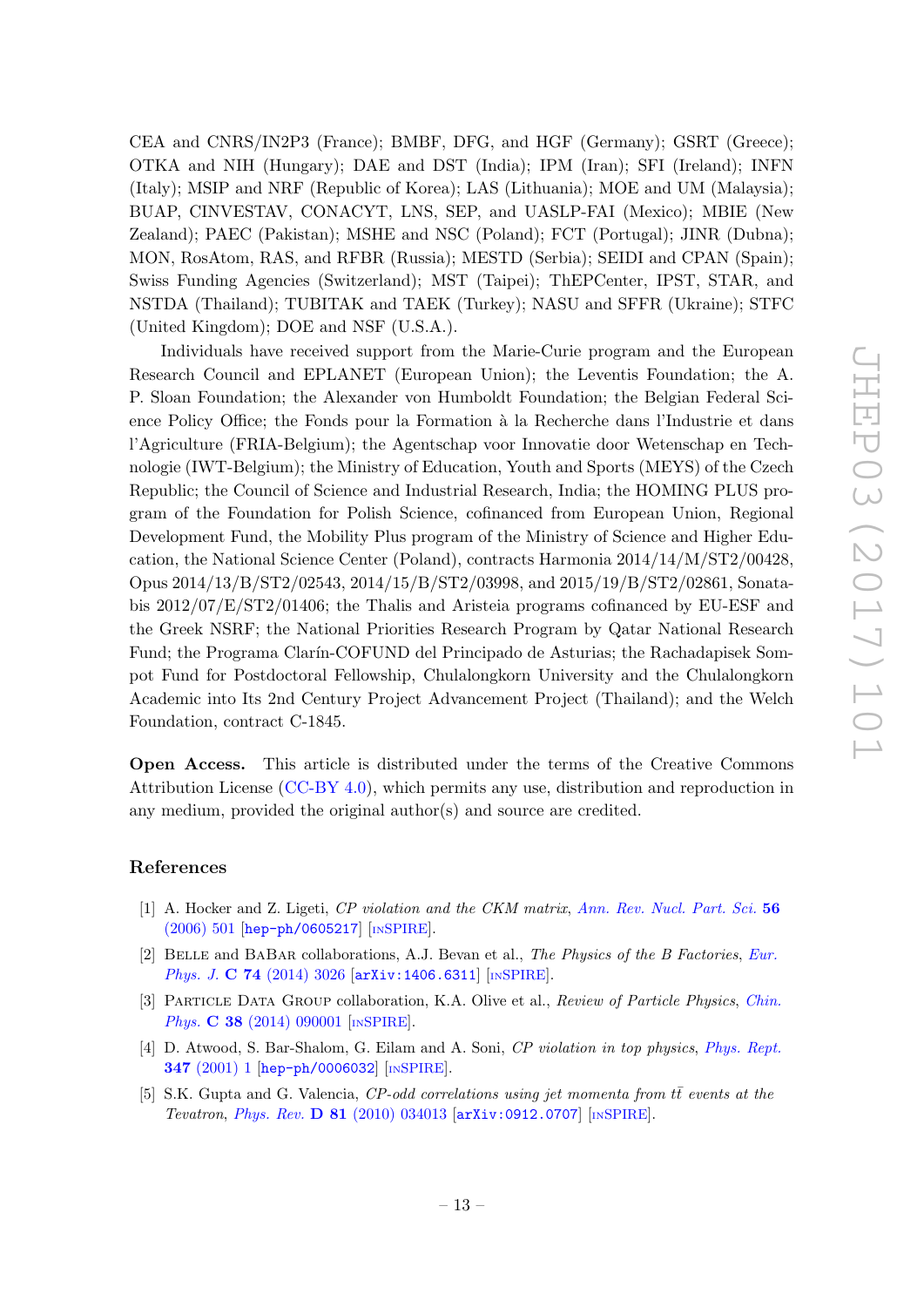- <span id="page-14-0"></span>[6] S.K. Gupta, A.S. Mete and G. Valencia, CP violating anomalous top-quark couplings at the LHC, Phys. Rev. D 80 [\(2009\) 034013](http://dx.doi.org/10.1103/PhysRevD.80.034013) [[arXiv:0905.1074](https://arxiv.org/abs/0905.1074)] [IN[SPIRE](http://inspirehep.net/search?p=find+EPRINT+arXiv:0905.1074)].
- <span id="page-14-1"></span>[7] A. Hayreter and G. Valencia, T-odd correlations from the top-quark chromoelectric dipole moment in lepton plus jets top-pair events, Phys. Rev.  $\bf{D}$  93 [\(2016\) 014020](http://dx.doi.org/10.1103/PhysRevD.93.014020) [[arXiv:1511.01464](https://arxiv.org/abs/1511.01464)] [IN[SPIRE](http://inspirehep.net/search?p=find+EPRINT+arXiv:1511.01464)].
- <span id="page-14-2"></span>[8] CMS collaboration, *The CMS Experiment at the CERN LHC*, 2008 *JINST* 3 [S08004](http://dx.doi.org/10.1088/1748-0221/3/08/S08004) [IN[SPIRE](http://inspirehep.net/search?p=find+J+%22JINST,3,S08004%22)].
- <span id="page-14-3"></span>[9] J. Alwall et al., The automated computation of tree-level and next-to-leading order differential cross sections and their matching to parton shower simulations, JHEP 07 [\(2014\)](http://dx.doi.org/10.1007/JHEP07(2014)079) [079](http://dx.doi.org/10.1007/JHEP07(2014)079) [[arXiv:1405.0301](https://arxiv.org/abs/1405.0301)] [IN[SPIRE](http://inspirehep.net/search?p=find+EPRINT+arXiv:1405.0301)].
- <span id="page-14-4"></span>[10] J. Gao et al., CT10 next-to-next-to-leading order global analysis of QCD, [Phys. Rev.](http://dx.doi.org/10.1103/PhysRevD.89.033009) D 89 [\(2014\) 033009](http://dx.doi.org/10.1103/PhysRevD.89.033009) [[arXiv:1302.6246](https://arxiv.org/abs/1302.6246)] [IN[SPIRE](http://inspirehep.net/search?p=find+EPRINT+arXiv:1302.6246)].
- <span id="page-14-5"></span>[11] T. Sjöstrand, S. Mrenna and P.Z. Skands, *PYTHIA 6.4 Physics and Manual, [JHEP](http://dx.doi.org/10.1088/1126-6708/2006/05/026)* 05 [\(2006\) 026](http://dx.doi.org/10.1088/1126-6708/2006/05/026) [[hep-ph/0603175](https://arxiv.org/abs/hep-ph/0603175)] [IN[SPIRE](http://inspirehep.net/search?p=find+EPRINT+hep-ph/0603175)].
- <span id="page-14-6"></span>[12] CMS collaboration, *Study of the underlying event at forward rapidity in pp collisions at*  $\sqrt{s} = 0.9$ , 2.76 and 7 TeV, JHEP 04 [\(2013\) 072](http://dx.doi.org/10.1007/JHEP04(2013)072) [[arXiv:1302.2394](https://arxiv.org/abs/1302.2394)] [IN[SPIRE](http://inspirehep.net/search?p=find+EPRINT+arXiv:1302.2394)].
- <span id="page-14-7"></span>[13] M. Cacciari, M. Czakon, M. Mangano, A. Mitov and P. Nason, Top-pair production at hadron colliders with next-to-next-to-leading logarithmic soft-gluon resummation, [Phys. Lett.](http://dx.doi.org/10.1016/j.physletb.2012.03.013) B 710 [\(2012\) 612](http://dx.doi.org/10.1016/j.physletb.2012.03.013) [[arXiv:1111.5869](https://arxiv.org/abs/1111.5869)] [IN[SPIRE](http://inspirehep.net/search?p=find+EPRINT+arXiv:1111.5869)].
- <span id="page-14-8"></span>[14] CMS collaboration, Measurement of the differential cross section for top quark pair production in pp collisions at  $\sqrt{s} = 8$  TeV, [Eur. Phys. J.](http://dx.doi.org/10.1140/epjc/s10052-015-3709-x) C 75 (2015) 542 [[arXiv:1505.04480](https://arxiv.org/abs/1505.04480)] [IN[SPIRE](http://inspirehep.net/search?p=find+EPRINT+arXiv:1505.04480)].
- <span id="page-14-9"></span>[15] CMS collaboration, *Measurement of the*  $t\bar{t}$  production cross section in the all-jets final state in pp collisions at  $\sqrt{s} = 8 \text{ TeV}$ , [Eur. Phys. J.](http://dx.doi.org/10.1140/epjc/s10052-016-3956-5) C 76 (2016) 128 [[arXiv:1509.06076](https://arxiv.org/abs/1509.06076)] [IN[SPIRE](http://inspirehep.net/search?p=find+EPRINT+arXiv:1509.06076)].
- <span id="page-14-10"></span>[16] C. Oleari, *The POWHEG-BOX, [Nucl. Phys. Proc. Suppl.](http://dx.doi.org/10.1016/j.nuclphysBPS.2010.08.016)* **205-206** (2010) 36 [[arXiv:1007.3893](https://arxiv.org/abs/1007.3893)] [IN[SPIRE](http://inspirehep.net/search?p=find+EPRINT+arXiv:1007.3893)].
- [17] P. Nason, A new method for combining NLO QCD with shower Monte Carlo algorithms, JHEP 11 [\(2004\) 040](http://dx.doi.org/10.1088/1126-6708/2004/11/040) [[hep-ph/0409146](https://arxiv.org/abs/hep-ph/0409146)] [IN[SPIRE](http://inspirehep.net/search?p=find+EPRINT+hep-ph/0409146)].
- [18] S. Alioli, P. Nason, C. Oleari and E. Re, A general framework for implementing NLO calculations in shower Monte Carlo programs: the POWHEG BOX, JHEP 06 [\(2010\) 043](http://dx.doi.org/10.1007/JHEP06(2010)043) [[arXiv:1002.2581](https://arxiv.org/abs/1002.2581)] [IN[SPIRE](http://inspirehep.net/search?p=find+EPRINT+arXiv:1002.2581)].
- [19] S. Frixione, P. Nason and C. Oleari, Matching NLO QCD computations with Parton Shower simulations: the POWHEG method, JHEP 11 [\(2007\) 070](http://dx.doi.org/10.1088/1126-6708/2007/11/070) [[arXiv:0709.2092](https://arxiv.org/abs/0709.2092)] [IN[SPIRE](http://inspirehep.net/search?p=find+EPRINT+arXiv:0709.2092)].
- [20] S. Alioli, P. Nason, C. Oleari and E. Re, NLO single-top production matched with shower in POWHEG: s- and t-channel contributions, JHEP 09 [\(2009\) 111](http://dx.doi.org/10.1088/1126-6708/2009/09/111) [Erratum ibid. 02 (2010) 011] [[arXiv:0907.4076](https://arxiv.org/abs/0907.4076)] [IN[SPIRE](http://inspirehep.net/search?p=find+EPRINT+arXiv:0907.4076)].
- <span id="page-14-11"></span>[21] E. Re, Single-top Wt-channel production matched with parton showers using the POWHEG method, [Eur. Phys. J.](http://dx.doi.org/10.1140/epjc/s10052-011-1547-z) C 71 (2011) 1547 [[arXiv:1009.2450](https://arxiv.org/abs/1009.2450)] [IN[SPIRE](http://inspirehep.net/search?p=find+EPRINT+arXiv:1009.2450)].
- <span id="page-14-12"></span>[22] P. Kant et al., HatHor for single top-quark production: Updated predictions and uncertainty estimates for single top-quark production in hadronic collisions, [Comput. Phys. Commun.](http://dx.doi.org/10.1016/j.cpc.2015.02.001) 191 [\(2015\) 74](http://dx.doi.org/10.1016/j.cpc.2015.02.001) [[arXiv:1406.4403](https://arxiv.org/abs/1406.4403)] [IN[SPIRE](http://inspirehep.net/search?p=find+EPRINT+arXiv:1406.4403)].
- <span id="page-14-13"></span>[23] M. Aliev, H. Lacker, U. Langenfeld, S. Moch, P. Uwer and M. Wiedermann, HATHOR: HAdronic Top and Heavy quarks crOss section calculatoR, [Comput. Phys. Commun.](http://dx.doi.org/10.1016/j.cpc.2010.12.040) 182 [\(2011\) 1034](http://dx.doi.org/10.1016/j.cpc.2010.12.040) [[arXiv:1007.1327](https://arxiv.org/abs/1007.1327)] [IN[SPIRE](http://inspirehep.net/search?p=find+EPRINT+arXiv:1007.1327)].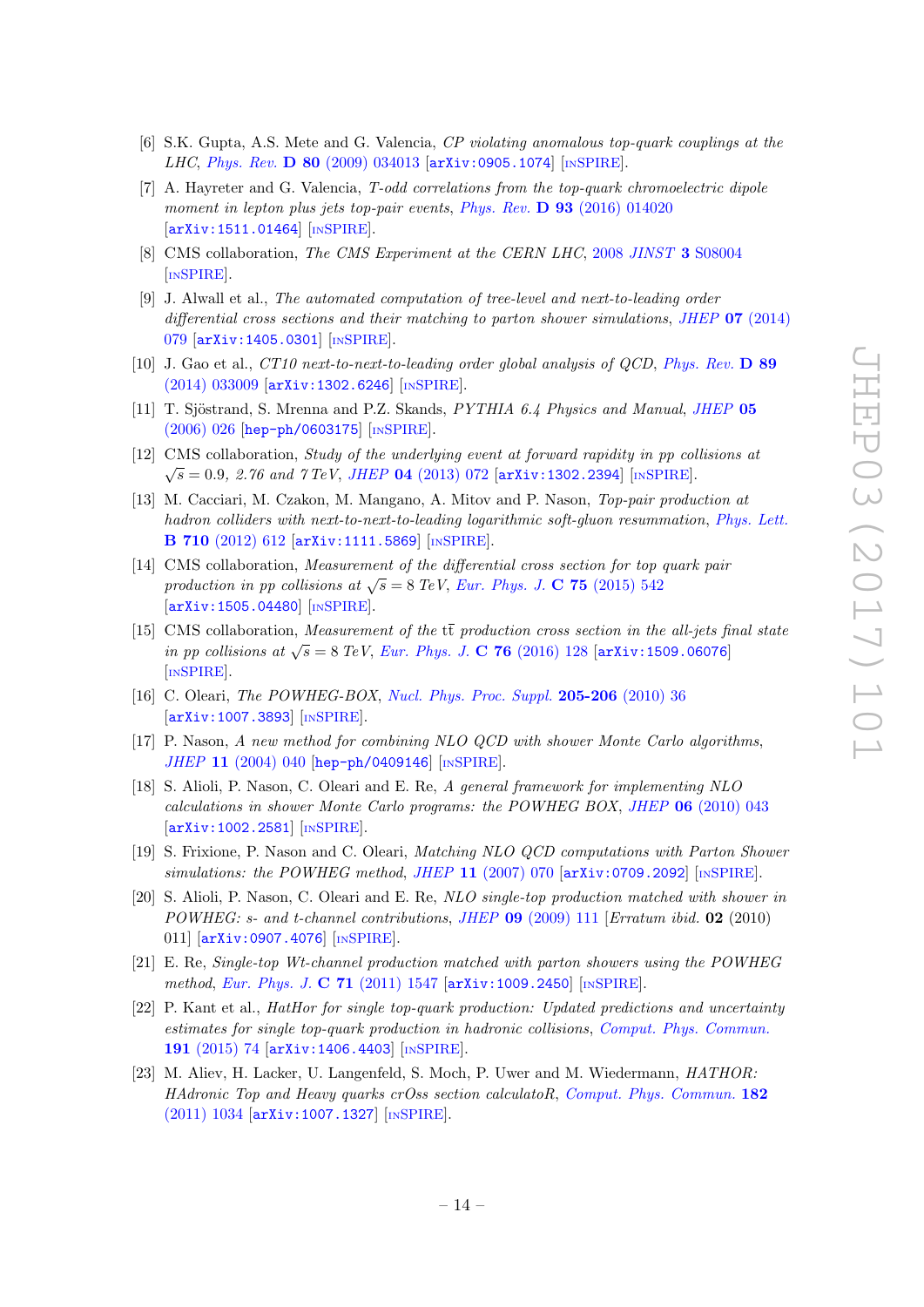- <span id="page-15-0"></span>[24] R. Gavin, Y. Li, F. Petriello and S. Quackenbush, W Physics at the LHC with FEWZ 2.1, [Comput. Phys. Commun.](http://dx.doi.org/10.1016/j.cpc.2012.09.005) 184 (2013) 208 [[arXiv:1201.5896](https://arxiv.org/abs/1201.5896)] [IN[SPIRE](http://inspirehep.net/search?p=find+EPRINT+arXiv:1201.5896)].
- <span id="page-15-1"></span>[25] R. Gavin, Y. Li, F. Petriello and S. Quackenbush, FEWZ 2.0: A code for hadronic Z production at next-to-next-to-leading order, [Comput. Phys. Commun.](http://dx.doi.org/10.1016/j.cpc.2011.06.008) 182 (2011) 2388 [[arXiv:1011.3540](https://arxiv.org/abs/1011.3540)] [IN[SPIRE](http://inspirehep.net/search?p=find+EPRINT+arXiv:1011.3540)].
- <span id="page-15-2"></span>[26] J.M. Campbell and R.K. Ellis, MCFM for the Tevatron and the LHC, [Nucl. Phys. Proc.](http://dx.doi.org/10.1016/j.nuclphysBPS.2010.08.011) Suppl. 205-206 [\(2010\) 10](http://dx.doi.org/10.1016/j.nuclphysBPS.2010.08.011) [[arXiv:1007.3492](https://arxiv.org/abs/1007.3492)] [IN[SPIRE](http://inspirehep.net/search?p=find+EPRINT+arXiv:1007.3492)].
- <span id="page-15-3"></span>[27] GEANT4 collaboration, S. Agostinelli et al., GEANT4: A simulation toolkit, [Nucl. Instrum.](http://dx.doi.org/10.1016/S0168-9002(03)01368-8) Meth. A 506 [\(2003\) 250](http://dx.doi.org/10.1016/S0168-9002(03)01368-8) [IN[SPIRE](http://inspirehep.net/search?p=find+J+%22Nucl.Instrum.Meth.,A506,250%22)].
- <span id="page-15-4"></span>[28] CMS collaboration, Particle-Flow Event Reconstruction in CMS and Performance for Jets, Taus and MET, [CMS-PAS-PFT-09-001](http://cds.cern.ch/record/1194487) (2009).
- <span id="page-15-5"></span>[29] CMS collaboration, Commissioning of the Particle-flow Event Reconstruction with the first LHC collisions recorded in the CMS detector, [CMS-PAS-PFT-10-001](http://cds.cern.ch/record/1247373) (2010).
- <span id="page-15-6"></span>[30] CMS collaboration, Performance of Electron Reconstruction and Selection with the CMS Detector in Proton-Proton Collisions at  $\sqrt{s} = 8$  TeV, 2015 JINST 10 [P06005](http://dx.doi.org/10.1088/1748-0221/10/06/P06005) [[arXiv:1502.02701](https://arxiv.org/abs/1502.02701)] [IN[SPIRE](http://inspirehep.net/search?p=find+EPRINT+arXiv:1502.02701)].
- <span id="page-15-7"></span>[31] CMS collaboration, *Performance of CMS muon reconstruction in pp collision events at*  $\sqrt{s} = 7 \text{ TeV}, 2012 \text{ JINST } 7 \text{ P10002}$  $\sqrt{s} = 7 \text{ TeV}, 2012 \text{ JINST } 7 \text{ P10002}$  $\sqrt{s} = 7 \text{ TeV}, 2012 \text{ JINST } 7 \text{ P10002}$  [[arXiv:1206.4071](https://arxiv.org/abs/1206.4071)] [IN[SPIRE](http://inspirehep.net/search?p=find+J+%22JINST,7,P10002%22)].
- <span id="page-15-8"></span>[32] CMS collaboration, Measurements of Inclusive W and Z Cross sections in pp Collisions at  $\sqrt{s}$  = 7 TeV, JHEP 01 [\(2011\) 080](http://dx.doi.org/10.1007/JHEP01(2011)080) [[arXiv:1012.2466](https://arxiv.org/abs/1012.2466)] [IN[SPIRE](http://inspirehep.net/search?p=find+EPRINT+arXiv:1012.2466)].
- <span id="page-15-9"></span>[33] M. Cacciari, G.P. Salam and G. Soyez, The anti- $k_t$  jet clustering algorithm, JHEP 04 [\(2008\)](http://dx.doi.org/10.1088/1126-6708/2008/04/063) [063](http://dx.doi.org/10.1088/1126-6708/2008/04/063) [[arXiv:0802.1189](https://arxiv.org/abs/0802.1189)] [IN[SPIRE](http://inspirehep.net/search?p=find+EPRINT+arXiv:0802.1189)].
- <span id="page-15-10"></span>[34] M. Cacciari, G.P. Salam and G. Soyez, FastJet User Manual, [Eur. Phys. J.](http://dx.doi.org/10.1140/epjc/s10052-012-1896-2) **C 72** (2012) [1896](http://dx.doi.org/10.1140/epjc/s10052-012-1896-2) [[arXiv:1111.6097](https://arxiv.org/abs/1111.6097)] [IN[SPIRE](http://inspirehep.net/search?p=find+EPRINT+arXiv:1111.6097)].
- <span id="page-15-11"></span>[35] CMS collaboration, Jet energy scale and resolution in the CMS experiment in pp collisions at 8 TeV, 2017 JINST 12 [P02014](http://dx.doi.org/10.1088/1748-0221/12/02/P02014) [[arXiv:1607.03663](https://arxiv.org/abs/1607.03663)] [IN[SPIRE](http://inspirehep.net/search?p=find+EPRINT+arXiv:1607.03663)].
- <span id="page-15-12"></span>[36] CMS collaboration, Commissioning of the Particle-Flow reconstruction in Minimum-Bias and Jet Events from pp Collisions at 7 TeV, [CMS-PAS-PFT-10-002](http://cds.cern.ch/record/1279341) (2010).
- <span id="page-15-13"></span>[37] CMS collaboration, *Identification of b-quark jets with the CMS experiment*, 2013 *[JINST](http://dx.doi.org/10.1088/1748-0221/8/04/P04013)* 8 [P04013](http://dx.doi.org/10.1088/1748-0221/8/04/P04013) [[arXiv:1211.4462](https://arxiv.org/abs/1211.4462)] [IN[SPIRE](http://inspirehep.net/search?p=find+EPRINT+arXiv:1211.4462)].
- <span id="page-15-14"></span>[38] CMS collaboration, *Performance of b tagging at*  $\sqrt{s} = 8$  TeV in multijet, ttbar and boosted topology events, [CMS-PAS-BTV-13-001](http://cds.cern.ch/record/1581306) (2013).
- <span id="page-15-15"></span>[39] CMS collaboration, *Measurements of the*  $t\bar{t}$  production cross section in lepton+jets final states in pp collisions at 8 TeV and ratio of 8 to 7 TeV cross sections, [Eur. Phys. J.](http://dx.doi.org/10.1140/epjc/s10052-016-4504-z)  $\bf{C}$  77 [\(2017\) 15](http://dx.doi.org/10.1140/epjc/s10052-016-4504-z) [[arXiv:1602.09024](https://arxiv.org/abs/1602.09024)] [IN[SPIRE](http://inspirehep.net/search?p=find+EPRINT+arXiv:1602.09024)].
- <span id="page-15-16"></span>[40] G. Antchev et al., First measurement of the total proton-proton cross section at the LHC energy of  $\sqrt{s} = 7$  TeV, [Europhys. Lett.](http://dx.doi.org/10.1209/0295-5075/96/21002) 96 (2011) 21002 [[arXiv:1110.1395](https://arxiv.org/abs/1110.1395)] [IN[SPIRE](http://inspirehep.net/search?p=find+EPRINT+arXiv:1110.1395)].
- <span id="page-15-17"></span>[41] H.-L. Lai et al., New parton distributions for collider physics, Phys. Rev. D 82 [\(2010\) 074024](http://dx.doi.org/10.1103/PhysRevD.82.074024) [[arXiv:1007.2241](https://arxiv.org/abs/1007.2241)] [IN[SPIRE](http://inspirehep.net/search?p=find+EPRINT+arXiv:1007.2241)].
- <span id="page-15-18"></span>[42] CMS collaboration, Measurement of the top quark mass using proton-proton data at  $\sqrt{(s)}$  = 7 and 8 TeV, Phys. Rev. D 93 [\(2016\) 072004](http://dx.doi.org/10.1103/PhysRevD.93.072004) [[arXiv:1509.04044](https://arxiv.org/abs/1509.04044)] [IN[SPIRE](http://inspirehep.net/search?p=find+EPRINT+arXiv:1509.04044)].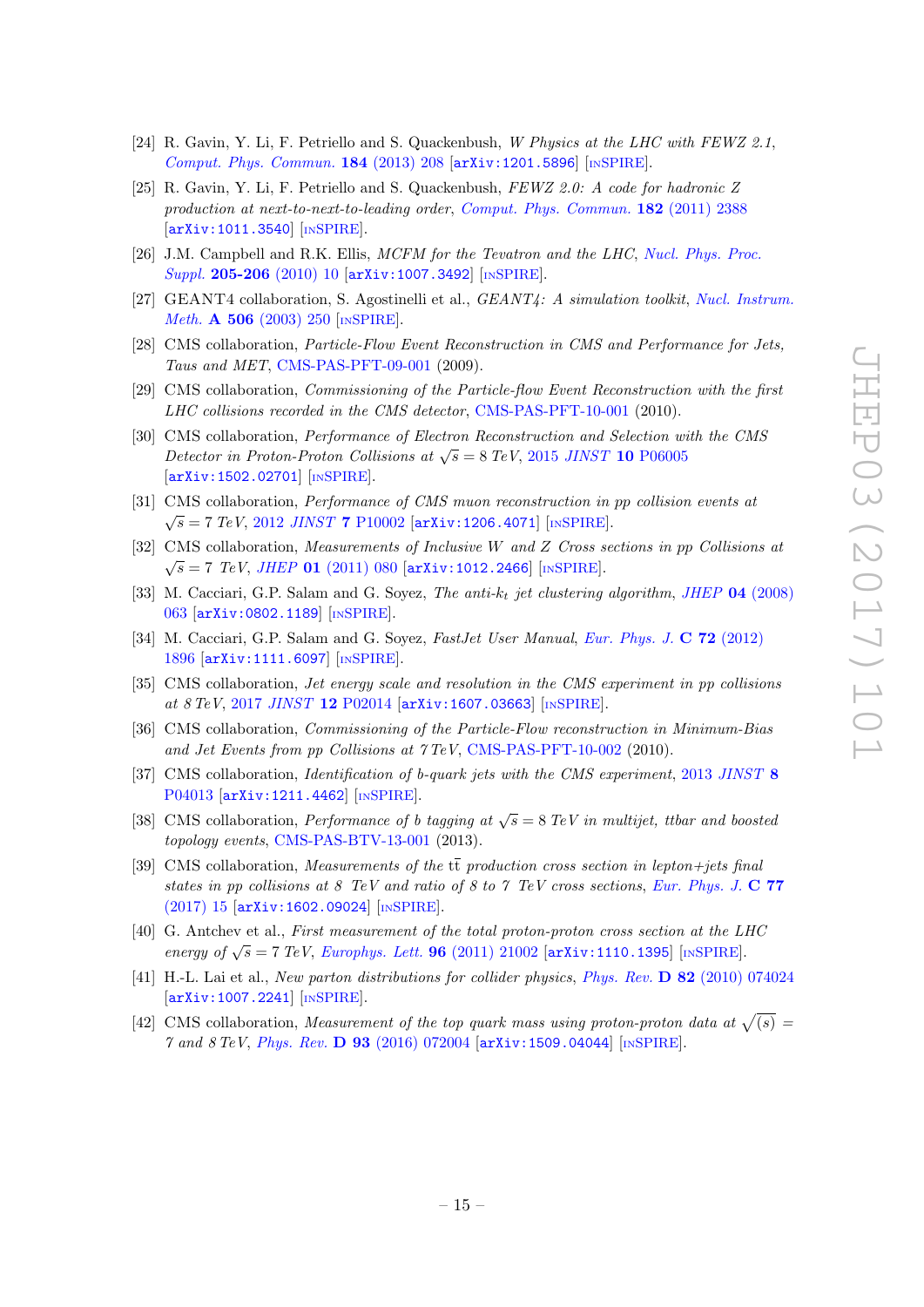## The CMS collaboration

### <span id="page-16-0"></span>Yerevan Physics Institute, Yerevan, Armenia

V. Khachatryan, A.M. Sirunyan, A. Tumasyan

#### Institut für Hochenergiephysik, Wien, Austria

W. Adam, E. Asilar, T. Bergauer, J. Brandstetter, E. Brondolin, M. Dragicevic, J. Erö, M. Flechl, M. Friedl, R. Frühwirth<sup>1</sup>, V.M. Ghete, C. Hartl, N. Hörmann, J. Hrubec, M. Jeitler<sup>1</sup>, A. König, I. Krätschmer, D. Liko, T. Matsushita, I. Mikulec, D. Rabady, N. Rad, B. Rahbaran, H. Rohringer, J. Schieck<sup>1</sup>, J. Strauss, W. Waltenberger, C.-E. Wulz<sup>1</sup>

#### Institute for Nuclear Problems, Minsk, Belarus

O. Dvornikov, V. Makarenko, V. Zykunov

#### National Centre for Particle and High Energy Physics, Minsk, Belarus

V. Mossolov, N. Shumeiko, J. Suarez Gonzalez

### Universiteit Antwerpen, Antwerpen, Belgium

S. Alderweireldt, E.A. De Wolf, X. Janssen, J. Lauwers, M. Van De Klundert, H. Van Haevermaet, P. Van Mechelen, N. Van Remortel, A. Van Spilbeeck

## Vrije Universiteit Brussel, Brussel, Belgium

S. Abu Zeid, F. Blekman, J. D'Hondt, N. Daci, I. De Bruyn, K. Deroover, S. Lowette, S. Moortgat, L. Moreels, A. Olbrechts, Q. Python, S. Tavernier, W. Van Doninck, P. Van Mulders, I. Van Parijs

#### Universit´e Libre de Bruxelles, Bruxelles, Belgium

H. Brun, B. Clerbaux, G. De Lentdecker, H. Delannoy, G. Fasanella, L. Favart, R. Goldouzian, A. Grebenyuk, G. Karapostoli, T. Lenzi, A. Léonard, J. Luetic, T. Maerschalk, A. Marinov, A. Randle-conde, T. Seva, C. Vander Velde, P. Vanlaer, D. Vannerom, R. Yonamine, F. Zenoni, F. Zhang<sup>2</sup>

## Ghent University, Ghent, Belgium

A. Cimmino, T. Cornelis, D. Dobur, A. Fagot, G. Garcia, M. Gul, I. Khvastunov, D. Poyraz, S. Salva, R. Schöfbeck, A. Sharma, M. Tytgat, W. Van Driessche, E. Yazgan, N. Zaganidis

## Université Catholique de Louvain, Louvain-la-Neuve, Belgium

H. Bakhshiansohi, C. Beluffi<sup>3</sup>, O. Bondu, S. Brochet, G. Bruno, A. Caudron, S. De Visscher, C. Delaere, M. Delcourt, B. Francois, A. Giammanco, A. Jafari, P. Jez, M. Komm, G. Krintiras, V. Lemaitre, A. Magitteri, A. Mertens, M. Musich, C. Nuttens, K. Piotrzkowski, L. Quertenmont, M. Selvaggi, M. Vidal Marono, S. Wertz

### Université de Mons, Mons, Belgium

N. Beliy

#### Centro Brasileiro de Pesquisas Fisicas, Rio de Janeiro, Brazil

W.L. Aldá Júnior, F.L. Alves, G.A. Alves, L. Brito, C. Hensel, A. Moraes, M.E. Pol, P. Rebello Teles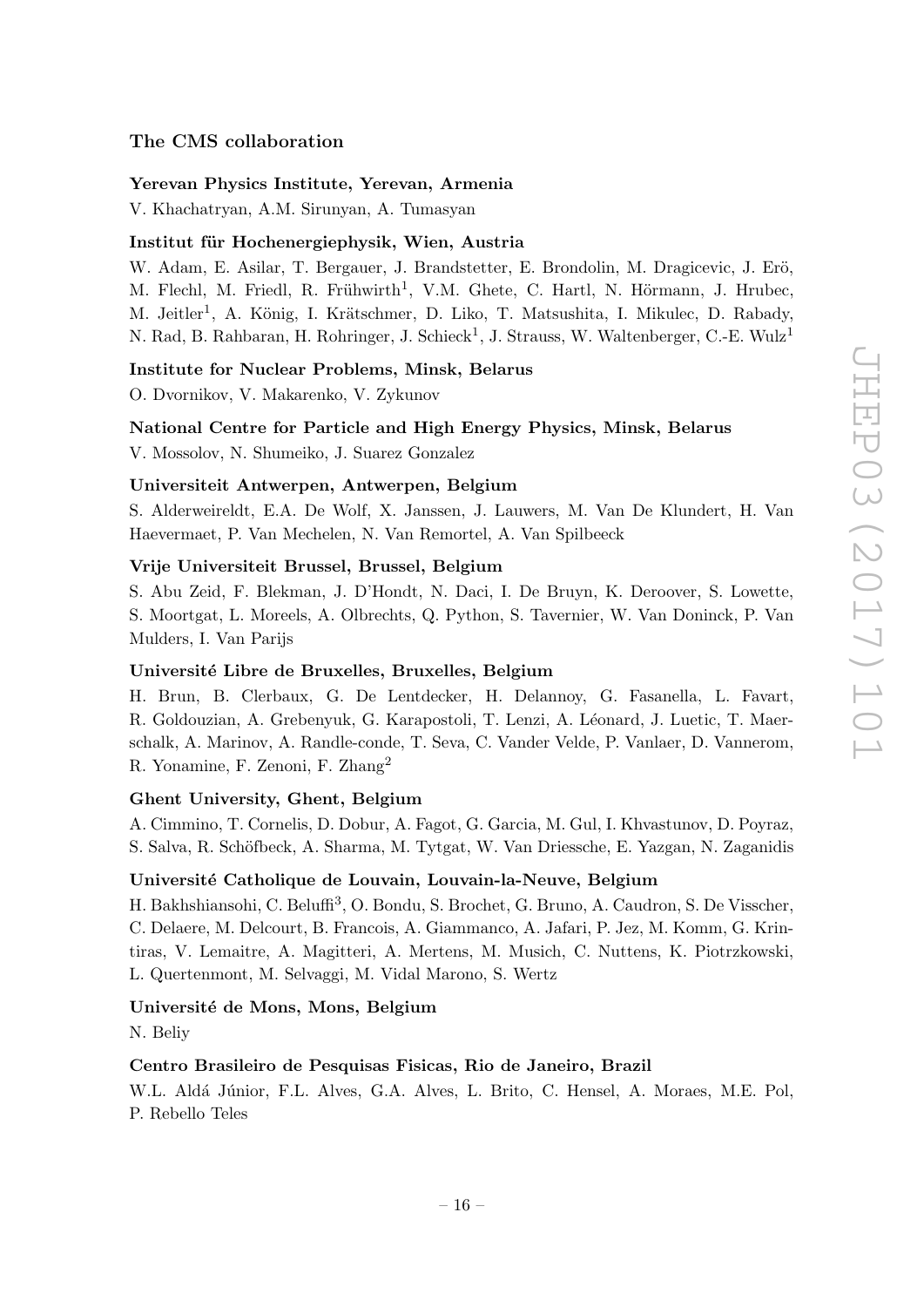#### Universidade do Estado do Rio de Janeiro, Rio de Janeiro, Brazil

E. Belchior Batista Das Chagas, W. Carvalho, J. Chinellato<sup>4</sup>, A. Custódio, E.M. Da Costa, G.G. Da Silveira<sup>5</sup>, D. De Jesus Damiao, C. De Oliveira Martins, S. Fonseca De Souza, L.M. Huertas Guativa, H. Malbouisson, D. Matos Figueiredo, C. Mora Herrera, L. Mundim, H. Nogima, W.L. Prado Da Silva, A. Santoro, A. Sznajder, E.J. Tonelli Manganote<sup>4</sup>, A. Vilela Pereira

## Universidade Estadual Paulista $^a,\;$  Universidade Federal do ABC $^b,\;$  São Paulo, Brazil

S. Ahuja<sup>a</sup>, C.A. Bernardes<sup>b</sup>, S. Dogra<sup>a</sup>, T.R. Fernandez Perez Tomei<sup>a</sup>, E.M. Gregores<sup>b</sup>, P.G. Mercadante<sup>b</sup>, C.S. Moon<sup>a</sup>, S.F. Novaes<sup>a</sup>, Sandra S. Padula<sup>a</sup>, D. Romero Abad<sup>b</sup>, J.C. Ruiz Vargas

#### Institute for Nuclear Research and Nuclear Energy, Sofia, Bulgaria

A. Aleksandrov, R. Hadjiiska, P. Iaydjiev, M. Rodozov, S. Stoykova, G. Sultanov, M. Vutova

#### University of Sofia, Sofia, Bulgaria

A. Dimitrov, I. Glushkov, L. Litov, B. Pavlov, P. Petkov

## Beihang University, Beijing, China

W. Fang<sup>6</sup>

## Institute of High Energy Physics, Beijing, China

M. Ahmad, J.G. Bian, G.M. Chen, H.S. Chen, M. Chen, Y. Chen<sup>7</sup>, T. Cheng, C.H. Jiang, D. Leggat, Z. Liu, F. Romeo, S.M. Shaheen, A. Spiezia, J. Tao, C. Wang, Z. Wang, H. Zhang, J. Zhao

## State Key Laboratory of Nuclear Physics and Technology, Peking University, Beijing, China

Y. Ban, G. Chen, Q. Li, S. Liu, Y. Mao, S.J. Qian, D. Wang, Z. Xu

### Universidad de Los Andes, Bogota, Colombia

C. Avila, A. Cabrera, L.F. Chaparro Sierra, C. Florez, J.P. Gomez, C.F. González Hernández, J.D. Ruiz Alvarez, J.C. Sanabria

## University of Split, Faculty of Electrical Engineering, Mechanical Engineering and Naval Architecture, Split, Croatia

N. Godinovic, D. Lelas, I. Puljak, P.M. Ribeiro Cipriano, T. Sculac

#### University of Split, Faculty of Science, Split, Croatia

Z. Antunovic, M. Kovac

## Institute Rudjer Boskovic, Zagreb, Croatia

V. Brigljevic, D. Ferencek, K. Kadija, B. Mesic, S. Micanovic, L. Sudic, T. Susa

#### University of Cyprus, Nicosia, Cyprus

A. Attikis, G. Mavromanolakis, J. Mousa, C. Nicolaou, F. Ptochos, P.A. Razis, H. Rykaczewski, D. Tsiakkouri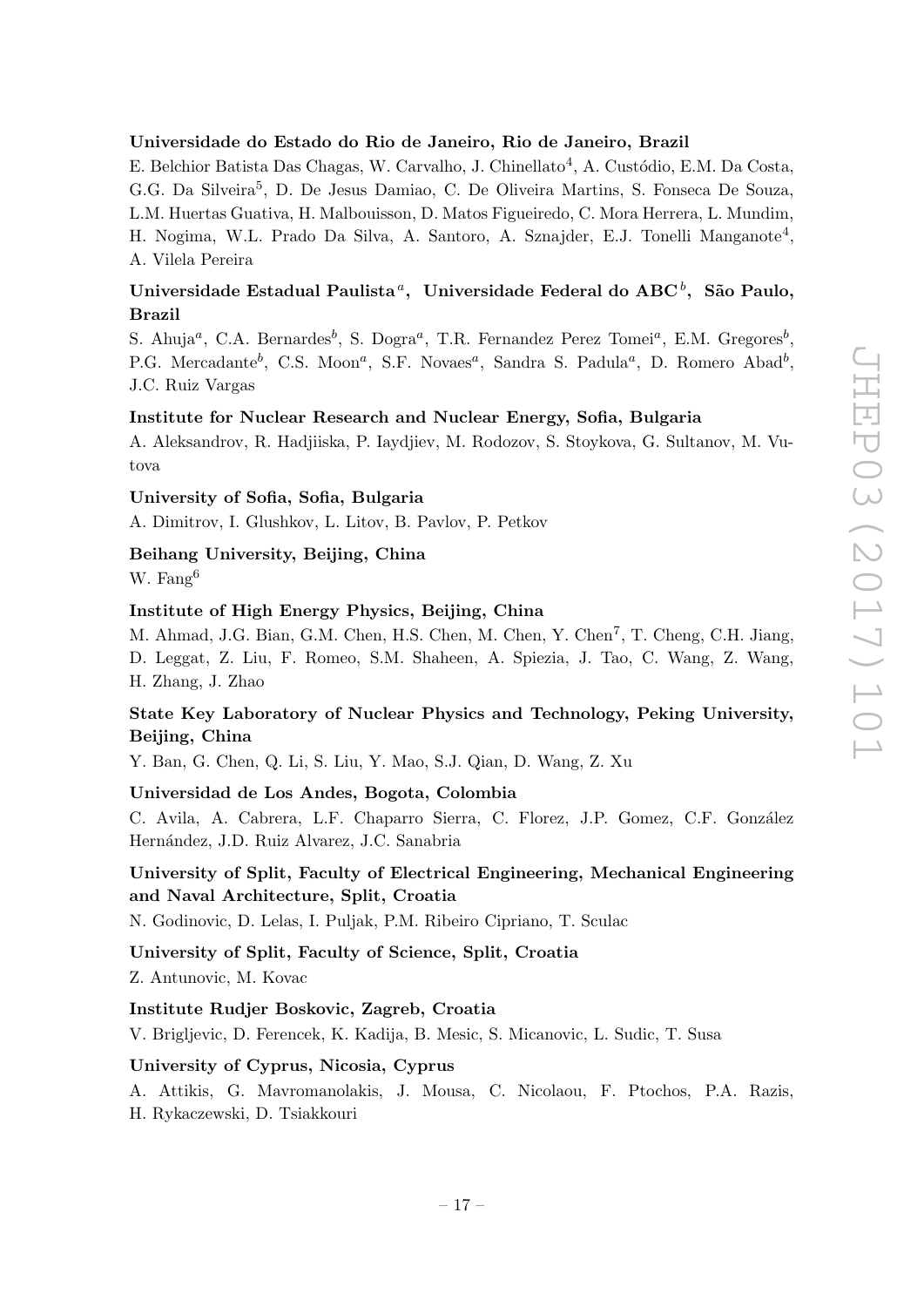## Charles University, Prague, Czech Republic

M. Finger<sup>8</sup>, M. Finger  $Jr.^8$ 

Universidad San Francisco de Quito, Quito, Ecuador E. Carrera Jarrin

Academy of Scientific Research and Technology of the Arab Republic of Egypt, Egyptian Network of High Energy Physics, Cairo, Egypt Y. Assran<sup>9,10</sup>, T. Elkafrawy<sup>11</sup>, A. Mahrous<sup>12</sup>

National Institute of Chemical Physics and Biophysics, Tallinn, Estonia M. Kadastik, L. Perrini, M. Raidal, A. Tiko, C. Veelken

Department of Physics, University of Helsinki, Helsinki, Finland

P. Eerola, J. Pekkanen, M. Voutilainen

## Helsinki Institute of Physics, Helsinki, Finland

J. Härkönen, T. Järvinen, V. Karimäki, R. Kinnunen, T. Lampén, K. Lassila-Perini, S. Lehti, T. Lind´en, P. Luukka, J. Tuominiemi, E. Tuovinen, L. Wendland

Lappeenranta University of Technology, Lappeenranta, Finland J. Talvitie, T. Tuuva

## IRFU, CEA, Université Paris-Saclay, Gif-sur-Yvette, France

M. Besancon, F. Couderc, M. Dejardin, D. Denegri, B. Fabbro, J.L. Faure, C. Favaro, F. Ferri, S. Ganjour, S. Ghosh, A. Givernaud, P. Gras, G. Hamel de Monchenault, P. Jarry, I. Kucher, E. Locci, M. Machet, J. Malcles, J. Rander, A. Rosowsky, M. Titov, A. Zghiche

## Laboratoire Leprince-Ringuet, Ecole Polytechnique, IN2P3-CNRS, Palaiseau, France

A. Abdulsalam, I. Antropov, S. Baffioni, F. Beaudette, P. Busson, L. Cadamuro, E. Chapon, C. Charlot, O. Davignon, R. Granier de Cassagnac, M. Jo, S. Lisniak, P. Miné, M. Nguyen, C. Ochando, G. Ortona, P. Paganini, P. Pigard, S. Regnard, R. Salerno, Y. Sirois, T. Strebler, Y. Yilmaz, A. Zabi

## Institut Pluridisciplinaire Hubert Curien, Université de Strasbourg, Université de Haute Alsace Mulhouse, CNRS/IN2P3, Strasbourg, France

J.-L. Agram13, J. Andrea, A. Aubin, D. Bloch, J.-M. Brom, M. Buttignol, E.C. Chabert, N. Chanon, C. Collard, E. Conte<sup>13</sup>, X. Coubez, J.-C. Fontaine<sup>13</sup>, D. Gelé, U. Goerlach, A.-C. Le Bihan, K. Skovpen, P. Van Hove

Centre de Calcul de l'Institut National de Physique Nucleaire et de Physique des Particules, CNRS/IN2P3, Villeurbanne, France S. Gadrat

## Université de Lyon, Université Claude Bernard Lyon 1, CNRS-IN2P3, Institut de Physique Nucléaire de Lyon, Villeurbanne, France

S. Beauceron, C. Bernet, G. Boudoul, E. Bouvier, C.A. Carrillo Montoya, R. Chierici, D. Contardo, B. Courbon, P. Depasse, H. El Mamouni, J. Fan, J. Fay, S. Gascon,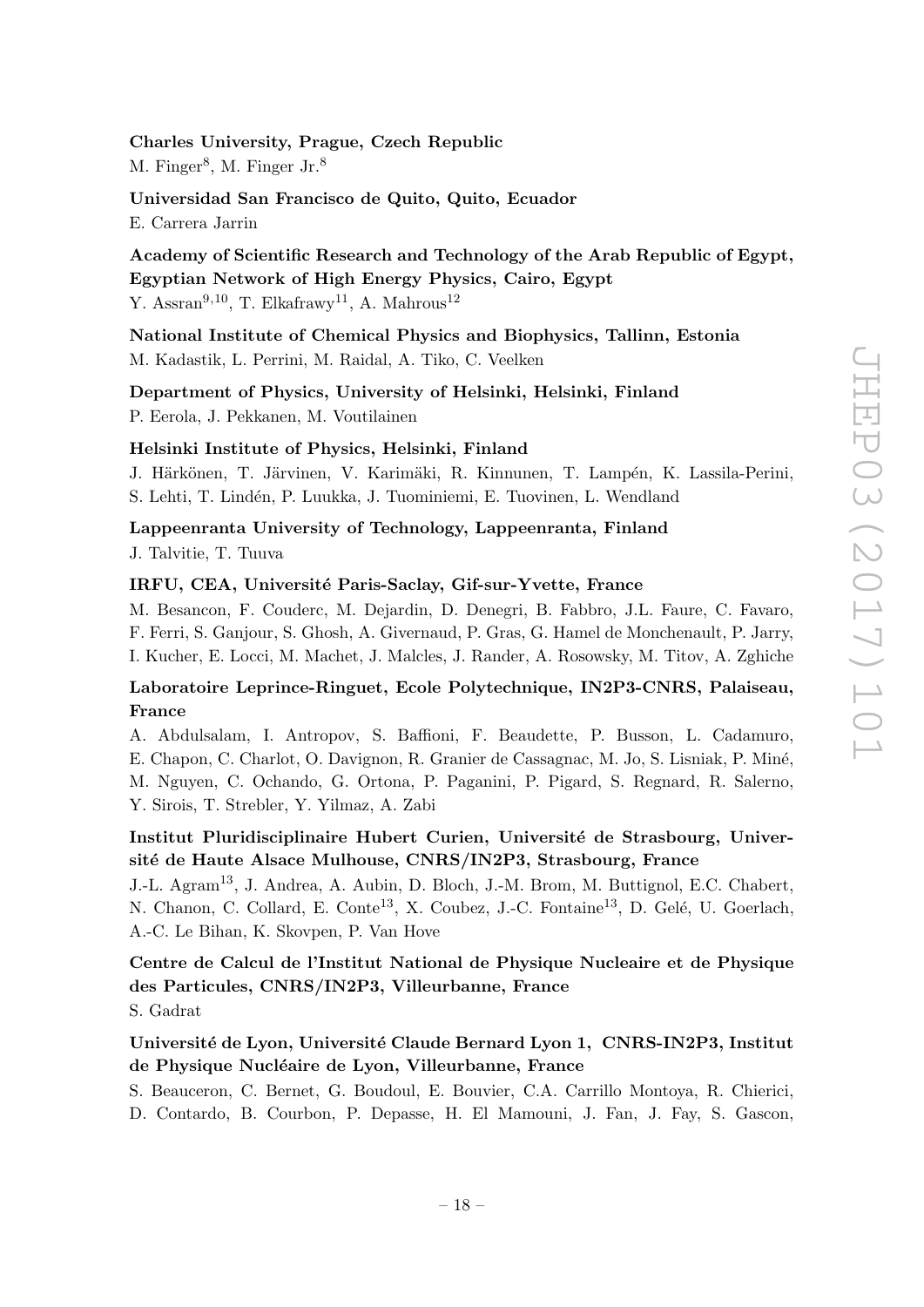M. Gouzevitch, G. Grenier, B. Ille, F. Lagarde, I.B. Laktineh, M. Lethuillier, L. Mirabito, A.L. Pequegnot, S. Perries, A. Popov<sup>14</sup>, D. Sabes, V. Sordini, M. Vander Donckt, P. Verdier, S. Viret

### Georgian Technical University, Tbilisi, Georgia

T. Toriashvili<sup>15</sup>

## Tbilisi State University, Tbilisi, Georgia

Z. Tsamalaidze<sup>8</sup>

### RWTH Aachen University, I. Physikalisches Institut, Aachen, Germany

C. Autermann, S. Beranek, L. Feld, A. Heister, M.K. Kiesel, K. Klein, M. Lipinski, A. Ostapchuk, M. Preuten, F. Raupach, S. Schael, C. Schomakers, J. Schulz, T. Verlage, H. Weber, V. Zhukov $^{14}$ 

#### RWTH Aachen University, III. Physikalisches Institut A, Aachen, Germany

A. Albert, M. Brodski, E. Dietz-Laursonn, D. Duchardt, M. Endres, M. Erdmann, S. Erdweg, T. Esch, R. Fischer, A. Güth, M. Hamer, T. Hebbeker, C. Heidemann, K. Hoepfner, S. Knutzen, M. Merschmeyer, A. Meyer, P. Millet, S. Mukherjee, M. Olschewski, K. Padeken, T. Pook, M. Radziej, H. Reithler, M. Rieger, F. Scheuch, L. Sonnenschein, D. Teyssier, S. Thüer

#### RWTH Aachen University, III. Physikalisches Institut B, Aachen, Germany

V. Cherepanov, G. Flügge, B. Kargoll, T. Kress, A. Künsken, J. Lingemann, T. Müller, A. Nehrkorn, A. Nowack, C. Pistone, O. Pooth, A. Stahl<sup>16</sup>

### Deutsches Elektronen-Synchrotron, Hamburg, Germany

M. Aldaya Martin, T. Arndt, C. Asawatangtrakuldee, K. Beernaert, O. Behnke, U. Behrens, A.A. Bin Anuar, K. Borras<sup>17</sup>, A. Campbell, P. Connor, C. Contreras-Campana, F. Costanza, C. Diez Pardos, G. Dolinska, G. Eckerlin, D. Eckstein, T. Eichhorn, E. Eren, E. Gallo<sup>18</sup>, J. Garay Garcia, A. Geiser, A. Gizhko, J.M. Grados Luyando, P. Gunnellini, A. Harb, J. Hauk, M. Hempel<sup>19</sup>, H. Jung, A. Kalogeropoulos, O. Karacheban<sup>19</sup>, M. Kasemann, J. Keaveney, C. Kleinwort, I. Korol, D. Krücker, W. Lange, A. Lelek, J. Leonard, K. Lipka, A. Lobanov, W. Lohmann<sup>19</sup>, R. Mankel, I.-A. Melzer-Pellmann, A.B. Meyer, G. Mittag, J. Mnich, A. Mussgiller, E. Ntomari, D. Pitzl, R. Placakyte, A. Raspereza, B. Roland, M.O. Sahin, P. Saxena, T. Schoerner-Sadenius, C. Seitz, S. Spannagel, ¨ N. Stefaniuk, G.P. Van Onsem, R. Walsh, C. Wissing

#### University of Hamburg, Hamburg, Germany

V. Blobel, M. Centis Vignali, A.R. Draeger, T. Dreyer, E. Garutti, D. Gonzalez, J. Haller, M. Hoffmann, A. Junkes, R. Klanner, R. Kogler, N. Kovalchuk, T. Lapsien, T. Lenz, I. Marchesini, D. Marconi, M. Meyer, M. Niedziela, D. Nowatschin, F. Pantaleo<sup>16</sup>, T. Peiffer, A. Perieanu, J. Poehlsen, C. Sander, C. Scharf, P. Schleper, A. Schmidt, S. Schumann, J. Schwandt, H. Stadie, G. Steinbrück, F.M. Stober, M. Stöver, H. Tholen, D. Troendle, E. Usai, L. Vanelderen, A. Vanhoefer, B. Vormwald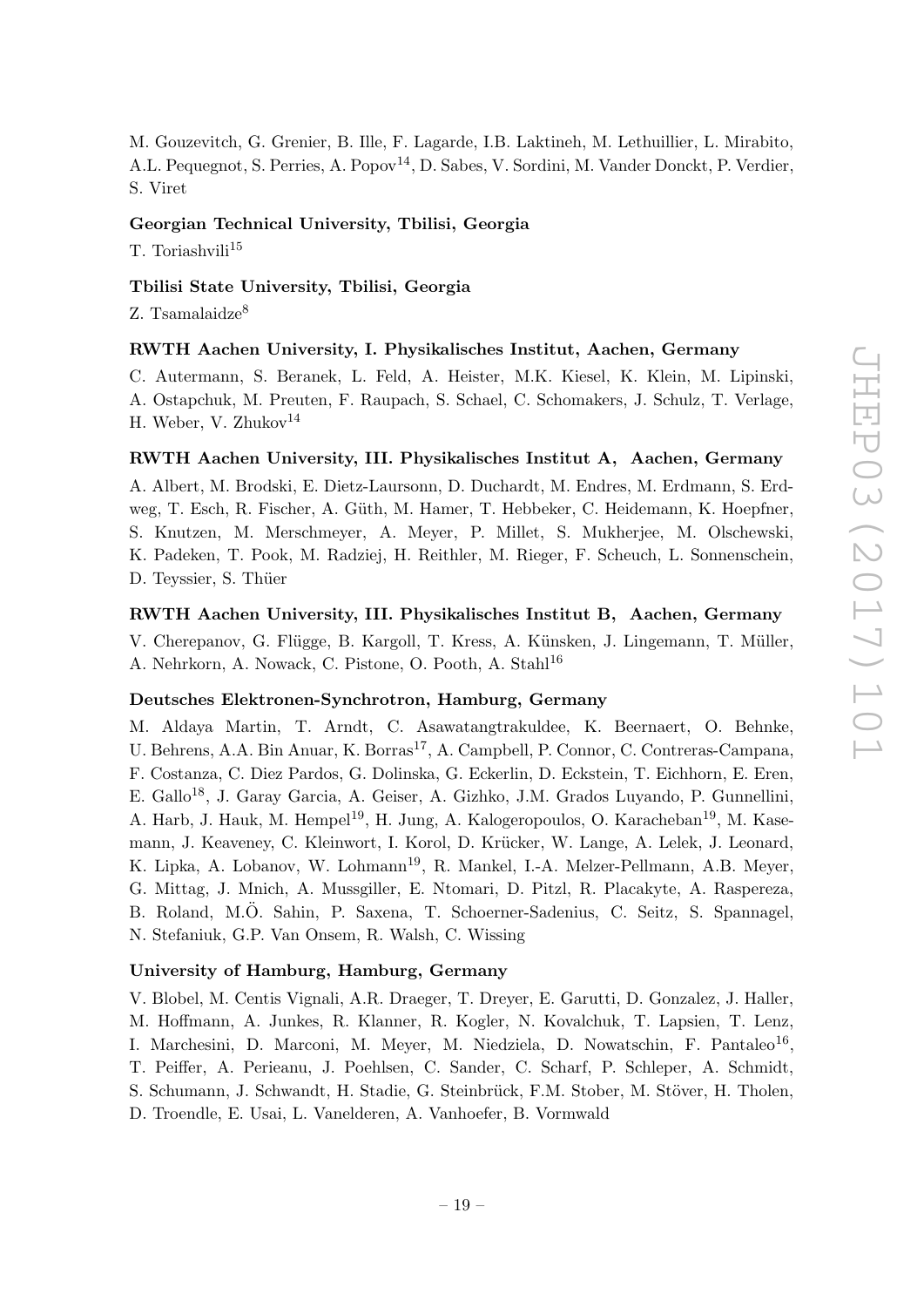## Institut für Experimentelle Kernphysik, Karlsruhe, Germany

M. Akbiyik, C. Barth, S. Baur, C. Baus, J. Berger, E. Butz, R. Caspart, T. Chwalek, F. Colombo, W. De Boer, A. Dierlamm, S. Fink, B. Freund, R. Friese, M. Giffels, A. Gilbert, P. Goldenzweig, D. Haitz, F. Hartmann<sup>16</sup>, S.M. Heindl, U. Husemann, I. Katkov<sup>14</sup>, S. Kudella, H. Mildner, M.U. Mozer, Th. Müller, M. Plagge, G. Quast, K. Rabbertz, S. Röcker, F. Roscher, M. Schröder, I. Shvetsov, G. Sieber, H.J. Simonis, R. Ulrich, S. Wayand, M. Weber, T. Weiler, S. Williamson, C. Wöhrmann, R. Wolf

## Institute of Nuclear and Particle Physics (INPP), NCSR Demokritos, Aghia Paraskevi, Greece

G. Anagnostou, G. Daskalakis, T. Geralis, V.A. Giakoumopoulou, A. Kyriakis, D. Loukas, I. Topsis-Giotis

### National and Kapodistrian University of Athens, Athens, Greece

S. Kesisoglou, A. Panagiotou, N. Saoulidou, E. Tziaferi

#### University of Ioánnina, Ioánnina, Greece

I. Evangelou, G. Flouris, C. Foudas, P. Kokkas, N. Loukas, N. Manthos, I. Papadopoulos, E. Paradas

## MTA-ELTE Lendület CMS Particle and Nuclear Physics Group, Eötvös Loránd University, Budapest, Hungary

N. Filipovic

## Wigner Research Centre for Physics, Budapest, Hungary

G. Bencze, C. Hajdu, D. Horvath<sup>20</sup>, F. Sikler, V. Veszpremi, G. Vesztergombi<sup>21</sup>, A.J. Zsigmond

## Institute of Nuclear Research ATOMKI, Debrecen, Hungary

N. Beni, S. Czellar, J. Karancsi<sup>22</sup>, A. Makovec, J. Molnar, Z. Szillasi

## Institute of Physics, University of Debrecen

M. Bartók<sup>21</sup>, P. Raics, Z.L. Trocsanyi, B. Ujvari

## National Institute of Science Education and Research, Bhubaneswar, India

S. Bahinipati, S. Choudhury<sup>23</sup>, P. Mal, K. Mandal, A. Nayak<sup>24</sup>, D.K. Sahoo, N. Sahoo, S.K. Swain

## Panjab University, Chandigarh, India

S. Bansal, S.B. Beri, V. Bhatnagar, R. Chawla, U.Bhawandeep, A.K. Kalsi, A. Kaur, M. Kaur, R. Kumar, P. Kumari, A. Mehta, M. Mittal, J.B. Singh, G. Walia

### University of Delhi, Delhi, India

Ashok Kumar, A. Bhardwaj, B.C. Choudhary, R.B. Garg, S. Keshri, S. Malhotra, M. Naimuddin, N. Nishu, K. Ranjan, R. Sharma, V. Sharma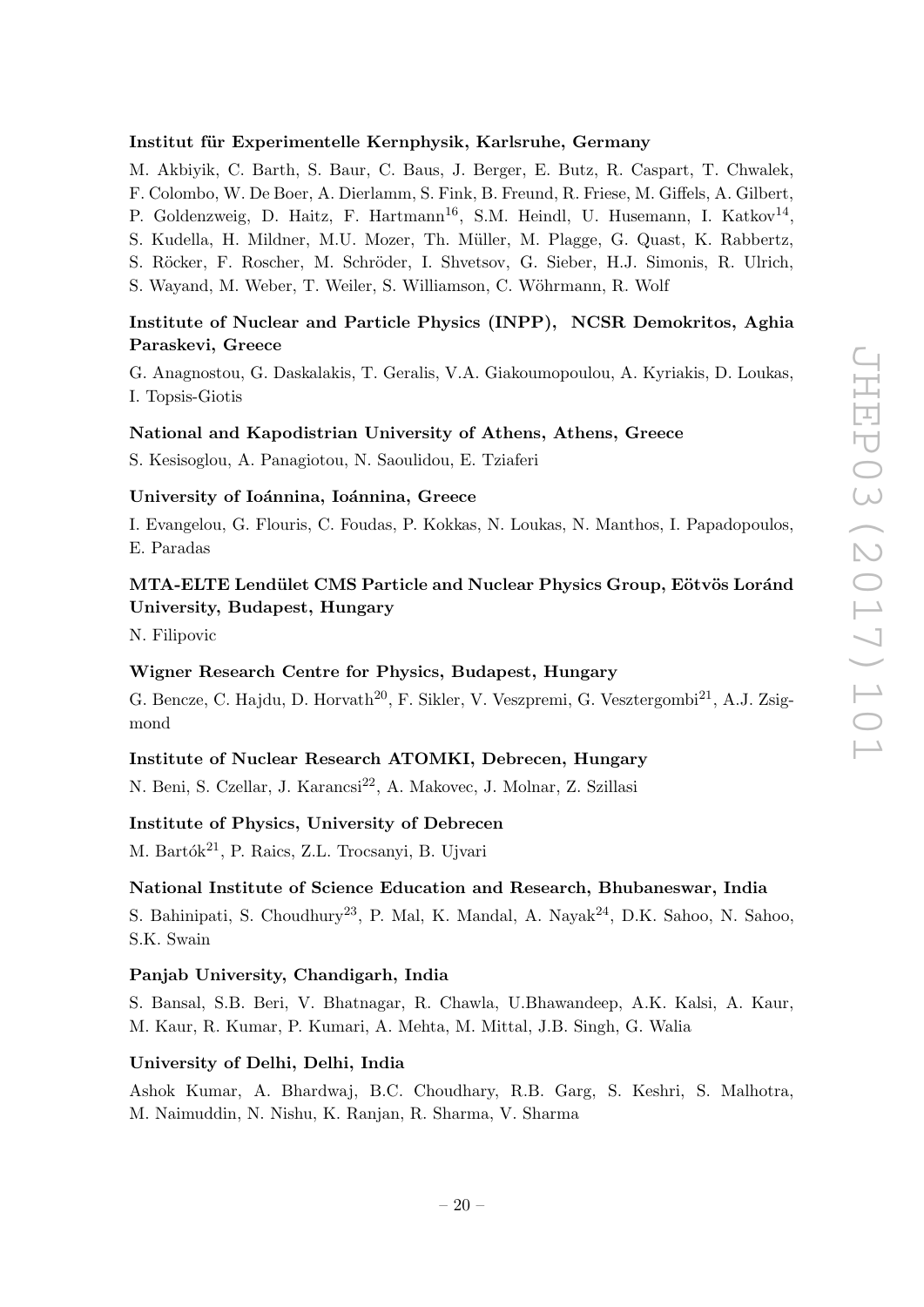## Saha Institute of Nuclear Physics, Kolkata, India

R. Bhattacharya, S. Bhattacharya, K. Chatterjee, S. Dey, S. Dutt, S. Dutta, S. Ghosh, N. Majumdar, A. Modak, K. Mondal, S. Mukhopadhyay, S. Nandan, A. Purohit, A. Roy, D. Roy, S. Roy Chowdhury, S. Sarkar, M. Sharan, S. Thakur

### Indian Institute of Technology Madras, Madras, India

P.K. Behera

#### Bhabha Atomic Research Centre, Mumbai, India

R. Chudasama, D. Dutta, V. Jha, V. Kumar, A.K. Mohanty16, P.K. Netrakanti, L.M. Pant, P. Shukla, A. Topkar

#### Tata Institute of Fundamental Research-A, Mumbai, India

T. Aziz, S. Dugad, G. Kole, B. Mahakud, S. Mitra, G.B. Mohanty, B. Parida, N. Sur, B. Sutar

## Tata Institute of Fundamental Research-B, Mumbai, India

S. Banerjee, S. Bhowmik25, R.K. Dewanjee, S. Ganguly, M. Guchait, Sa. Jain, S. Kumar, M. Maity<sup>25</sup>, G. Majumder, K. Mazumdar, T. Sarkar<sup>25</sup>, N. Wickramage<sup>26</sup>

#### Indian Institute of Science Education and Research (IISER), Pune, India

S. Chauhan, S. Dube, V. Hegde, A. Kapoor, K. Kothekar, S. Pandey, A. Rane, S. Sharma

### Institute for Research in Fundamental Sciences (IPM), Tehran, Iran

S. Chenarani<sup>27</sup>, E. Eskandari Tadavani, S.M. Etesami<sup>27</sup>, A. Fahim<sup>28</sup>, M. Khakzad, M. Mohammadi Najafabadi, M. Naseri, S. Paktinat Mehdiabadi<sup>29</sup>, F. Rezaei Hosseinabadi, B. Safarzadeh<sup>30</sup>, M. Zeinali

## University College Dublin, Dublin, Ireland

M. Felcini, M. Grunewald

## INFN Sezione di Bari<sup>a</sup>, Università di Bari $^b$ , Politecnico di Bari $^c$ , Bari, Italy

M. Abbrescia<sup>a,b</sup>, C. Calabria<sup>a,b</sup>, C. Caputo<sup>a,b</sup>, A. Colaleo<sup>a</sup>, D. Creanza<sup>a,c</sup>, L. Cristella<sup>a,b</sup>, N. De Filippis<sup>a,c</sup>, M. De Palma<sup>a,b</sup>, L. Fiore<sup>a</sup>, G. Iaselli<sup>a,c</sup>, G. Maggi<sup>a,c</sup>, M. Maggi<sup>a</sup>, G. Miniello<sup>a,b</sup>, S. My<sup>a,b</sup>, S. Nuzzo<sup>a,b</sup>, A. Pompili<sup>a,b</sup>, G. Pugliese<sup>a,c</sup>, R. Radogna<sup>a,b</sup>, A. Ranieri<sup>a</sup>, G. Selvaggi<sup>a,b</sup>, L. Silvestris<sup>a, 16</sup>, R. Venditti<sup>a,b</sup>, P. Verwilligen<sup>a</sup>

## INFN Sezione di Bologna ${}^a,$  Università di Bologna ${}^b,\,$  Bologna, Italy

G. Abbiendi<sup>a</sup>, C. Battilana, D. Bonacorsi<sup>a,b</sup>, S. Braibant-Giacomelli<sup>a,b</sup>, L. Brigliadori<sup>a,b</sup>, R. Campanini<sup>a,b</sup>, P. Capiluppi<sup>a,b</sup>, A. Castro<sup>a,b</sup>, F.R. Cavallo<sup>a</sup>, S.S. Chhibra<sup>a,b</sup>, G. Codispoti<sup>a,b</sup>, M. Cuffiani<sup>a,b</sup>, G.M. Dallavalle<sup>a</sup>, F. Fabbri<sup>a</sup>, A. Fanfani<sup>a,b</sup>, D. Fasanella<sup>a,b</sup>, P. Giacomelli<sup>a</sup>, C. Grandi<sup>a</sup>, L. Guiducci<sup>a,b</sup>, S. Marcellini<sup>a</sup>, G. Masetti<sup>a</sup>, A. Montanari<sup>a</sup>, F.L. Navarria<sup>a,b</sup>, A. Perrotta<sup>a</sup>, A.M. Rossi<sup>a,b</sup>, T. Rovelli<sup>a,b</sup>, G.P. Siroli<sup>a,b</sup>, N. Tosi<sup>a,b,16</sup>

## INFN Sezione di Catania $^a,$  Università di Catania $^b,\;$  Catania, Italy

S. Albergo<sup>a,b</sup>, S. Costa<sup>a,b</sup>, A. Di Mattia<sup>a</sup>, F. Giordano<sup>a,b</sup>, R. Potenza<sup>a,b</sup>, A. Tricomi<sup>a,b</sup>, C. Tuve<sup> $a,b$ </sup>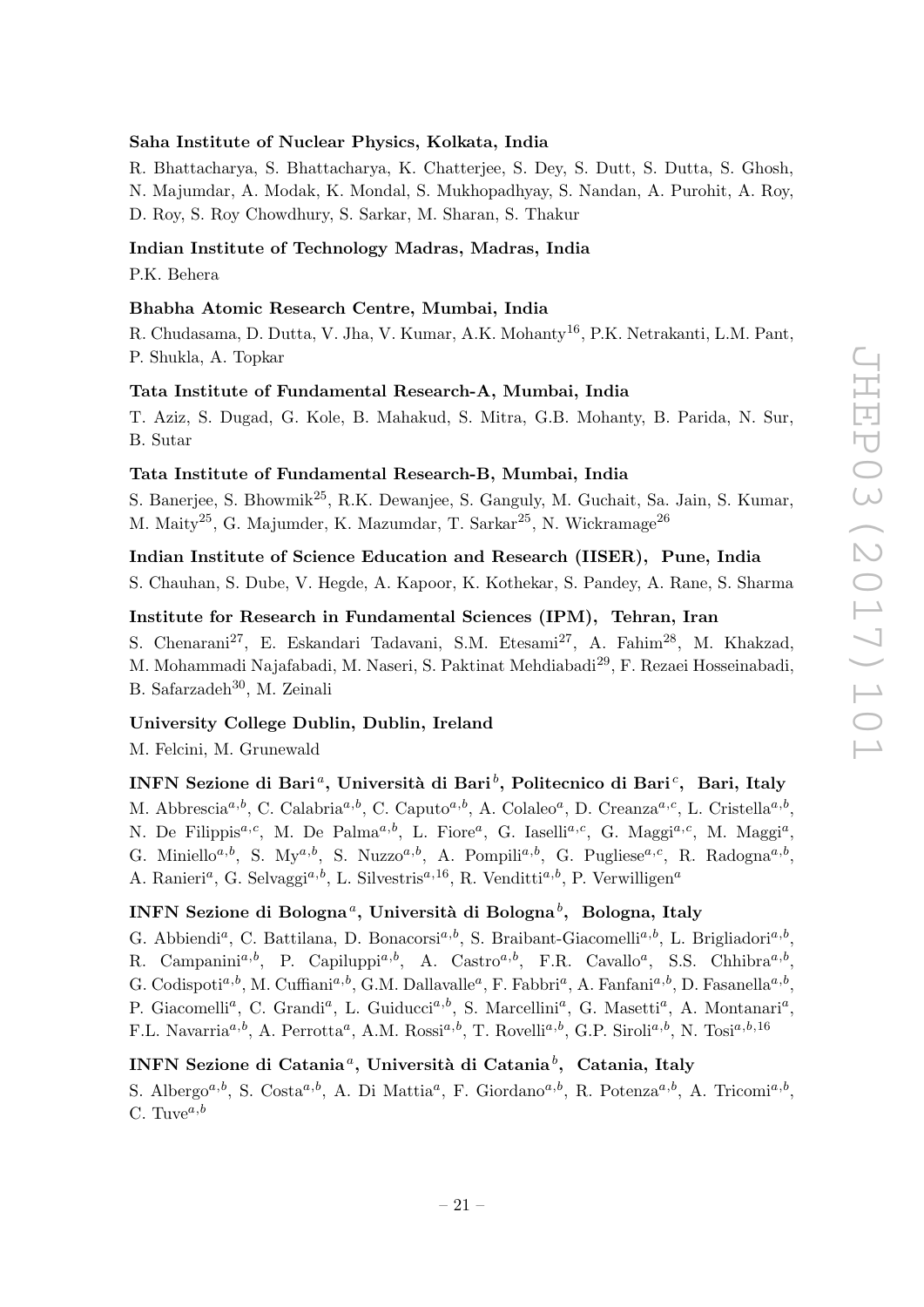## INFN Sezione di Firenze $^a,$  Università di Firenze $^b, \, \,$ Firenze, Italy

G. Barbagli<sup>a</sup>, V. Ciulli<sup>a,b</sup>, C. Civinini<sup>a</sup>, R. D'Alessandro<sup>a,b</sup>, E. Focardi<sup>a,b</sup>, P. Lenzi<sup>a,b</sup>, M. Meschini<sup>a</sup>, S. Paoletti<sup>a</sup>, G. Sguazzoni<sup>a</sup>, L. Viliani<sup>a,b,16</sup>

## INFN Laboratori Nazionali di Frascati, Frascati, Italy

L. Benussi, S. Bianco, F. Fabbri, D. Piccolo, F. Primavera<sup>16</sup>

## INFN Sezione di Genova $^a,$  Università di Genova $^b, \,$  Genova, Italy

V. Calvelli<sup>a,b</sup>, F. Ferro<sup>a</sup>, M. Lo Vetere<sup>a,b</sup>, M.R. Monge<sup>a,b</sup>, E. Robutti<sup>a</sup>, S. Tosi<sup>a,b</sup>

## INFN Sezione di Milano-Bicocca<sup>a</sup>, Università di Milano-Bicocca<sup>b</sup>, Milano, Italy

L. Brianza<sup>a,b,16</sup>, F. Brivio<sup>a,b</sup>, M.E. Dinardo<sup>a,b</sup>, S. Fiorendi<sup>a,b,16</sup>, S. Gennai<sup>a</sup>, A. Ghezzi<sup>a,b</sup>,

P. Govoni<sup>a,b</sup>, M. Malberti<sup>a,b</sup>, S. Malvezzi<sup>a</sup>, R.A. Manzoni<sup>a,b</sup>, D. Menasce<sup>a</sup>, L. Moroni<sup>a</sup>, M. Paganoni<sup>a,b</sup>, D. Pedrini<sup>a</sup>, S. Pigazzini<sup>a,b</sup>, S. Ragazzi<sup>a,b</sup>, T. Tabarelli de Fatis<sup>a,b</sup>

## INFN Sezione di Napoli<sup>a</sup>, Università di Napoli 'Federico II'<sup>, b</sup>, Napoli, Italy, Università della Basilicata $^c$ , Potenza, Italy, Università G. Marconi $^d$ , Roma, Italy

S. Buontempo<sup>a</sup>, N. Cavallo<sup>a,c</sup>, G. De Nardo, S. Di Guida<sup>a,d,16</sup>, M. Esposito<sup>a,b</sup>, F. Fabozzi<sup>a,c</sup>, F. Fienga<sup>a,b</sup>, A.O.M. Iorio<sup>a,b</sup>, G. Lanza<sup>a</sup>, L. Lista<sup>a</sup>, S. Meola<sup>a,d,16</sup>, P. Paolucci<sup>a, 16</sup>, C. Sciacca<sup>a, b</sup>, F. Thyssen

## INFN Sezione di Padova $^a$ , Università di Padova $^b$ , Padova, Italy, Università di  $Trento<sup>c</sup>$ , Trento, Italy

P. Azzi<sup>a, 16</sup>, N. Bacchetta<sup>a</sup>, L. Benato<sup>a,b</sup>, D. Bisello<sup>a,b</sup>, A. Boletti<sup>a,b</sup>, R. Carlin<sup>a,b</sup>, A. Carvalho Antunes De Oliveira<sup>a,b</sup>, P. Checchia<sup>a</sup>, M. Dall'Osso<sup>a,b</sup>, P. De Castro Manzano<sup>a</sup>, T. Dorigo<sup>a</sup>, U. Dosselli<sup>a</sup>, F. Gasparini<sup>a,b</sup>, U. Gasparini<sup>a,b</sup>, A. Gozzelino<sup>a</sup>, S. Lacaprara<sup>a</sup>, M. Margoni<sup>a,b</sup>, A.T. Meneguzzo<sup>a,b</sup>, J. Pazzini<sup>a,b</sup>, N. Pozzobon<sup>a,b</sup>, P. Ronchese<sup>a,b</sup>, F. Simonetto<sup>a,b</sup>, E. Torassa<sup>a</sup>, M. Zanetti, P. Zotto<sup>a,b</sup>, G. Zumerle<sup>a,b</sup>

## INFN Sezione di Pavia $^a,$  Università di Pavia $^b, \, \,$  Pavia, Italy

A. Braghieri<sup>a</sup>, A. Magnani<sup>a,b</sup>, P. Montagna<sup>a,b</sup>, S.P. Ratti<sup>a,b</sup>, V. Re<sup>a</sup>, C. Riccardi<sup>a,b</sup>, P. Salvini<sup>a</sup>, I. Vai<sup> $a,b$ </sup>, P. Vitulo $a,b$ 

## INFN Sezione di Perugia $^a,$  Università di Perugia $^b,\;$  Perugia, Italy

L. Alunni Solestizi<sup>a,b</sup>, G.M. Bilei<sup>a</sup>, D. Ciangottini<sup>a,b</sup>, L. Fanò<sup>a,b</sup>, P. Lariccia<sup>a,b</sup>, R. Leonardi<sup>a, b</sup>, G. Mantovani<sup>a, b</sup>, M. Menichelli<sup>a</sup>, A. Saha<sup>a</sup>, A. Santocchia<sup>a, b</sup>

## INFN Sezione di Pisa $^a,$  Università di Pisa $^b,$  Scuola Normale Superiore di Pisa $^c,$ Pisa, Italy

K. Androsov<sup>a, 31</sup>, P. Azzurri<sup>a, 16</sup>, G. Bagliesi<sup>a</sup>, J. Bernardini<sup>a</sup>, T. Boccali<sup>a</sup>, R. Castaldi<sup>a</sup>, M.A. Ciocci<sup>a,31</sup>, R. Dell'Orso<sup>a</sup>, S. Donato<sup>a,c</sup>, G. Fedi, A. Giassi<sup>a</sup>, M.T. Grippo<sup>a,31</sup>, F. Ligabue<sup>a, c</sup>, T. Lomtadze<sup>a</sup>, L. Martini<sup>a, b</sup>, A. Messineo<sup>a, b</sup>, F. Palla<sup>a</sup>, A. Rizzi<sup>a, b</sup>, A. Savoy-Navarro<sup>a, 32</sup>, P. Spagnolo<sup>a</sup>, R. Tenchini<sup>a</sup>, G. Tonelli<sup>a, b</sup>, A. Venturi<sup>a</sup>, P.G. Verdini<sup>a</sup>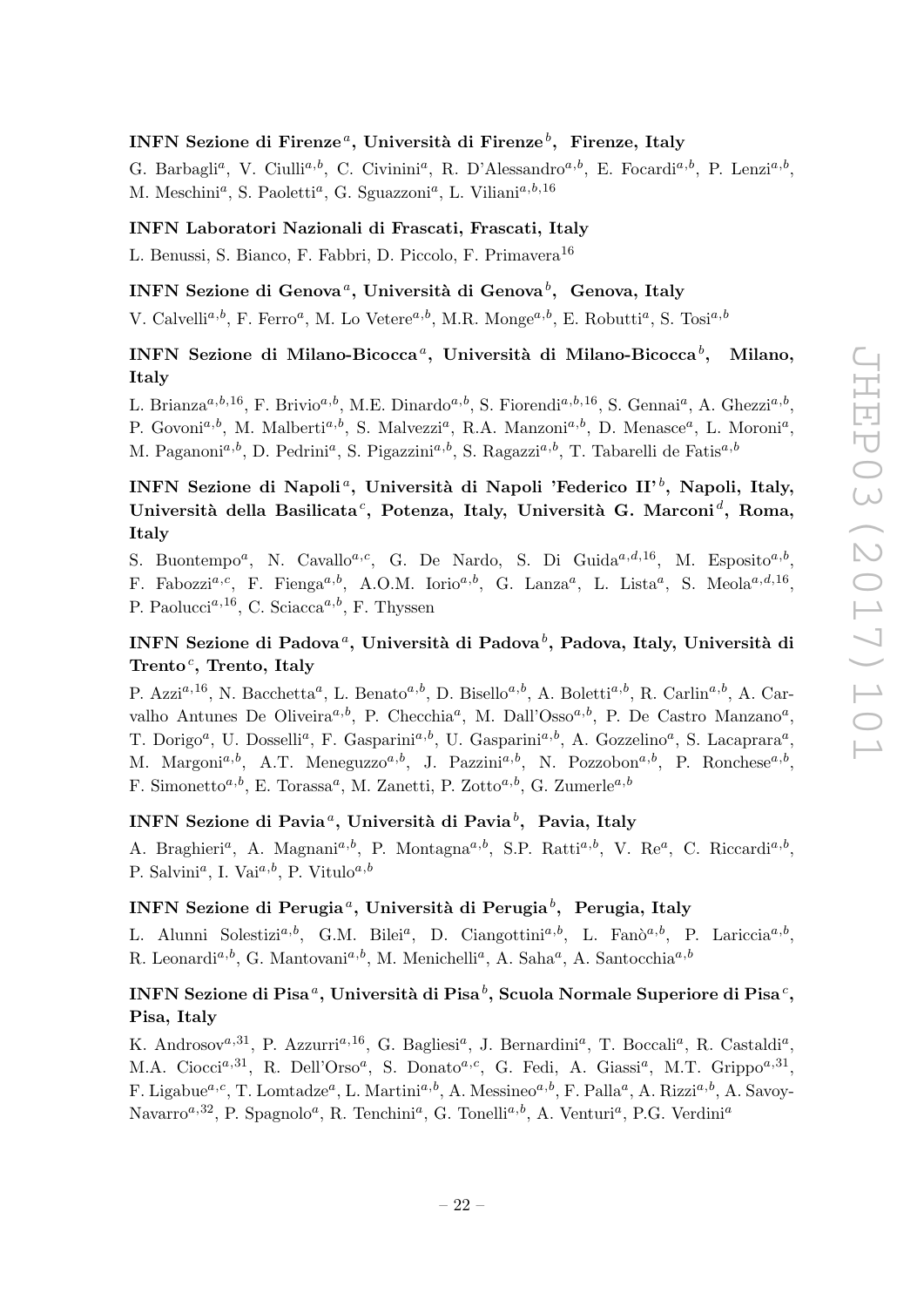## INFN Sezione di Roma $^a,$  Università di Roma $^b, \, \,$ Roma, Italy

L. Barone<sup>a,b</sup>, F. Cavallari<sup>a</sup>, M. Cipriani<sup>a,b</sup>, D. Del Re<sup>a,b,16</sup>, M. Diemoz<sup>a</sup>, S. Gelli<sup>a,b</sup>, E. Longo<sup>a,b</sup>, F. Margaroli<sup>a,b</sup>, B. Marzocchi<sup>a,b</sup>, P. Meridiani<sup>a</sup>, G. Organtini<sup>a,b</sup>, R. Paramatti<sup>a</sup>, F. Preiato<sup>a,b</sup>, S. Rahatlou<sup>a,b</sup>, C. Rovelli<sup>a</sup>, F. Santanastasio<sup>a,b</sup>

## INFN Sezione di Torino<sup>a</sup>, Università di Torino<sup>b</sup>, Torino, Italy, Università del Piemonte Orientale $^c$ , Novara, Italy

N. Amapane<sup>a,b</sup>, R. Arcidiacono<sup>a,c,16</sup>, S. Argiro<sup>a,b</sup>, M. Arneodo<sup>a,c</sup>, N. Bartosik<sup>a</sup>, R. Bellan<sup>a,b</sup>, C. Biino<sup>a</sup>, N. Cartiglia<sup>a</sup>, F. Cenna<sup>a,b</sup>, M. Costa<sup>a,b</sup>, R. Covarelli<sup>a,b</sup>, A. Degano<sup>a,b</sup>, N. Demaria<sup>a</sup>, L. Finco<sup>a,b</sup>, B. Kiani<sup>a,b</sup>, C. Mariotti<sup>a</sup>, S. Maselli<sup>a</sup>, E. Migliore<sup>a,b</sup>, V. Monaco<sup>a,b</sup>, E. Monteil<sup>a,b</sup>, M. Monteno<sup>a</sup>, M.M. Obertino<sup>a,b</sup>, L. Pacher<sup>a,b</sup>, N. Pastrone<sup>a</sup>, M. Pelliccioni<sup>a</sup>, G.L. Pinna Angioni<sup>a,b</sup>, F. Ravera<sup>a,b</sup>, A. Romero<sup>a,b</sup>, M. Ruspa<sup>a,c</sup>, R. Sacchi<sup>a,b</sup>, K. Shchelina<sup>a,b</sup>, V. Sola<sup>a</sup>, A. Solano<sup>a,b</sup>, A. Staiano<sup>a</sup>, P. Traczyk $a,b$ 

## INFN Sezione di Trieste $^a,$  Università di Trieste $^b, \, \,$  Trieste, Italy

S. Belforte<sup>a</sup>, M. Casarsa<sup>a</sup>, F. Cossutti<sup>a</sup>, G. Della Ricca<sup>a,b</sup>, A. Zanetti<sup>a</sup>

## Kyungpook National University, Daegu, Korea

D.H. Kim, G.N. Kim, M.S. Kim, S. Lee, S.W. Lee, Y.D. Oh, S. Sekmen, D.C. Son, Y.C. Yang

Chonbuk National University, Jeonju, Korea

A. Lee

## Chonnam National University, Institute for Universe and Elementary Particles, Kwangju, Korea

H. Kim

## Hanyang University, Seoul, Korea

J.A. Brochero Cifuentes, T.J. Kim

## Korea University, Seoul, Korea

S. Cho, S. Choi, Y. Go, D. Gyun, S. Ha, B. Hong, Y. Jo, Y. Kim, B. Lee, K. Lee, K.S. Lee, S. Lee, J. Lim, S.K. Park, Y. Roh

## Seoul National University, Seoul, Korea

J. Almond, J. Kim, H. Lee, S.B. Oh, B.C. Radburn-Smith, S.h. Seo, U.K. Yang, H.D. Yoo, G.B. Yu

University of Seoul, Seoul, Korea M. Choi, H. Kim, J.H. Kim, J.S.H. Lee, I.C. Park, G. Ryu, M.S. Ryu

#### Sungkyunkwan University, Suwon, Korea

Y. Choi, J. Goh, C. Hwang, J. Lee, I. Yu

### Vilnius University, Vilnius, Lithuania

V. Dudenas, A. Juodagalvis, J. Vaitkus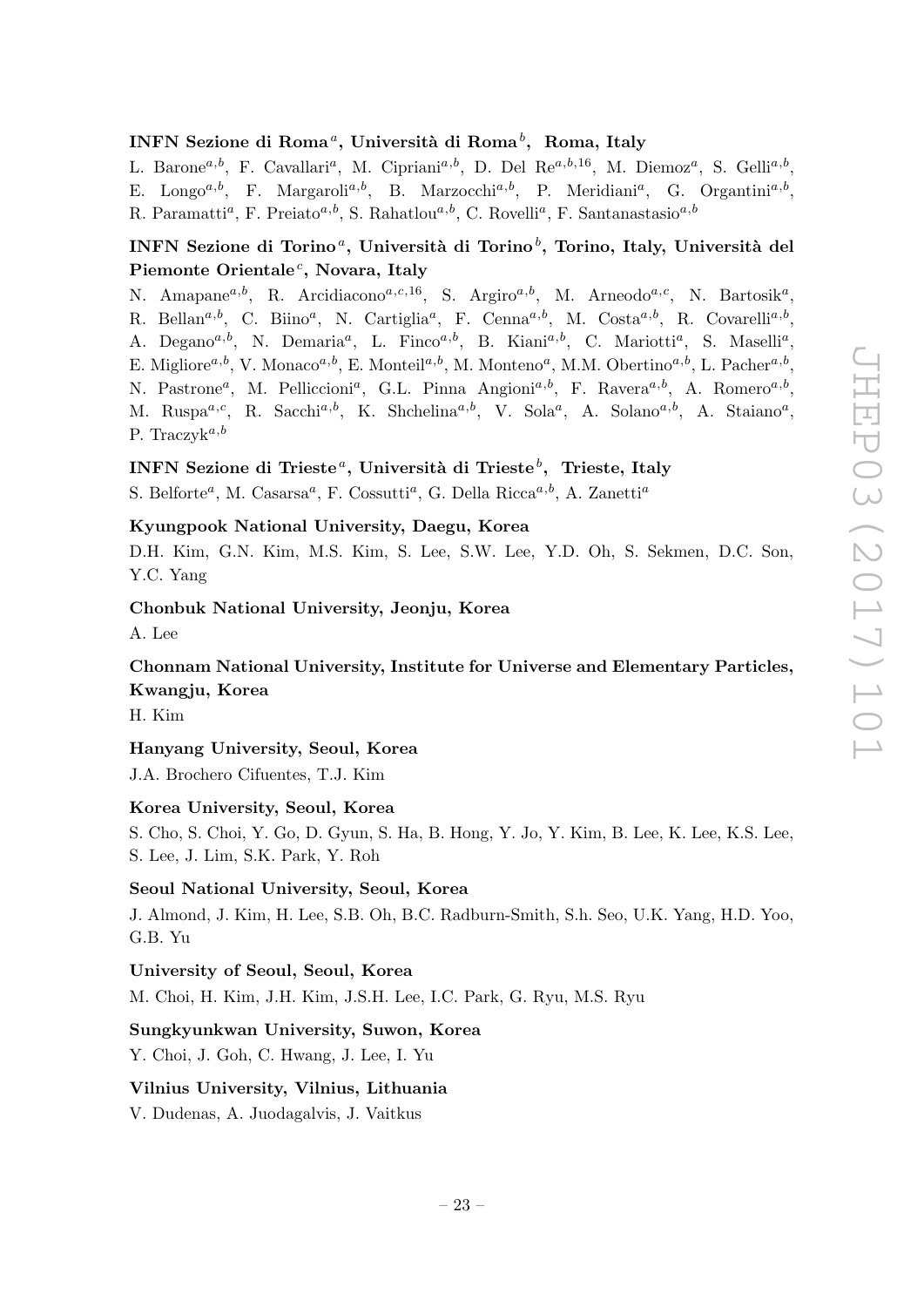## National Centre for Particle Physics, Universiti Malaya, Kuala Lumpur, Malaysia

I. Ahmed, Z.A. Ibrahim, J.R. Komaragiri, M.A.B. Md Ali<sup>33</sup>, F. Mohamad Idris<sup>34</sup>, W.A.T. Wan Abdullah, M.N. Yusli, Z. Zolkapli

Centro de Investigacion y de Estudios Avanzados del IPN, Mexico City, Mexico

H. Castilla-Valdez, E. De La Cruz-Burelo, I. Heredia-De La Cruz<sup>35</sup>, A. Hernandez-Almada, R. Lopez-Fernandez, R. Magaña Villalba, J. Mejia Guisao, A. Sanchez-Hernandez

#### Universidad Iberoamericana, Mexico City, Mexico

S. Carrillo Moreno, C. Oropeza Barrera, F. Vazquez Valencia

#### Benemerita Universidad Autonoma de Puebla, Puebla, Mexico

S. Carpinteyro, I. Pedraza, H.A. Salazar Ibarguen, C. Uribe Estrada

## Universidad Autónoma de San Luis Potosí, San Luis Potosí, Mexico

A. Morelos Pineda

## University of Auckland, Auckland, New Zealand

D. Krofcheck

University of Canterbury, Christchurch, New Zealand P.H. Butler

### National Centre for Physics, Quaid-I-Azam University, Islamabad, Pakistan

A. Ahmad, M. Ahmad, Q. Hassan, H.R. Hoorani, W.A. Khan, A. Saddique, M.A. Shah, M. Shoaib, M. Waqas

## National Centre for Nuclear Research, Swierk, Poland

H. Bialkowska, M. Bluj, B. Boimska, T. Frueboes, M. G´orski, M. Kazana, K. Nawrocki, K. Romanowska-Rybinska, M. Szleper, P. Zalewski

## Institute of Experimental Physics, Faculty of Physics, University of Warsaw, Warsaw, Poland

K. Bunkowski, A. Byszuk36, K. Doroba, A. Kalinowski, M. Konecki, J. Krolikowski, M. Misiura, M. Olszewski, M. Walczak

## Laboratório de Instrumentação e Física Experimental de Partículas, Lisboa, Portugal

P. Bargassa, C. Beirão Da Cruz E Silva, B. Calpas, A. Di Francesco, P. Faccioli, P.G. Ferreira Parracho, M. Gallinaro, J. Hollar, N. Leonardo, L. Lloret Iglesias, M.V. Nemallapudi, J. Rodrigues Antunes, J. Seixas, O. Toldaiev, D. Vadruccio, J. Varela, P. Vischia

## Joint Institute for Nuclear Research, Dubna, Russia

S. Afanasiev, P. Bunin, M. Gavrilenko, I. Golutvin, I. Gorbunov, A. Kamenev, V. Karjavin, A. Lanev, A. Malakhov, V. Matveev<sup>37, 38</sup>, V. Palichik, V. Perelygin, S. Shmatov, S. Shulha, N. Skatchkov, V. Smirnov, N. Voytishin, A. Zarubin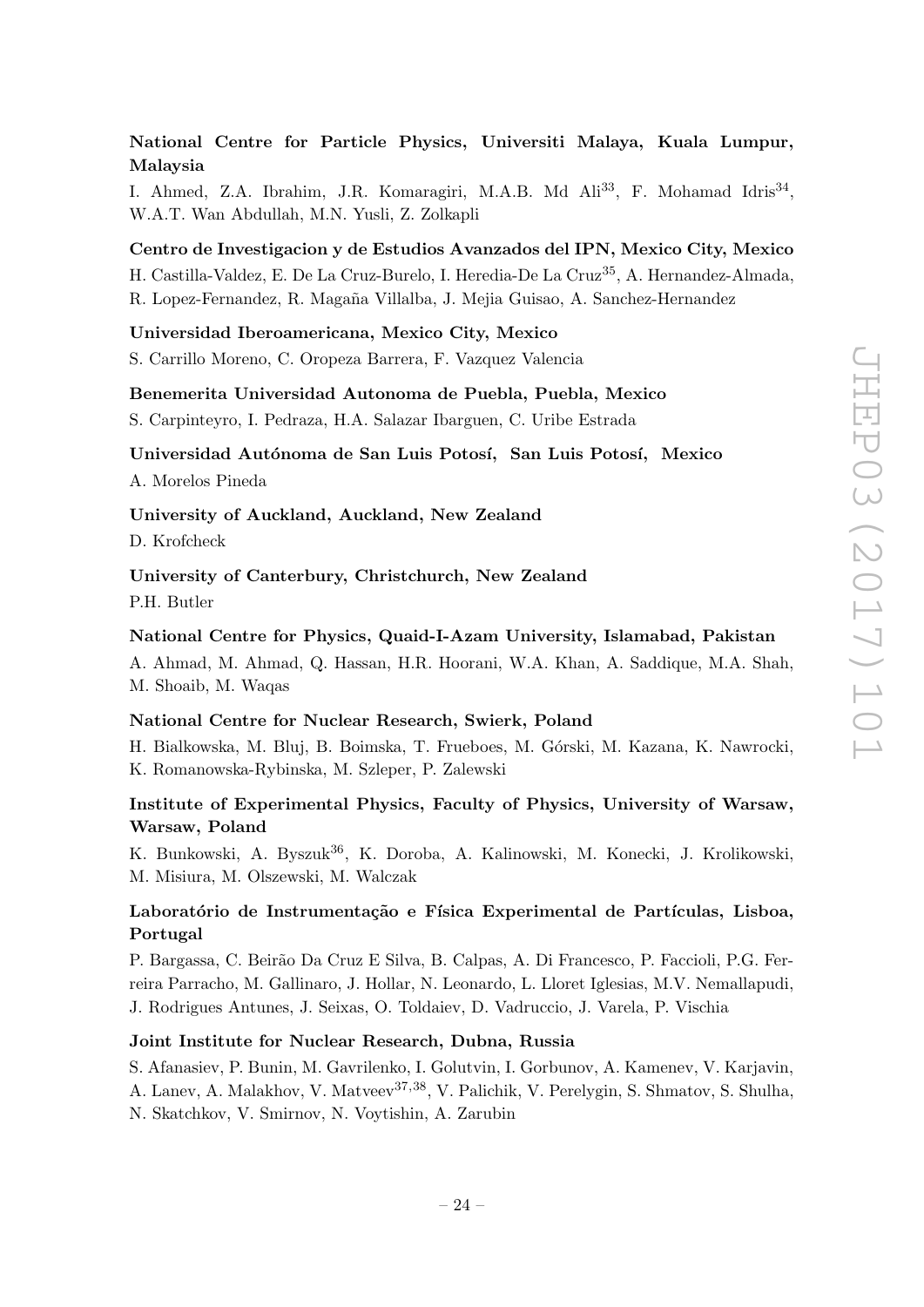## Petersburg Nuclear Physics Institute, Gatchina (St. Petersburg), Russia

L. Chtchipounov, V. Golovtsov, Y. Ivanov, V. Kim<sup>39</sup>, E. Kuznetsova<sup>40</sup>, V. Murzin, V. Oreshkin, V. Sulimov, A. Vorobyev

### Institute for Nuclear Research, Moscow, Russia

Yu. Andreev, A. Dermenev, S. Gninenko, N. Golubev, A. Karneyeu, M. Kirsanov, N. Krasnikov, A. Pashenkov, D. Tlisov, A. Toropin

#### Institute for Theoretical and Experimental Physics, Moscow, Russia

V. Epshteyn, V. Gavrilov, N. Lychkovskaya, V. Popov, I. Pozdnyakov, G. Safronov, A. Spiridonov, M. Toms, E. Vlasov, A. Zhokin

## Moscow Institute of Physics and Technology

A. Bylinkin<sup>38</sup>

## National Research Nuclear University 'Moscow Engineering Physics Institute' (MEPhI), Moscow, Russia

M. Chadeeva<sup>41</sup>, V. Rusinov, E. Zhemchugov

## P.N. Lebedev Physical Institute, Moscow, Russia

V. Andreev, M. Azarkin<sup>38</sup>, I. Dremin<sup>38</sup>, M. Kirakosyan, A. Leonidov<sup>38</sup>, A. Terkulov

## Skobeltsyn Institute of Nuclear Physics, Lomonosov Moscow State University, Moscow, Russia

A. Baskakov, A. Belyaev, E. Boos, V. Bunichev, M. Dubinin<sup>42</sup>, L. Dudko, A. Gribushin, V. Klyukhin, N. Korneeva, I. Lokhtin, I. Miagkov, S. Obraztsov, M. Perfilov, S. Petrushanko, V. Savrin

# Novosibirsk State University (NSU), Novosibirsk, Russia

V. Blinov<sup>43</sup>, Y.Skovpen<sup>43</sup>, D. Shtol<sup>43</sup>

## State Research Center of Russian Federation, Institute for High Energy Physics, Protvino, Russia

I. Azhgirey, I. Bayshev, S. Bitioukov, D. Elumakhov, V. Kachanov, A. Kalinin, D. Konstantinov, V. Krychkine, V. Petrov, R. Ryutin, A. Sobol, S. Troshin, N. Tyurin, A. Uzunian, A. Volkov

## University of Belgrade, Faculty of Physics and Vinca Institute of Nuclear Sciences, Belgrade, Serbia

P. Adzic<sup>44</sup>, P. Cirkovic, D. Devetak, M. Dordevic, J. Milosevic, V. Rekovic

## Centro de Investigaciones Energéticas Medioambientales y Tecnológicas (CIEMAT), Madrid, Spain

J. Alcaraz Maestre, M. Barrio Luna, E. Calvo, M. Cerrada, M. Chamizo Llatas, N. Colino, B. De La Cruz, A. Delgado Peris, A. Escalante Del Valle, C. Fernandez Bedoya, J.P. Fern´andez Ramos, J. Flix, M.C. Fouz, P. Garcia-Abia, O. Gonzalez Lopez, S. Goy Lopez, J.M. Hernandez, M.I. Josa, E. Navarro De Martino, A. Pérez-Calero Yzquierdo, J. Puerta Pelayo, A. Quintario Olmeda, I. Redondo, L. Romero, M.S. Soares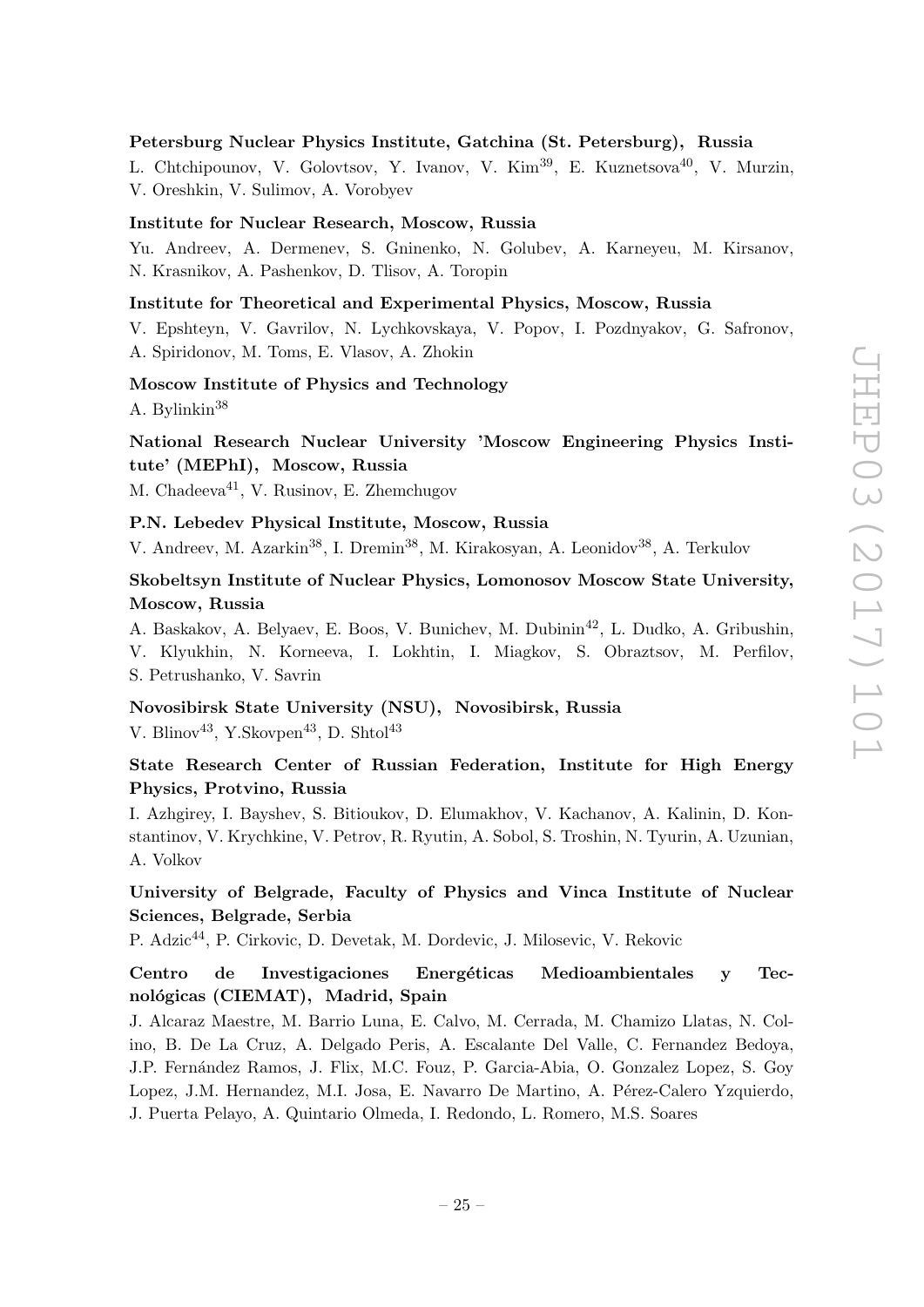### Universidad Autónoma de Madrid, Madrid, Spain

J.F. de Trocóniz, M. Missiroli, D. Moran

## Universidad de Oviedo, Oviedo, Spain

J. Cuevas, J. Fernandez Menendez, I. Gonzalez Caballero, J.R. González Fernández, E. Palencia Cortezon, S. Sanchez Cruz, I. Suárez Andrés, J.M. Vizan Garcia

## Instituto de Física de Cantabria (IFCA), CSIC-Universidad de Cantabria, Santander, Spain

I.J. Cabrillo, A. Calderon, J.R. Castiñeiras De Saa, E. Curras, M. Fernandez, J. Garcia-Ferrero, G. Gomez, A. Lopez Virto, J. Marco, C. Martinez Rivero, F. Matorras, J. Piedra Gomez, T. Rodrigo, A. Ruiz-Jimeno, L. Scodellaro, N. Trevisani, I. Vila, R. Vilar Cortabitarte

#### CERN, European Organization for Nuclear Research, Geneva, Switzerland

D. Abbaneo, E. Auffray, G. Auzinger, M. Bachtis, P. Baillon, A.H. Ball, D. Barney, P. Bloch, A. Bocci, A. Bonato, C. Botta, T. Camporesi, R. Castello, M. Cepeda, G. Cerminara, M. D'Alfonso, D. d'Enterria, A. Dabrowski, V. Daponte, A. David, M. De Gruttola, A. De Roeck, E. Di Marco<sup>45</sup>, M. Dobson, B. Dorney, T. du Pree, D. Duggan, M. Dünser, N. Dupont, A. Elliott-Peisert, S. Fartoukh, G. Franzoni, J. Fulcher, W. Funk, D. Gigi, K. Gill, M. Girone, F. Glege, D. Gulhan, S. Gundacker, M. Guthoff, J. Hammer, P. Harris, J. Hegeman, V. Innocente, P. Janot, J. Kieseler, H. Kirschenmann, V. Knünz, A. Kornmayer<sup>16</sup>, M.J. Kortelainen, K. Kousouris, M. Krammer<sup>1</sup>, C. Lange, P. Lecoq, C. Lourenço, M.T. Lucchini, L. Malgeri, M. Mannelli, A. Martelli, F. Meijers, J.A. Merlin, S. Mersi, E. Meschi, P. Milenovic46, F. Moortgat, S. Morovic, M. Mulders, H. Neugebauer, S. Orfanelli, L. Orsini, L. Pape, E. Perez, M. Peruzzi, A. Petrilli, G. Petrucciani, A. Pfeiffer, M. Pierini, A. Racz, T. Reis, G. Rolandi<sup>47</sup>, M. Rovere, M. Ruan, H. Sakulin, J.B. Sauvan, C. Schäfer, C. Schwick, M. Seidel, A. Sharma, P. Silva, P. Sphicas<sup>48</sup>, J. Steggemann, M. Stoye, Y. Takahashi, M. Tosi, D. Treille, A. Triossi, A. Tsirou, V. Veckalns<sup>49</sup>, G.I. Veres<sup>21</sup>, M. Verweij, N. Wardle, H.K. Wöhri, A. Zagozdzinska<sup>36</sup>, W.D. Zeuner

## Paul Scherrer Institut, Villigen, Switzerland

W. Bertl, K. Deiters, W. Erdmann, R. Horisberger, Q. Ingram, H.C. Kaestli, D. Kotlinski, U. Langenegger, T. Rohe

#### Institute for Particle Physics, ETH Zurich, Zurich, Switzerland

F. Bachmair, L. Bäni, L. Bianchini, B. Casal, G. Dissertori, M. Dittmar, M. Donegà, C. Grab, C. Heidegger, D. Hits, J. Hoss, G. Kasieczka, P. Lecomte† , W. Lustermann, B. Mangano, M. Marionneau, P. Martinez Ruiz del Arbol, M. Masciovecchio, M.T. Meinhard, D. Meister, F. Micheli, P. Musella, F. Nessi-Tedaldi, F. Pandolfi, J. Pata, F. Pauss, G. Perrin, L. Perrozzi, M. Quittnat, M. Rossini, M. Schönenberger, A. Starodumov<sup>50</sup>, V.R. Tavolaro, K. Theofilatos, R. Wallny

#### Universität Zürich, Zurich, Switzerland

T.K. Aarrestad, C. Amsler<sup>51</sup>, L. Caminada, M.F. Canelli, A. De Cosa, C. Galloni, A. Hinzmann, T. Hreus, B. Kilminster, J. Ngadiuba, D. Pinna, G. Rauco, P. Robmann, D. Salerno, Y. Yang, A. Zucchetta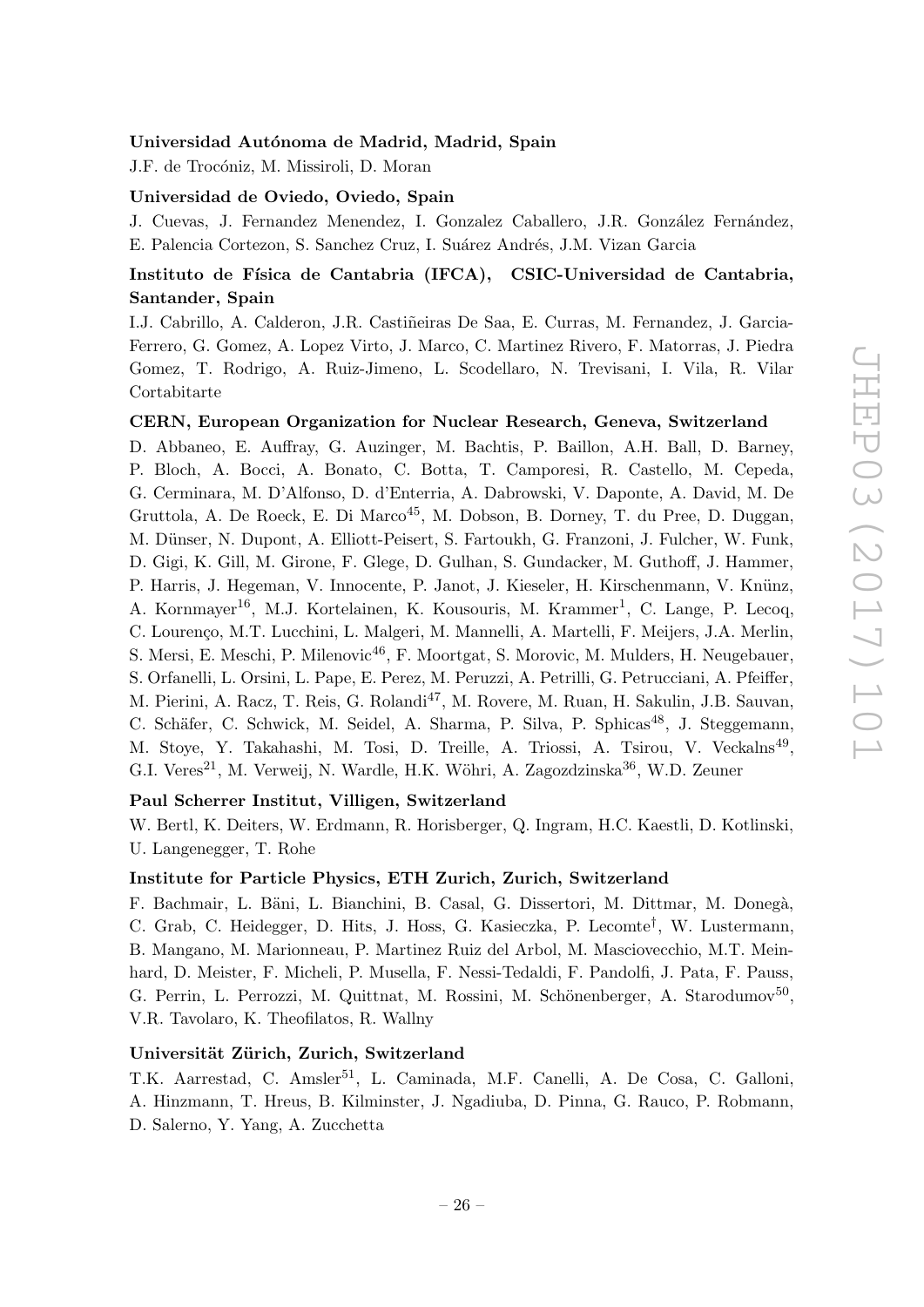### National Central University, Chung-Li, Taiwan

V. Candelise, T.H. Doan, Sh. Jain, R. Khurana, M. Konyushikhin, C.M. Kuo, W. Lin, Y.J. Lu, A. Pozdnyakov, S.S. Yu

### National Taiwan University (NTU), Taipei, Taiwan

Arun Kumar, P. Chang, Y.H. Chang, Y.W. Chang, Y. Chao, K.F. Chen, P.H. Chen, C. Dietz, F. Fiori, W.-S. Hou, Y. Hsiung, Y.F. Liu, R.-S. Lu, M. Miñano Moya, E. Paganis, A. Psallidas, J.f. Tsai, Y.M. Tzeng

## Chulalongkorn University, Faculty of Science, Department of Physics, Bangkok, Thailand

B. Asavapibhop, G. Singh, N. Srimanobhas, N. Suwonjandee

### Cukurova University - Physics Department, Science and Art Faculty

A. Adiguzel, S. Cerci<sup>52</sup>, S. Damarseckin, Z.S. Demiroglu, C. Dozen, I. Dumanoglu, S. Girgis, G. Gokbulut, Y. Guler, I. Hos<sup>53</sup>, E.E. Kangal<sup>54</sup>, O. Kara, U. Kiminsu, M. Oglakci, G. Onengut<sup>55</sup>, K. Ozdemir<sup>56</sup>, D. Sunar Cerci<sup>52</sup>, B. Tali<sup>52</sup>, H. Topakli<sup>57</sup>, S. Turkcapar, I.S. Zorbakir, C. Zorbilmez

## Middle East Technical University, Physics Department, Ankara, Turkey

B. Bilin, S. Bilmis, B. Isildak<sup>58</sup>, G. Karapinar<sup>59</sup>, M. Yalvac, M. Zeyrek

### Bogazici University, Istanbul, Turkey

E. Gülmez, M. Kaya<sup>60</sup>, O. Kaya<sup>61</sup>, E.A. Yetkin<sup>62</sup>, T. Yetkin<sup>63</sup>

#### Istanbul Technical University, Istanbul, Turkey

A. Cakir, K. Cankocak, S. Sen<sup>64</sup>

## Institute for Scintillation Materials of National Academy of Science of Ukraine, Kharkov, Ukraine

B. Grynyov

## National Scientific Center, Kharkov Institute of Physics and Technology, Kharkov, Ukraine

L. Levchuk, P. Sorokin

## University of Bristol, Bristol, United Kingdom

R. Aggleton, F. Ball, L. Beck, J.J. Brooke, D. Burns, E. Clement, D. Cussans, H. Flacher, J. Goldstein, M. Grimes, G.P. Heath, H.F. Heath, J. Jacob, L. Kreczko, C. Lucas, D.M. Newbold<sup>65</sup>, S. Paramesvaran, A. Poll, T. Sakuma, S. Seif El Nasr-storey, D. Smith, V.J. Smith

## Rutherford Appleton Laboratory, Didcot, United Kingdom

K.W. Bell, A. Belyaev<sup>66</sup>, C. Brew, R.M. Brown, L. Calligaris, D. Cieri, D.J.A. Cockerill, J.A. Coughlan, K. Harder, S. Harper, E. Olaiya, D. Petyt, C.H. Shepherd-Themistocleous, A. Thea, I.R. Tomalin, T. Williams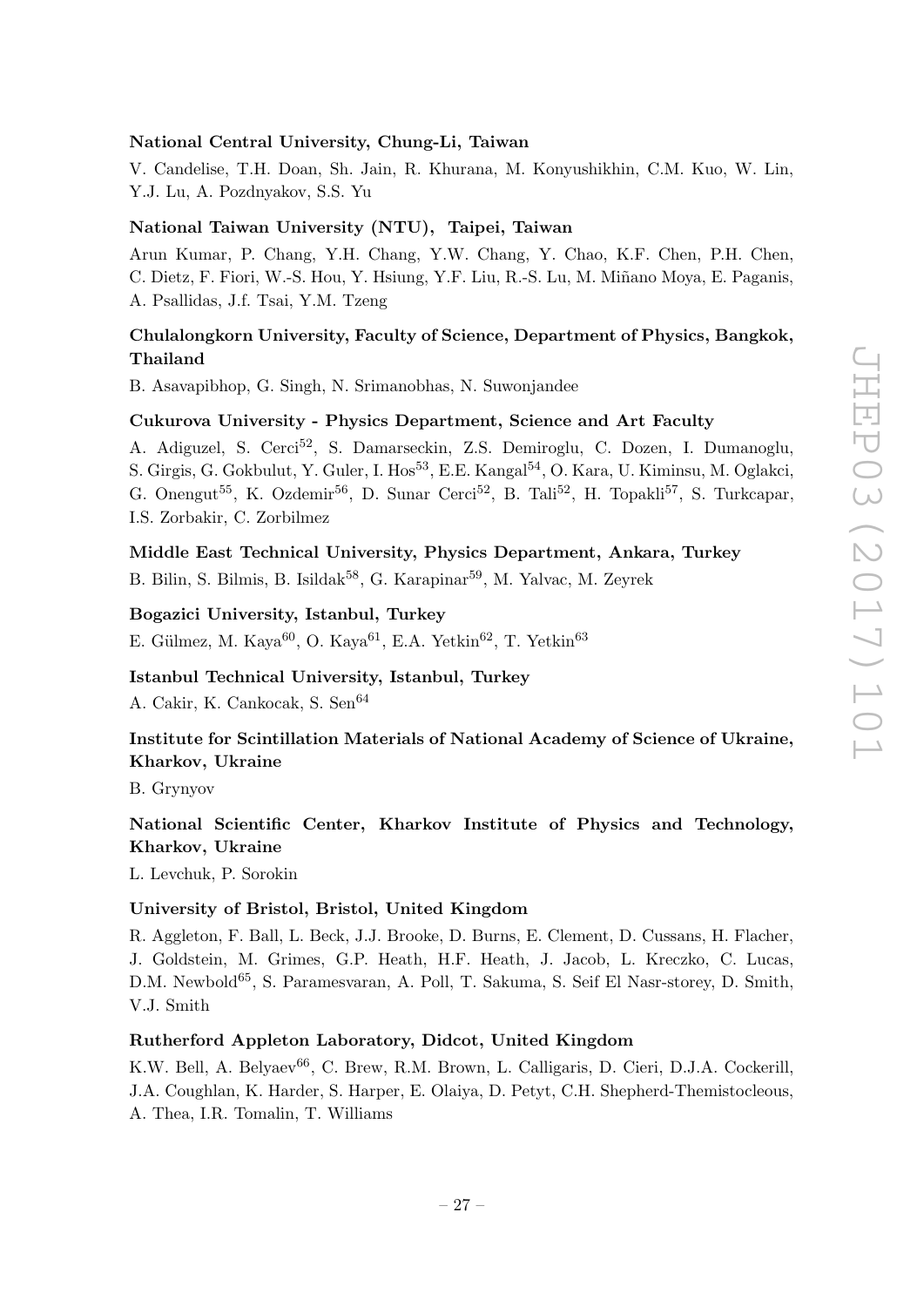### Imperial College, London, United Kingdom

M. Baber, R. Bainbridge, O. Buchmuller, A. Bundock, D. Burton, S. Casasso, M. Citron, D. Colling, L. Corpe, P. Dauncey, G. Davies, A. De Wit, M. Della Negra, R. Di Maria, P. Dunne, A. Elwood, D. Futyan, Y. Haddad, G. Hall, G. Iles, T. James, R. Lane, C. Laner, R. Lucas<sup>65</sup>, L. Lyons, A.-M. Magnan, S. Malik, L. Mastrolorenzo, J. Nash, A. Nikitenko<sup>50</sup>, J. Pela, B. Penning, M. Pesaresi, D.M. Raymond, A. Richards, A. Rose, C. Seez, S. Summers, A. Tapper, K. Uchida, M. Vazquez Acosta<sup>67</sup>, T. Virdee<sup>16</sup>, J. Wright, S.C. Zenz

#### Brunel University, Uxbridge, United Kingdom

J.E. Cole, P.R. Hobson, A. Khan, P. Kyberd, D. Leslie, I.D. Reid, P. Symonds, L. Teodorescu, M. Turner

### Baylor University, Waco, U.S.A.

A. Borzou, K. Call, J. Dittmann, K. Hatakeyama, H. Liu, N. Pastika

#### The University of Alabama, Tuscaloosa, U.S.A.

S.I. Cooper, C. Henderson, P. Rumerio, C. West

#### Boston University, Boston, U.S.A.

D. Arcaro, A. Avetisyan, T. Bose, D. Gastler, D. Rankin, C. Richardson, J. Rohlf, L. Sulak, D. Zou

#### Brown University, Providence, U.S.A.

G. Benelli, E. Berry, D. Cutts, A. Garabedian, J. Hakala, U. Heintz, J.M. Hogan, O. Jesus, K.H.M. Kwok, E. Laird, G. Landsberg, Z. Mao, M. Narain, S. Piperov, S. Sagir, E. Spencer, R. Syarif

### University of California, Davis, Davis, U.S.A.

R. Breedon, G. Breto, D. Burns, M. Calderon De La Barca Sanchez, S. Chauhan, M. Chertok, J. Conway, R. Conway, P.T. Cox, R. Erbacher, C. Flores, G. Funk, M. Gardner, W. Ko, R. Lander, C. Mclean, M. Mulhearn, D. Pellett, J. Pilot, S. Shalhout, J. Smith, M. Squires, D. Stolp, M. Tripathi

## University of California, Los Angeles, U.S.A.

C. Bravo, R. Cousins, A. Dasgupta, P. Everaerts, A. Florent, J. Hauser, M. Ignatenko, N. Mccoll, D. Saltzberg, C. Schnaible, E. Takasugi, V. Valuev, M. Weber

#### University of California, Riverside, Riverside, U.S.A.

K. Burt, R. Clare, J. Ellison, J.W. Gary, S.M.A. Ghiasi Shirazi, G. Hanson, J. Heilman, P. Jandir, E. Kennedy, F. Lacroix, O.R. Long, M. Olmedo Negrete, M.I. Paneva, A. Shrinivas, W. Si, H. Wei, S. Wimpenny, B. R. Yates

## University of California, San Diego, La Jolla, U.S.A.

J.G. Branson, G.B. Cerati, S. Cittolin, M. Derdzinski, R. Gerosa, A. Holzner, D. Klein, V. Krutelyov, J. Letts, I. Macneill, D. Olivito, S. Padhi, M. Pieri, M. Sani, V. Sharma, S. Simon, M. Tadel, A. Vartak, S. Wasserbaech<sup>68</sup>, C. Welke, J. Wood, F. Würthwein, A. Yagil, G. Zevi Della Porta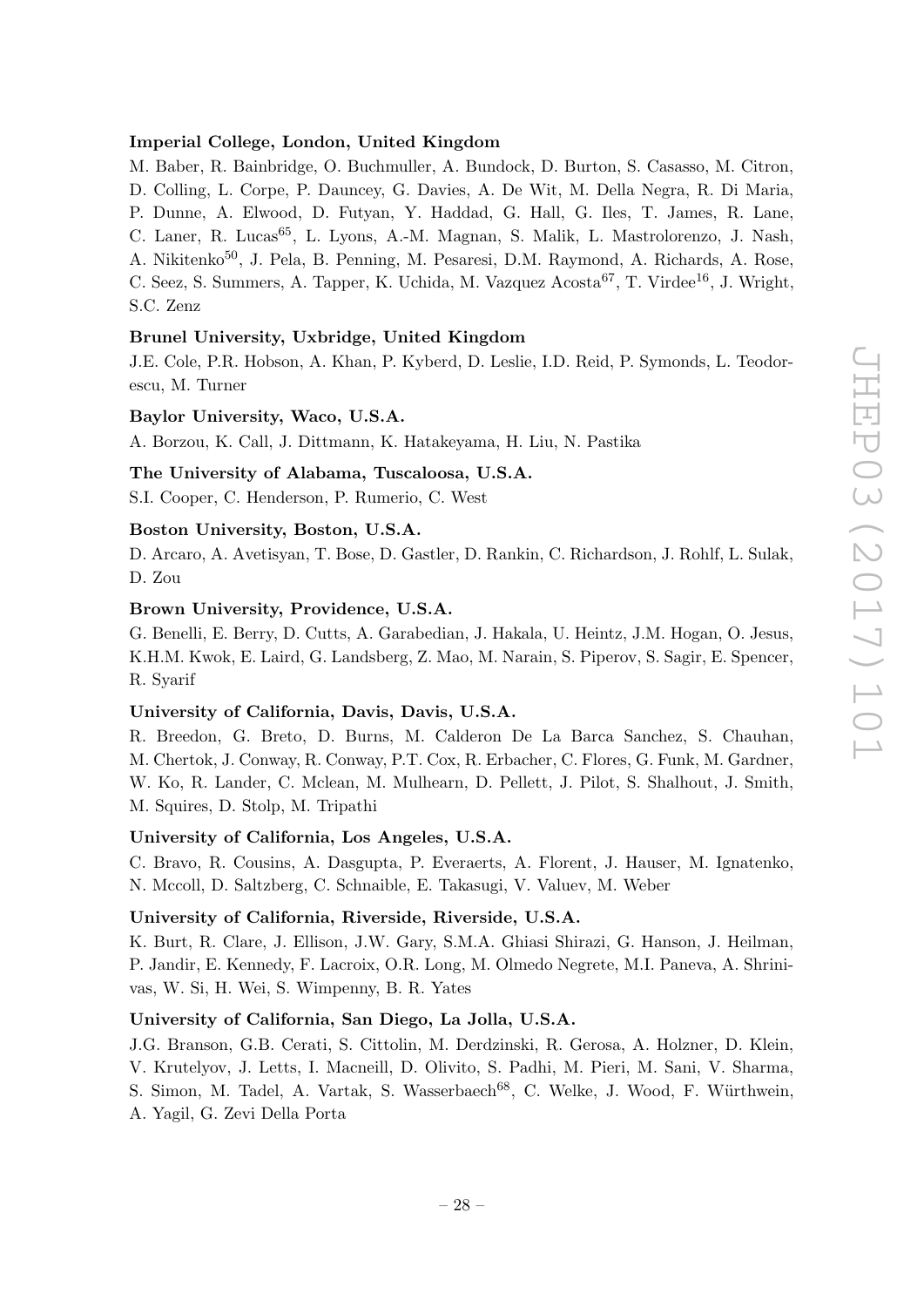## University of California, Santa Barbara - Department of Physics, Santa Barbara, U.S.A.

N. Amin, R. Bhandari, J. Bradmiller-Feld, C. Campagnari, A. Dishaw, V. Dutta, M. Franco Sevilla, C. George, F. Golf, L. Gouskos, J. Gran, R. Heller, J. Incandela, S.D. Mullin, A. Ovcharova, H. Qu, J. Richman, D. Stuart, I. Suarez, J. Yoo

## California Institute of Technology, Pasadena, U.S.A.

D. Anderson, A. Apresyan, J. Bendavid, A. Bornheim, J. Bunn, Y. Chen, J. Duarte, J.M. Lawhorn, A. Mott, H.B. Newman, C. Pena, M. Spiropulu, J.R. Vlimant, S. Xie, R.Y. Zhu

## Carnegie Mellon University, Pittsburgh, U.S.A.

M.B. Andrews, V. Azzolini, T. Ferguson, M. Paulini, J. Russ, M. Sun, H. Vogel, I. Vorobiev, M. Weinberg

## University of Colorado Boulder, Boulder, U.S.A.

J.P. Cumalat, W.T. Ford, F. Jensen, A. Johnson, M. Krohn, T. Mulholland, K. Stenson, S.R. Wagner

## Cornell University, Ithaca, U.S.A.

J. Alexander, J. Chaves, J. Chu, S. Dittmer, K. Mcdermott, N. Mirman, G. Nicolas Kaufman, J.R. Patterson, A. Rinkevicius, A. Ryd, L. Skinnari, L. Soffi, S.M. Tan, Z. Tao, J. Thom, J. Tucker, P. Wittich, M. Zientek

## Fairfield University, Fairfield, U.S.A.

D. Winn

#### Fermi National Accelerator Laboratory, Batavia, U.S.A.

S. Abdullin, M. Albrow, G. Apollinari, S. Banerjee, L.A.T. Bauerdick, A. Beretvas, J. Berryhill, P.C. Bhat, G. Bolla, K. Burkett, J.N. Butler, H.W.K. Cheung, F. Chlebana, S. Cihangir† , M. Cremonesi, V.D. Elvira, I. Fisk, J. Freeman, E. Gottschalk, L. Gray, D. Green, S. Grünendahl, O. Gutsche, D. Hare, R.M. Harris, S. Hasegawa, J. Hirschauer, Z. Hu, B. Jayatilaka, S. Jindariani, M. Johnson, U. Joshi, B. Klima, B. Kreis, S. Lammel, J. Linacre, D. Lincoln, R. Lipton, M. Liu, T. Liu, R. Lopes De S´a, J. Lykken, K. Maeshima, N. Magini, J.M. Marraffino, S. Maruyama, D. Mason, P. McBride, P. Merkel, S. Mrenna, S. Nahn, V. O'Dell, K. Pedro, O. Prokofyev, G. Rakness, L. Ristori, E. Sexton-Kennedy, A. Soha, W.J. Spalding, L. Spiegel, S. Stoynev, J. Strait, N. Strobbe, L. Taylor, S. Tkaczyk, N.V. Tran, L. Uplegger, E.W. Vaandering, C. Vernieri, M. Verzocchi, R. Vidal, M. Wang, H.A. Weber, A. Whitbeck, Y. Wu

#### University of Florida, Gainesville, U.S.A.

D. Acosta, P. Avery, P. Bortignon, D. Bourilkov, A. Brinkerhoff, A. Carnes, M. Carver, D. Curry, S. Das, R.D. Field, I.K. Furic, J. Konigsberg, A. Korytov, J.F. Low, P. Ma, K. Matchev, H. Mei, G. Mitselmakher, D. Rank, L. Shchutska, D. Sperka, L. Thomas, J. Wang, S. Wang, J. Yelton

### Florida International University, Miami, U.S.A.

S. Linn, P. Markowitz, G. Martinez, J.L. Rodriguez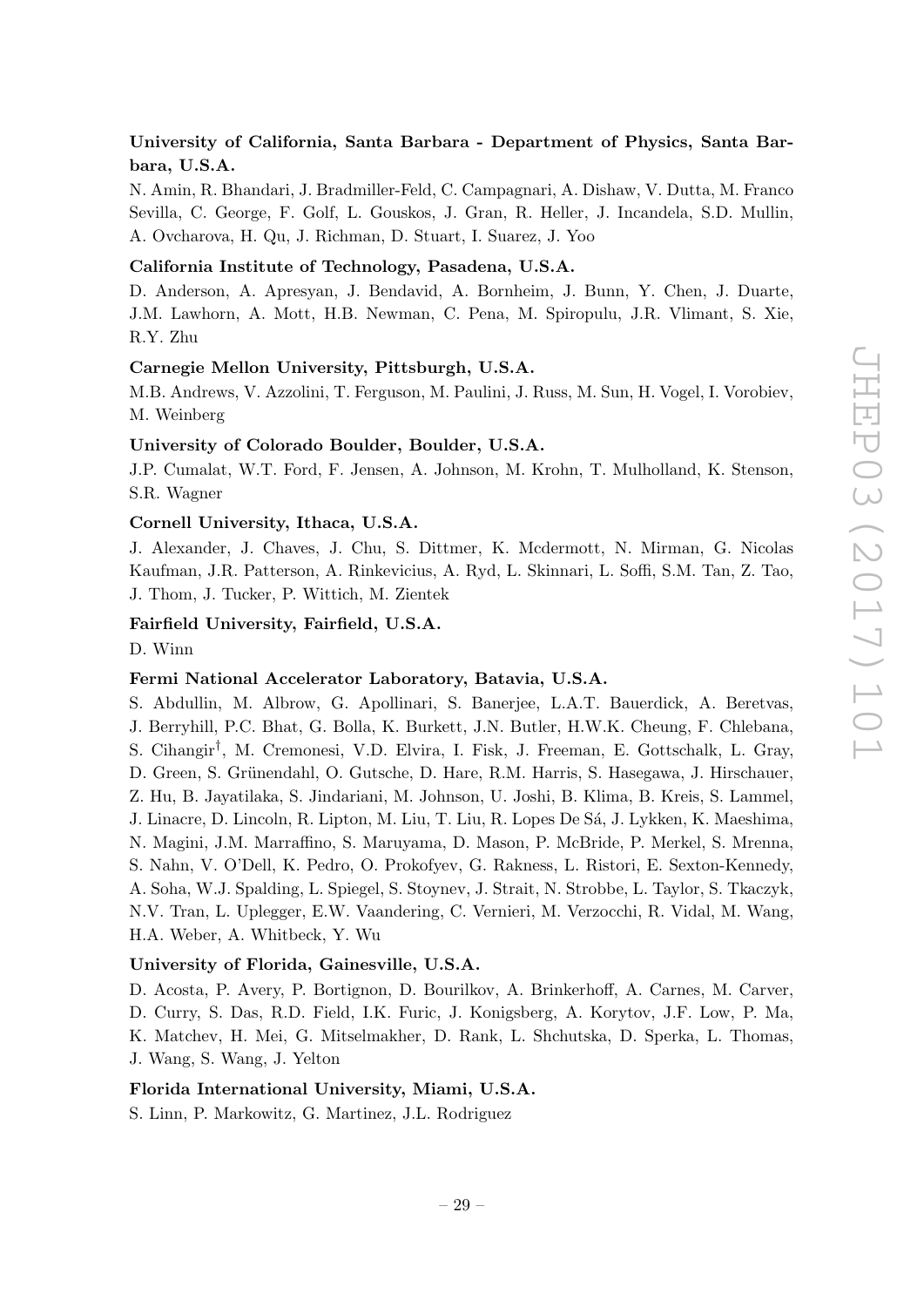#### Florida State University, Tallahassee, U.S.A.

A. Ackert, J.R. Adams, T. Adams, A. Askew, S. Bein, B. Diamond, S. Hagopian, V. Hagopian, K.F. Johnson, H. Prosper, A. Santra, R. Yohay

## Florida Institute of Technology, Melbourne, U.S.A.

M.M. Baarmand, V. Bhopatkar, S. Colafranceschi, M. Hohlmann, D. Noonan, T. Roy, F. Yumiceva

## University of Illinois at Chicago (UIC), Chicago, U.S.A.

M.R. Adams, L. Apanasevich, D. Berry, R.R. Betts, I. Bucinskaite, R. Cavanaugh, O. Evdokimov, L. Gauthier, C.E. Gerber, D.J. Hofman, K. Jung, P. Kurt, C. O'Brien, I.D. Sandoval Gonzalez, P. Turner, N. Varelas, H. Wang, Z. Wu, M. Zakaria, J. Zhang

## The University of Iowa, Iowa City, U.S.A.

B. Bilki<sup>69</sup>, W. Clarida, K. Dilsiz, S. Durgut, R.P. Gandrajula, M. Haytmyradov, V. Khristenko, J.-P. Merlo, H. Mermerkaya<sup>70</sup>, A. Mestvirishvili, A. Moeller, J. Nachtman, H. Ogul, Y. Onel, F. Ozok<sup>71</sup>, A. Penzo, C. Snyder, E. Tiras, J. Wetzel, K. Yi

## Johns Hopkins University, Baltimore, U.S.A.

I. Anderson, B. Blumenfeld, A. Cocoros, N. Eminizer, D. Fehling, L. Feng, A.V. Gritsan, P. Maksimovic, C. Martin, M. Osherson, J. Roskes, U. Sarica, M. Swartz, M. Xiao, Y. Xin, C. You

## The University of Kansas, Lawrence, U.S.A.

A. Al-bataineh, P. Baringer, A. Bean, S. Boren, J. Bowen, C. Bruner, J. Castle, L. Forthomme, R.P. Kenny III, S. Khalil, A. Kropivnitskaya, D. Majumder, W. Mcbrayer, M. Murray, S. Sanders, R. Stringer, J.D. Tapia Takaki, Q. Wang

#### Kansas State University, Manhattan, U.S.A.

A. Ivanov, K. Kaadze, Y. Maravin, A. Mohammadi, L.K. Saini, N. Skhirtladze, S. Toda

#### Lawrence Livermore National Laboratory, Livermore, U.S.A.

F. Rebassoo, D. Wright

## University of Maryland, College Park, U.S.A.

C. Anelli, A. Baden, O. Baron, A. Belloni, B. Calvert, S.C. Eno, C. Ferraioli, J.A. Gomez, N.J. Hadley, S. Jabeen, R.G. Kellogg, T. Kolberg, J. Kunkle, Y. Lu, A.C. Mignerey, F. Ricci-Tam, Y.H. Shin, A. Skuja, M.B. Tonjes, S.C. Tonwar

#### Massachusetts Institute of Technology, Cambridge, U.S.A.

D. Abercrombie, B. Allen, A. Apyan, R. Barbieri, A. Baty, R. Bi, K. Bierwagen, S. Brandt, W. Busza, I.A. Cali, Z. Demiragli, L. Di Matteo, G. Gomez Ceballos, M. Goncharov, D. Hsu, Y. Iiyama, G.M. Innocenti, M. Klute, D. Kovalskyi, K. Krajczar, Y.S. Lai, Y.-J. Lee, A. Levin, P.D. Luckey, B. Maier, A.C. Marini, C. Mcginn, C. Mironov, S. Narayanan, X. Niu, C. Paus, C. Roland, G. Roland, J. Salfeld-Nebgen, G.S.F. Stephans, K. Sumorok, K. Tatar, M. Varma, D. Velicanu, J. Veverka, J. Wang, T.W. Wang, B. Wyslouch, M. Yang, V. Zhukova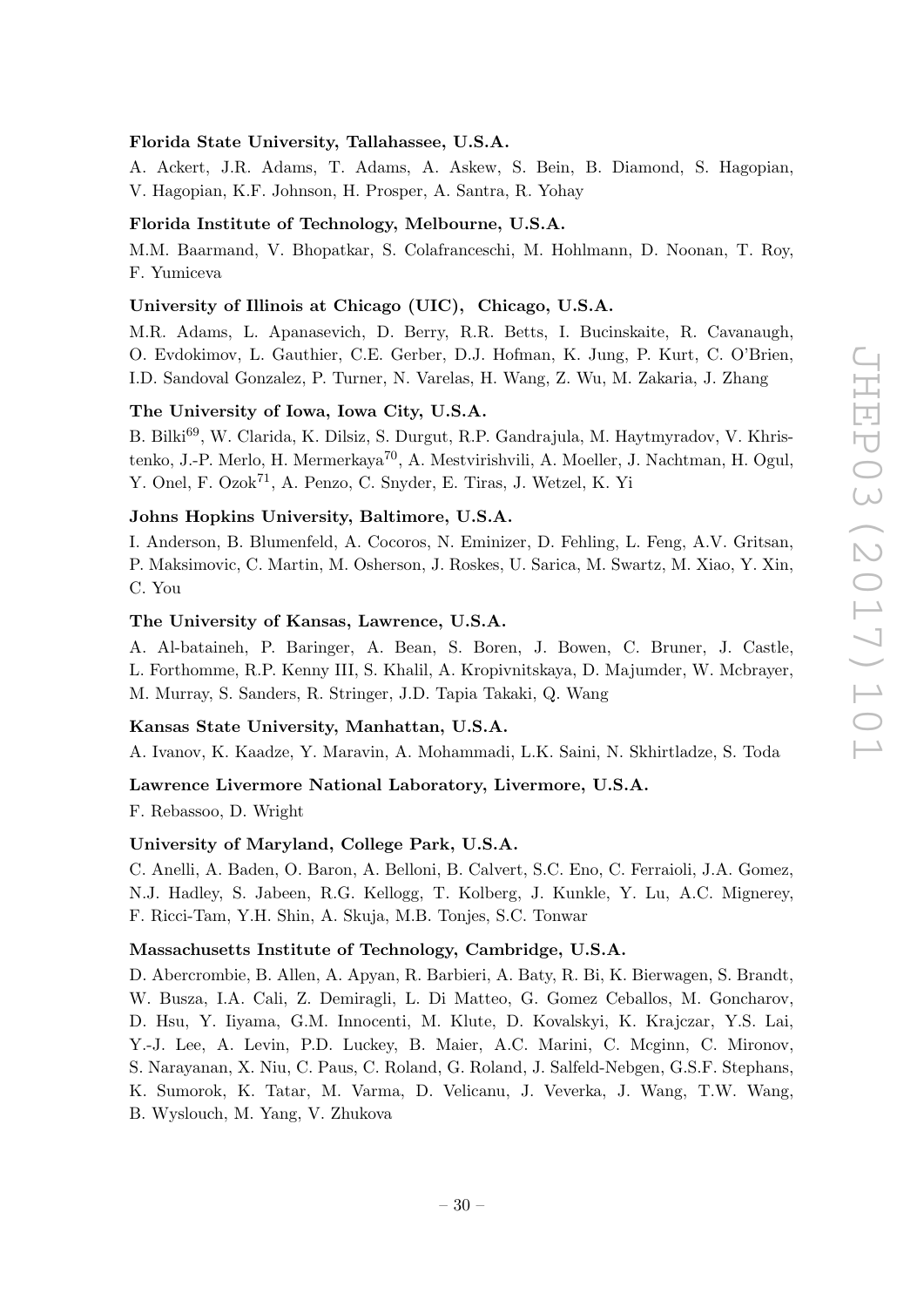### University of Minnesota, Minneapolis, U.S.A.

A.C. Benvenuti, R.M. Chatterjee, A. Evans, A. Finkel, A. Gude, P. Hansen, S. Kalafut, S.C. Kao, Y. Kubota, Z. Lesko, J. Mans, S. Nourbakhsh, N. Ruckstuhl, R. Rusack, N. Tambe, J. Turkewitz

### University of Mississippi, Oxford, U.S.A.

J.G. Acosta, S. Oliveros

## University of Nebraska-Lincoln, Lincoln, U.S.A.

E. Avdeeva, R. Bartek<sup>72</sup>, K. Bloom, D.R. Claes, A. Dominguez<sup>72</sup>, C. Fangmeier, R. Gonzalez Suarez, R. Kamalieddin, I. Kravchenko, A. Malta Rodrigues, F. Meier, J. Monroy, J.E. Siado, G.R. Snow, B. Stieger

#### State University of New York at Buffalo, Buffalo, U.S.A.

M. Alyari, J. Dolen, J. George, A. Godshalk, C. Harrington, I. Iashvili, J. Kaisen, A. Kharchilava, A. Kumar, A. Parker, S. Rappoccio, B. Roozbahani

## Northeastern University, Boston, U.S.A.

G. Alverson, E. Barberis, A. Hortiangtham, A. Massironi, D.M. Morse, D. Nash, T. Orimoto, R. Teixeira De Lima, D. Trocino, R.-J. Wang, D. Wood

#### Northwestern University, Evanston, U.S.A.

S. Bhattacharya, O. Charaf, K.A. Hahn, A. Kubik, A. Kumar, N. Mucia, N. Odell, B. Pollack, M.H. Schmitt, K. Sung, M. Trovato, M. Velasco

## University of Notre Dame, Notre Dame, U.S.A.

N. Dev, M. Hildreth, K. Hurtado Anampa, C. Jessop, D.J. Karmgard, N. Kellams, K. Lannon, N. Marinelli, F. Meng, C. Mueller, Y. Musienko<sup>37</sup>, M. Planer, A. Reinsvold, R. Ruchti, G. Smith, S. Taroni, M. Wayne, M. Wolf, A. Woodard

#### The Ohio State University, Columbus, U.S.A.

J. Alimena, L. Antonelli, B. Bylsma, L.S. Durkin, S. Flowers, B. Francis, A. Hart, C. Hill, R. Hughes, W. Ji, B. Liu, W. Luo, D. Puigh, B.L. Winer, H.W. Wulsin

## Princeton University, Princeton, U.S.A.

S. Cooperstein, O. Driga, P. Elmer, J. Hardenbrook, P. Hebda, D. Lange, J. Luo, D. Marlow, J. Mc Donald, T. Medvedeva, K. Mei, M. Mooney, J. Olsen, C. Palmer, P. Piroué, D. Stickland, A. Svyatkovskiy, C. Tully, A. Zuranski

#### University of Puerto Rico, Mayaguez, U.S.A.

S. Malik

## Purdue University, West Lafayette, U.S.A.

A. Barker, V.E. Barnes, S. Folgueras, L. Gutay, M.K. Jha, M. Jones, A.W. Jung, A. Khatiwada, D.H. Miller, N. Neumeister, J.F. Schulte, X. Shi, J. Sun, F. Wang, W. Xie

#### Purdue University Calumet, Hammond, U.S.A.

N. Parashar, J. Stupak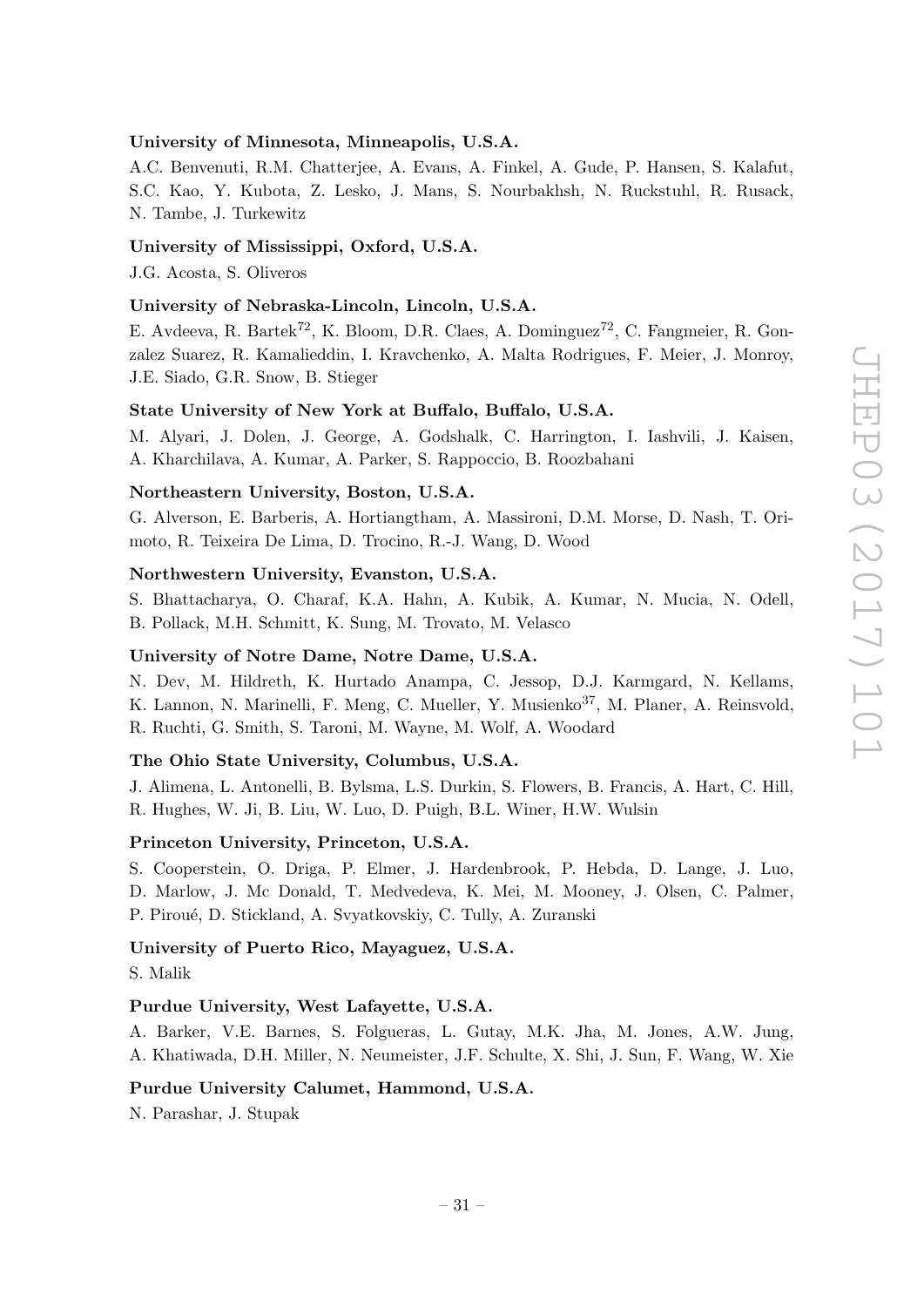### Rice University, Houston, U.S.A.

A. Adair, B. Akgun, Z. Chen, K.M. Ecklund, F.J.M. Geurts, M. Guilbaud, W. Li, B. Michlin, M. Northup, B.P. Padley, R. Redjimi, J. Roberts, J. Rorie, Z. Tu, J. Zabel

#### University of Rochester, Rochester, U.S.A.

B. Betchart, A. Bodek, P. de Barbaro, R. Demina, Y.t. Duh, T. Ferbel, M. Galanti, A. Garcia-Bellido, J. Han, O. Hindrichs, A. Khukhunaishvili, K.H. Lo, P. Tan, M. Verzetti

#### Rutgers, The State University of New Jersey, Piscataway, U.S.A.

A. Agapitos, J.P. Chou, E. Contreras-Campana, Y. Gershtein, T.A. Gómez Espinosa, E. Halkiadakis, M. Heindl, D. Hidas, E. Hughes, S. Kaplan, R. Kunnawalkam Elayavalli, S. Kyriacou, A. Lath, K. Nash, H. Saka, S. Salur, S. Schnetzer, D. Sheffield, S. Somalwar, R. Stone, S. Thomas, P. Thomassen, M. Walker

## University of Tennessee, Knoxville, U.S.A.

A.G. Delannoy, M. Foerster, J. Heideman, G. Riley, K. Rose, S. Spanier, K. Thapa

## Texas A&M University, College Station, U.S.A.

O. Bouhali73, A. Celik, M. Dalchenko, M. De Mattia, A. Delgado, S. Dildick, R. Eusebi, J. Gilmore, T. Huang, E. Juska, T. Kamon<sup>74</sup>, R. Mueller, Y. Pakhotin, R. Patel, A. Perloff, L. Perniè, D. Rathjens, A. Rose, A. Safonov, A. Tatarinov, K.A. Ulmer

#### Texas Tech University, Lubbock, U.S.A.

N. Akchurin, C. Cowden, J. Damgov, F. De Guio, C. Dragoiu, P.R. Dudero, J. Faulkner, E. Gurpinar, S. Kunori, K. Lamichhane, S.W. Lee, T. Libeiro, T. Peltola, S. Undleeb, I. Volobouev, Z. Wang

### Vanderbilt University, Nashville, U.S.A.

S. Greene, A. Gurrola, R. Janjam, W. Johns, C. Maguire, A. Melo, H. Ni, P. Sheldon, S. Tuo, J. Velkovska, Q. Xu

## University of Virginia, Charlottesville, U.S.A.

M.W. Arenton, P. Barria, B. Cox, J. Goodell, R. Hirosky, A. Ledovskoy, H. Li, C. Neu, T. Sinthuprasith, X. Sun, Y. Wang, E. Wolfe, F. Xia

#### Wayne State University, Detroit, U.S.A.

C. Clarke, R. Harr, P.E. Karchin, J. Sturdy

#### University of Wisconsin - Madison, Madison, WI, U.S.A.

D.A. Belknap, J. Buchanan, C. Caillol, S. Dasu, L. Dodd, S. Duric, B. Gomber, M. Grothe, M. Herndon, A. Hervé, P. Klabbers, A. Lanaro, A. Levine, K. Long, R. Loveless, I. Ojalvo, T. Perry, G.A. Pierro, G. Polese, T. Ruggles, A. Savin, N. Smith, W.H. Smith, D. Taylor, N. Woods

- †: Deceased
- 1: Also at Vienna University of Technology, Vienna, Austria
- 2: Also at State Key Laboratory of Nuclear Physics and Technology, Peking University, Beijing, China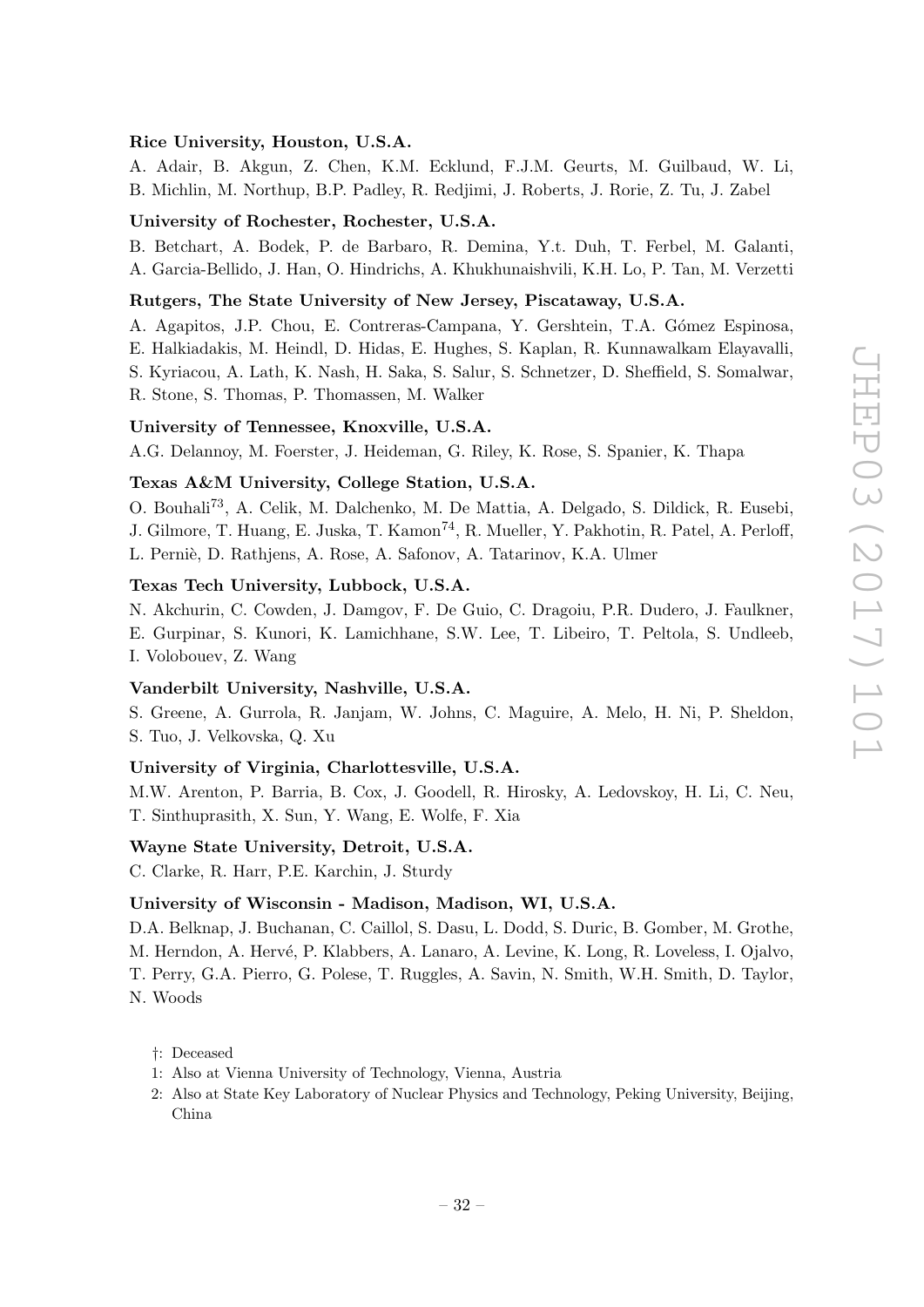- 3: Also at Institut Pluridisciplinaire Hubert Curien, Université de Strasbourg, Université de Haute Alsace Mulhouse, CNRS/IN2P3, Strasbourg, France
- 4: Also at Universidade Estadual de Campinas, Campinas, Brazil
- 5: Also at Universidade Federal de Pelotas, Pelotas, Brazil
- 6: Also at Université Libre de Bruxelles, Bruxelles, Belgium
- 7: Also at Deutsches Elektronen-Synchrotron, Hamburg, Germany
- 8: Also at Joint Institute for Nuclear Research, Dubna, Russia
- 9: Also at Suez University, Suez, Egypt
- 10: Now at British University in Egypt, Cairo, Egypt
- 11: Also at Ain Shams University, Cairo, Egypt
- 12: Now at Helwan University, Cairo, Egypt
- 13: Also at Université de Haute Alsace, Mulhouse, France
- 14: Also at Skobeltsyn Institute of Nuclear Physics, Lomonosov Moscow State University, Moscow, Russia
- 15: Also at Tbilisi State University, Tbilisi, Georgia
- 16: Also at CERN, European Organization for Nuclear Research, Geneva, Switzerland
- 17: Also at RWTH Aachen University, III. Physikalisches Institut A, Aachen, Germany
- 18: Also at University of Hamburg, Hamburg, Germany
- 19: Also at Brandenburg University of Technology, Cottbus, Germany
- 20: Also at Institute of Nuclear Research ATOMKI, Debrecen, Hungary
- 21: Also at MTA-ELTE Lendület CMS Particle and Nuclear Physics Group, Eötvös Loránd University, Budapest, Hungary
- 22: Also at Institute of Physics, University of Debrecen, Debrecen, Hungary
- 23: Also at Indian Institute of Science Education and Research, Bhopal, India
- 24: Also at Institute of Physics, Bhubaneswar, India
- 25: Also at University of Visva-Bharati, Santiniketan, India
- 26: Also at University of Ruhuna, Matara, Sri Lanka
- 27: Also at Isfahan University of Technology, Isfahan, Iran
- 28: Also at University of Tehran, Department of Engineering Science, Tehran, Iran
- 29: Also at Yazd University, Yazd, Iran
- 30: Also at Plasma Physics Research Center, Science and Research Branch, Islamic Azad University, Tehran, Iran
- 31: Also at Università degli Studi di Siena, Siena, Italy
- 32: Also at Purdue University, West Lafayette, U.S.A.
- 33: Also at International Islamic University of Malaysia, Kuala Lumpur, Malaysia
- 34: Also at Malaysian Nuclear Agency, MOSTI, Kajang, Malaysia
- 35: Also at Consejo Nacional de Ciencia y Tecnología, Mexico city, Mexico
- 36: Also at Warsaw University of Technology, Institute of Electronic Systems, Warsaw, Poland
- 37: Also at Institute for Nuclear Research, Moscow, Russia
- 38: Now at National Research Nuclear University 'Moscow Engineering Physics Institute' (MEPhI), Moscow, Russia
- 39: Also at St. Petersburg State Polytechnical University, St. Petersburg, Russia
- 40: Also at University of Florida, Gainesville, U.S.A.
- 41: Also at P.N. Lebedev Physical Institute, Moscow, Russia
- 42: Also at California Institute of Technology, Pasadena, U.S.A.
- 43: Also at Budker Institute of Nuclear Physics, Novosibirsk, Russia
- 44: Also at Faculty of Physics, University of Belgrade, Belgrade, Serbia
- 45: Also at INFN Sezione di Roma; Università di Roma, Roma, Italy